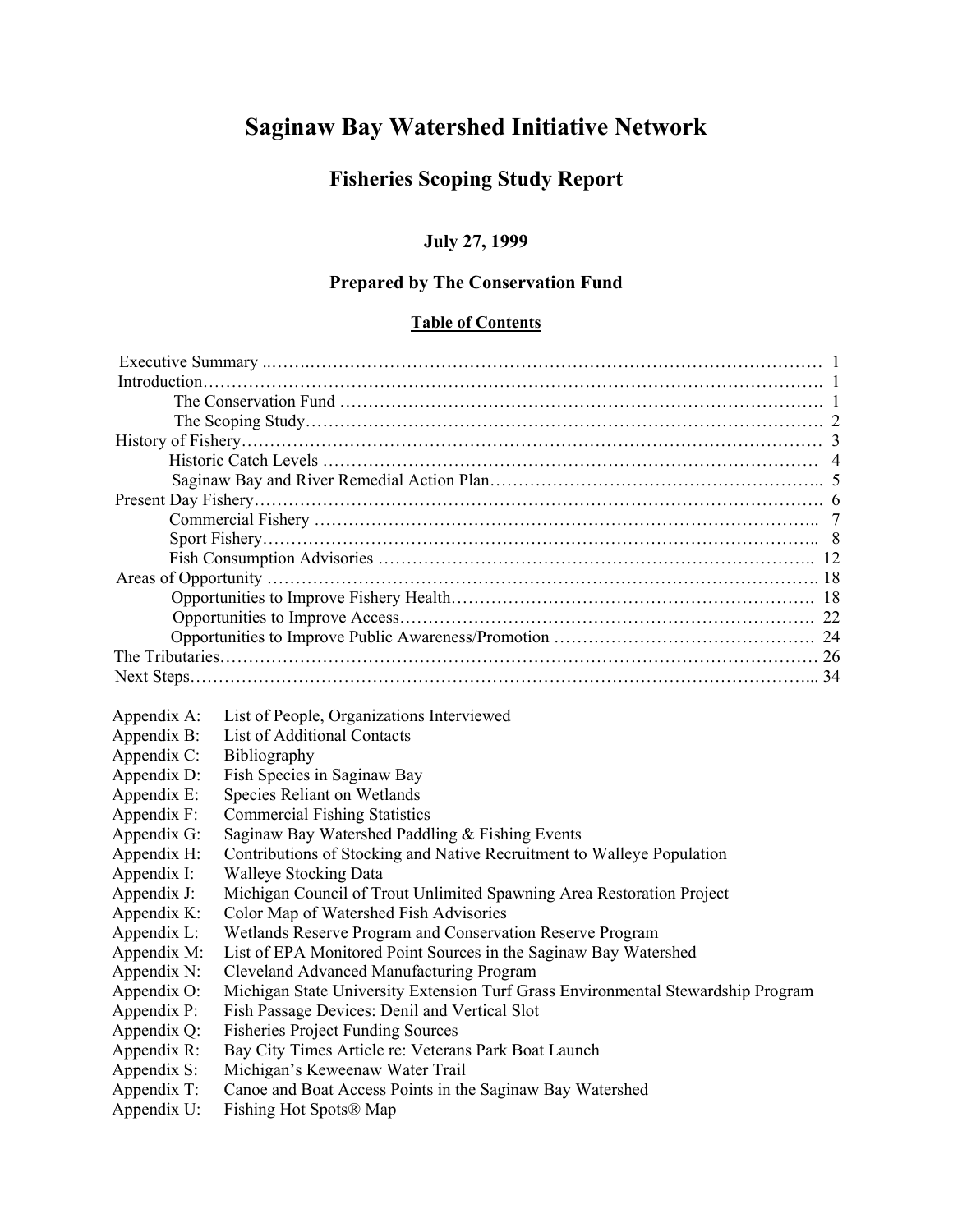# *Executive Summary*

Saginaw Bay and its tributary rivers are a vibrant and vital source of fishing opportunities in Michigan. Despite many challenges over the past century, the fisheries of this unique watershed continue to contribute significantly to the region's economy as well as its communities' sense of identity. The study revealed four primary factors limiting the health and appropriate public use of the fishery resource. They are (1) loss and degradation of fish habitat, (2) toxic contamination, (3) loss of fish passage in tributaries, and (4) lack of adequate public access. Each of these factors presents suitable opportunities for the Saginaw Bay Watershed Initiative Network (WIN). WIN can make a significant contribution by assisting groups already working in the watershed and by bringing together individuals and organizations to initiate new on-the-ground projects.

This Scoping Study Report is not intended to serve as an exhaustive review of the scientific literature on the watershed's fisheries or as a statistically rigorous sampling of public opinion. The purpose of the Report is to provide an overview of the health and history of the resource and a "snapshot" of public views and perceptions about the fishery. The Report also identifies project opportunities for WIN. These opportunities are outlined in the "WIN Opportunities" section below and are indicated by a ⇒ symbol in the margin. To take full advantage of these opportunities, WIN will require expertise from a variety of sources. The Conservation Fund recommends that WIN continue to seek partnerships with sub-watershed organizations, fishing clubs, and other grass roots conservation groups. One of the most promising findings of this study is the dedication of a wide variety of government agencies, private groups, businesses and individuals to improving the fisheries of the Saginaw Bay watershed.

# *Introduction*

The Water Resource Task Group ("WRTG") of the Saginaw Bay Watershed Initiative Network has identified fishery enhancement as a primary focus for its initial work. The WRTG intends to identify areas where it can target its time and resources to make a tangible difference in the quality and public perception of water resources in The Saginaw Bay Watershed. The Group has concluded that fishery enhancement is an appropriate initial focus because (1) a broad cross-section of visitors and residents highly value fishing in the watershed; (2) to a large degree, the quality of the fishery is a 'shorthand' indicator of many of the environmental concerns it would like to address; and (3) fishery enhancement has direct linkages to the region's economic, environmental and community assets, making it a valuable demonstration of sustainability concepts.

The Conservation Fund:The Conservation Fund is a national, non-profit conservation organization that purchases and protects land – more than 1.6 million acres since 1985. The Fund also assists local communities, private individuals and organizations, and government agencies with programs that balance conservation with economic development. Current efforts include sustainable forestry, eco-tourism, greenway development, battlefield protection, watershed sensitive design, and community visioning.

The Fund has been active in the Great Lakes Basin since it opened a regional office in 1995. The initial focus of its work was the Great Lakes Watershed Initiative. This basin-wide effort to address nonpoint source pollution was conducted in partnership with the Council of Great Lakes Governors with major funding from the Great Lakes Protection Fund and Kraft Foods. The Fund has worked with many local partners to launch a network of community-based projects addressing nonpoint source pollution in urban and rapidly urbanizing areas in eight states and Canada.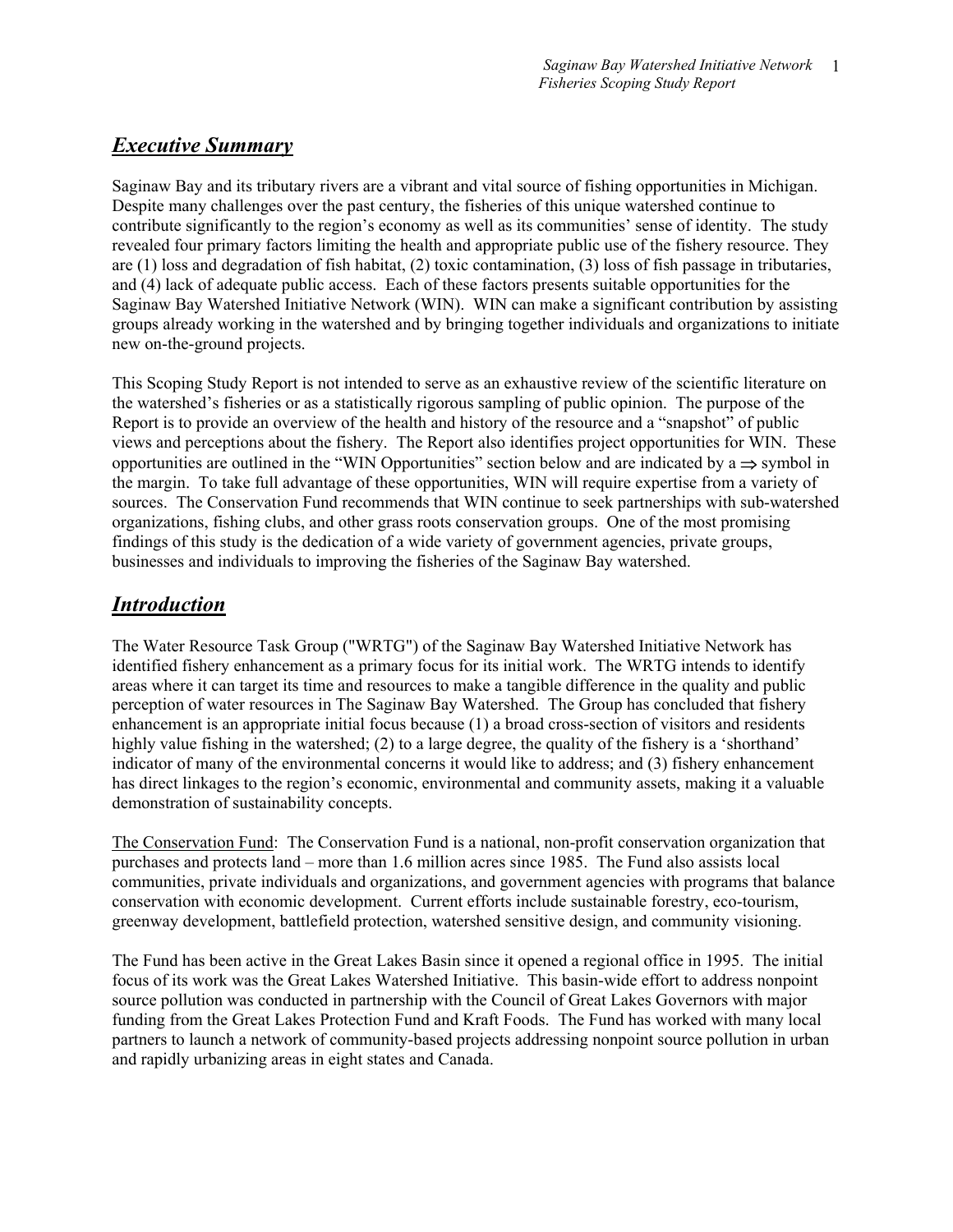Continuing the work begun in the Great Lakes Watershed Initiative, the Great Lakes office has helped to lead the Saginaw Bay Watershed Initiative Network. The Fund's goal is to help local residents engage businesses, community groups, and government agencies to better link the environmental and economic well being of Saginaw Bay communities. WIN is seeking to sustain and improve the region's overall quality of life. The Dow Chemical Company provides major financial support for The Fund's role in WIN.

### The Scoping Study:

*Goals*: The WRTG commissioned this Study in order to understand more thoroughly both public perceptions about fisheries in the watershed and the status of those fisheries. This Report also identifies potential opportunities for projects to enhance the resource and improve public perception. Specifically the WRTG asked The Conservation Fund to answer the following questions:

- 1. What are commercial fishermen's perspectives about sustainable yields and catch limits in Saginaw Bay? (p. 7)
- 2. What are the primary conflicts between commercial operators and recreational anglers, and what other user conflicts exist? (p.7, 11)
- 3. What can be done to improve the fisheries? (with specific emphasis on gauging species preferences and infrastructure and access needs) (p. 8, 18)
- 4. What impact do fish consumption advisories have? How do people perceive and react to them? (p. 12)
- 5. How does the public view fishing licenses? Specifically what are their views on license cost vs. value, and catch limits? (p. 12)
- 6. What are the impacts of stream quality on the fisheries? (p. 18)
- 7. Can the public suggest promotional strategies that might be beneficial? (p. 24)

Each of these questions is answered in this Report. The page number on which the answer appears is indicated in parentheses after each question. The question itself appears in boldface type in the text of the Report.

*Scoping Study Activities*: To develop a practical, broad-based understanding of the status and public perceptions of fisheries in the watershed, The Fund conducted the Scoping Study in two concurrent steps: interviews with people on fisheries issues and a scientific literature review. With early assistance from WRTG members, The Fund developed a list of fisheries contacts representing a cross-section of the fishing community and the public. This group included commercial and recreational anglers, bait shop owners, local fishing and conservation groups, and fisheries biologists. Seventy-five people were interviewed about perceptions, concerns, and activities (both professional and volunteer) relating to, and their suggestions to improve, the fishery. A complete list of the individuals and organizations we have interviewed or worked with appears in Appendix A. Additionally, we have compiled a list of individuals who will be valuable additional contacts as WIN proceeds with projects. This list appears in Appendix B.

The second element of the Scoping Study was a review of the relevant scientific and technical literature available about the Saginaw Bay watershed's fisheries. We have also worked with staff from the Michigan Department of Natural Resources (MDNR), Fisheries Division, the Saginaw Bay Resource Conservation & Development, Inc. (RC&D), and other concerned government agencies and nonprofit organizations, to survey data and enhancement plans for fisheries within the watershed. A bibliography of these materials is attached as Appendix C.

The Conservation Fund would like to thank all of those who agreed to be interviewed or provided other assistance. Special thanks to Jim Baker, District Fisheries Biologist, Michigan Department of Natural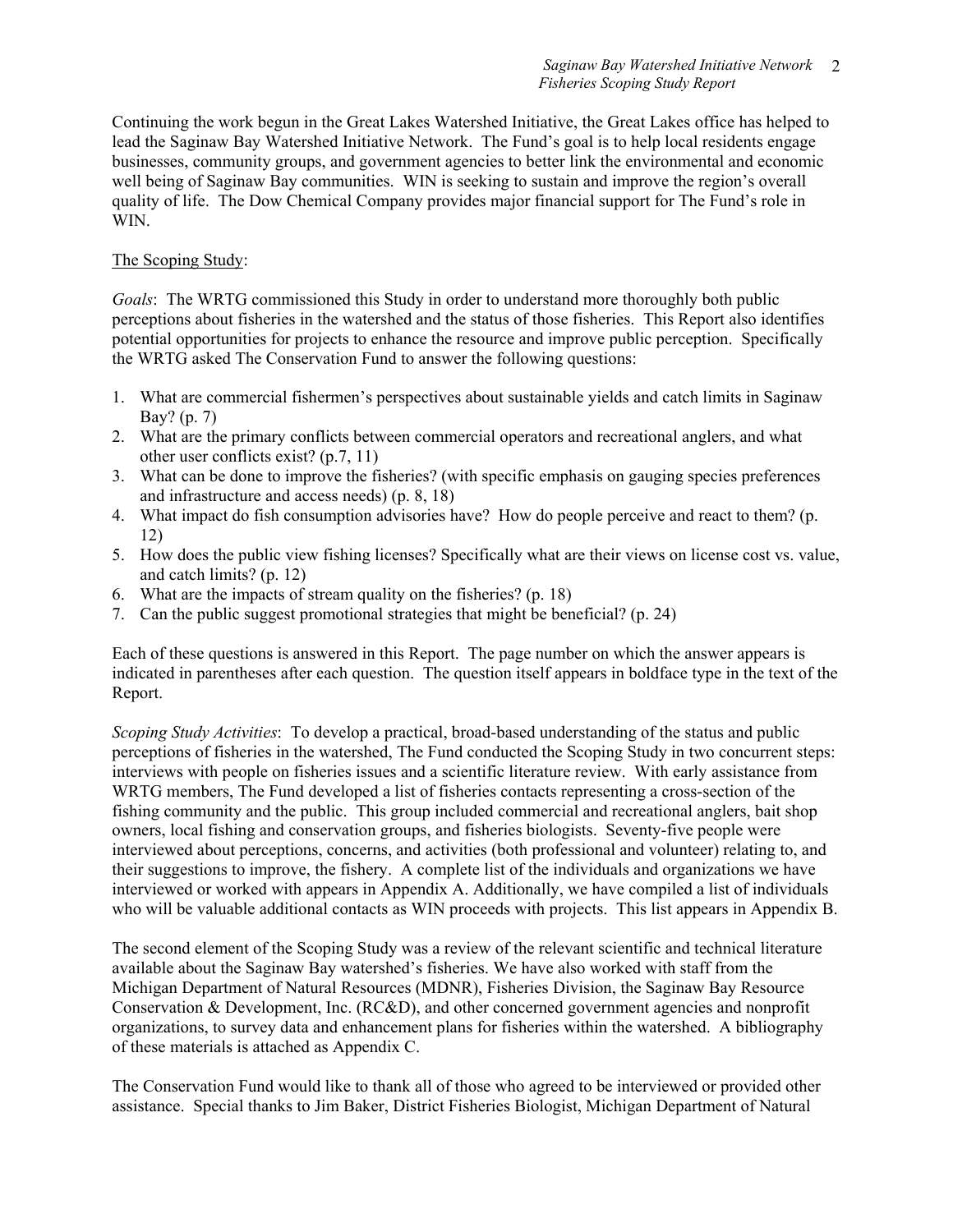Resources, Terry Miller, President, Lone Tree Council, and William Wright, President, Partnership for the Saginaw Bay Watershed, for their written comments on the first draft of this Report.

### *History of the Fisheries*

The Saginaw Bay watershed is Michigan's largest -- it drains roughly 15% of the state. Its approximate 8,709 square-mile area includes all or part of 22 counties. There are more than 175 inland lakes in the basin, and about 7,000 miles of rivers and streams. The watershed supports 15,000 acres of coastal wetlands, the largest contiguous freshwater coastal wetland in the United States. The watershed includes three major subwatersheds, the Saginaw River Basin, the East Coast Basin and the West Coast Basin. The Saginaw River System is the largest, and drains about 80% of the watershed, or approximately 6,278 square miles. The Saginaw River Basin also includes the four major urban areas in the watershed: Saginaw, Flint, Midland and Bay City. The four largest tributaries to the Saginaw River are the Tittabawassee, the Cass, the Flint and the Shiawassee. Saginaw Bay itself covers 1,143 square miles and has 240 miles of shoreline. More than 90 species of fish live in the Bay and its tributaries. A list of the most abundant species appears in Appendix D.

Historically, the Saginaw Bay and its tributaries supported a plentiful and healthy fishery. Native American people, including the Sauk, Hopewell, Ottawa, Potawatomi, and Chippewa, began relying on the fishery as early as 3000 B.C. As European settlers colonized Saginaw Bay, fishing became an important industry in many communities. Tawas City alone once hosted a commercial fishing fleet of over 50 ships. The commercial fishing industry peaked in 1902 when 14.2 million pounds were harvested. The industry reached its all time low in 1974 when 1.4 million pounds were taken. Today, the harvest averages slightly above 1974 catches.

The chart on the following page summarizes historic and projected catches (commercial and sport combined) in the Saginaw Bay.



*The Saginaw Bay Watershed*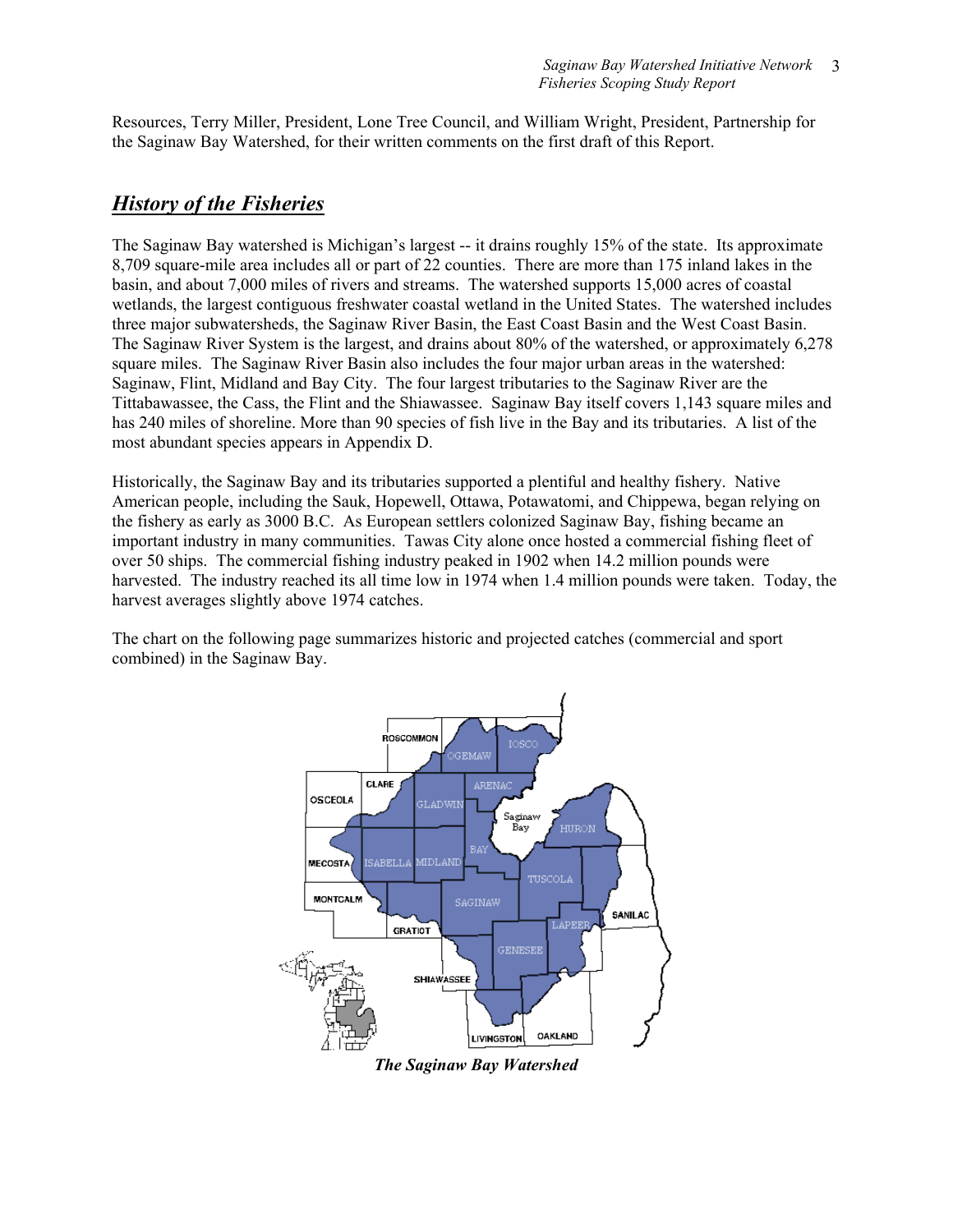| <b>Species</b>        | <b>Historical Average</b><br>(x 1000 lb)<br>$(1912 - 1940)$ | <b>Current</b><br>(x 1000 lb)<br>$(1987-1996)$ | Year<br>2010<br>(x 1000 | <b>Year 2020</b><br>(x 1000 lb) |
|-----------------------|-------------------------------------------------------------|------------------------------------------------|-------------------------|---------------------------------|
|                       |                                                             |                                                | $lb$ )                  |                                 |
| Walleye               | 1,002                                                       | 269                                            | 500                     | 1,000                           |
| Sauger                | 36                                                          | <1                                             | --                      |                                 |
| <b>White Bass</b>     | $\gamma$                                                    | 10                                             | 10                      | 10                              |
| Channel Catfish       | 82                                                          | 525                                            | 395                     | 250                             |
| Northern Pike         | 11                                                          | 10                                             | 11                      | 11                              |
| Muskellunge           | $\overline{?}$                                              | $\leq$ 1                                       | 1                       | $\overline{2}$                  |
| Whitefish             | 480                                                         | 544                                            | 500                     | 500                             |
| Menominee             | 5                                                           | 9                                              | 5                       | 5                               |
| <b>Yellow Perch</b>   | 584                                                         | 779                                            | 779                     | 779                             |
| White Perch           | $\boldsymbol{0}$                                            | 12                                             | 25                      | 25                              |
| Smelt                 | $\mathbf{0}$                                                | 13                                             | 13                      | 13                              |
| Lake Herring          | 3,036                                                       | $\theta$                                       | 100                     | 400                             |
| <b>Bloater Chub</b>   | 6                                                           | $\boldsymbol{0}$                               | $\mathbf{0}$            | $\boldsymbol{0}$                |
| Lake Sturgeon*        | $\overline{?}$                                              | $\theta$                                       | $\theta$                | $\boldsymbol{0}$                |
| White Sucker          | 1,000                                                       | 119                                            | 119                     | 119                             |
| Carp                  | 750                                                         | 411                                            | 500                     | 500                             |
| Drum                  | 15                                                          | 52                                             | 50                      | 50                              |
| Quillback             | $\overline{?}$                                              | 95                                             | 150                     | 150                             |
| <b>Total</b>          | 7,007                                                       | 2,719                                          | 3,148                   | 3,814                           |
| <b>Total predator</b> | 1,131                                                       | 814                                            | 907                     | 1,273                           |
| <b>Total others</b>   | 5,876                                                       | 2,034                                          | 2,241                   | 2,541                           |

### **Historic Yield / Future Goals by Species for Saginaw Bay, Lake Huron**

*Source: Draft Department of Natural Resources, Fisheries Division Management Plan* 

\*Historic levels unclear but considered substantial.

Fisheries in the Saginaw Bay watershed have changed dramatically over the past 150 years. Species that once formed the majority of the commercial catch, including lake trout, lake herring and walleye, have declined significantly. Researchers have attributed the decline of these and other species to a number of factors, including over-fishing, loss of spawning habitat, eutrophication, toxic chemical contamination, and the introduction of non-native species. The impacts of exotics species, including salmon, white perch, sea lampreys, and most recently, zebra mussels, are not always clear. Predation and competition are certainly factors, and the zebra mussels have fundamentally altered the ecosystem. Most fisheries biologists interviewed have concluded that there is no feasible way to return the ecosystem to its prezebra mussel condition.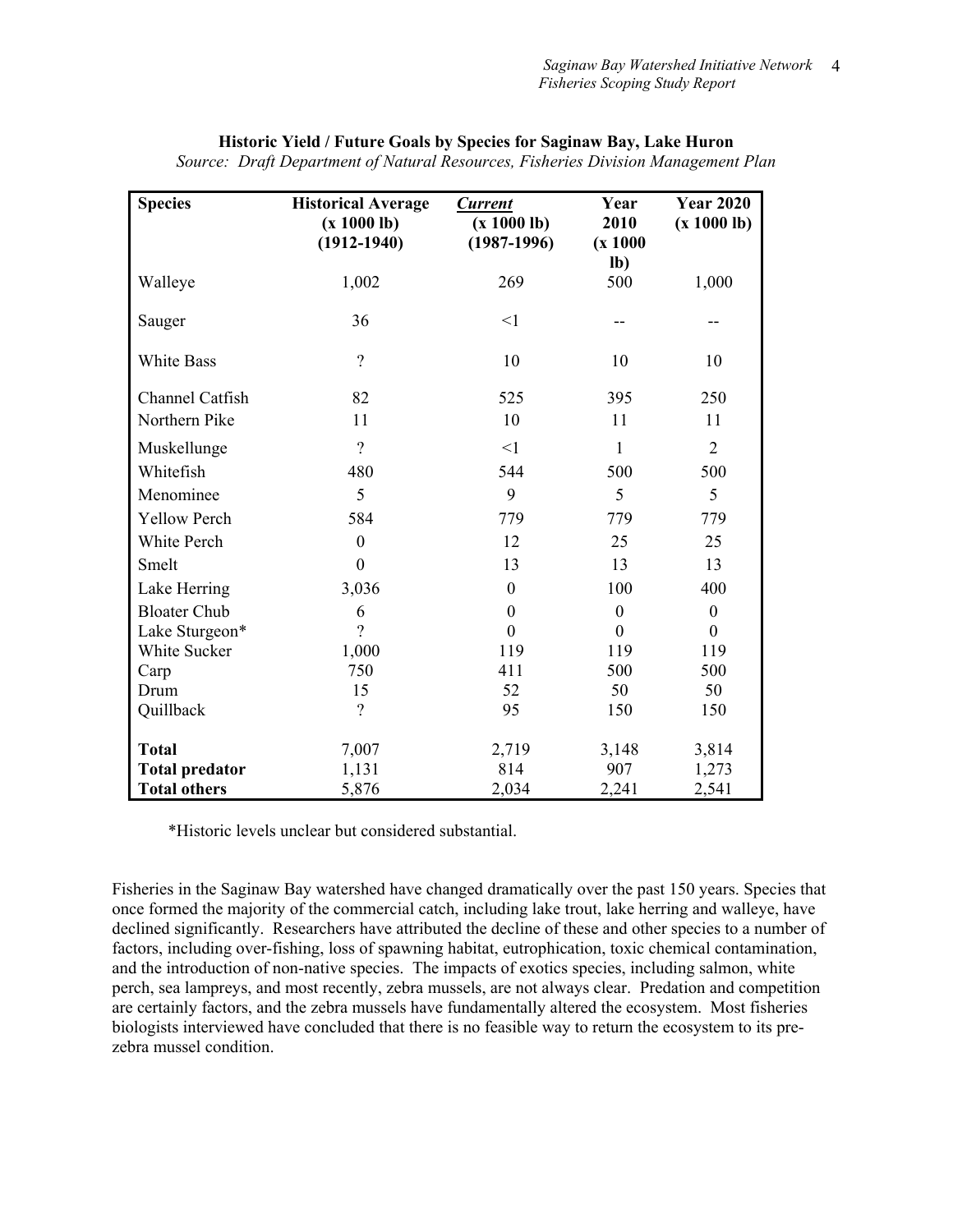### Saginaw Bay and River Area of Concern and RAP:

Agriculture and industry have also impacted water quality in the Bay and its tributaries. Impacts from nutrient loading, sedimentation and chemical contamination became significant in the 1950s and 1960s. In 1978, the International Joint Commission (IJC) listed the Saginaw River and Saginaw Bay as one of 43 Great Lakes Areas of Concern because of degraded water quality. The IJC found that of fourteen defined beneficial uses, twelve uses were impaired in the Saginaw River and Bay. For purposes of this Report, the most relevant of the impaired uses are restrictions on fish and wildlife consumption, the loss of fish habitat, degraded fish habitat, taste and odor problems in harvested fish, eutrophication, degradation of aesthetics, and degradation of phytoplankton and zooplankton populations.

The Area of Concern designation led to the creation of a Remedial Action Plan (RAP) for the River and Bay. The RAP process has generated a great deal of analysis of the region's fisheries, and has tracked the recovering health of the waterways. Readers interested in reviewing the scientific and technical literature about the region's fisheries are referred to the 1988 RAP report. The 1995 Biennial RAP Report has been prepared in draft, but is not completed. Efforts to continue to improve the health of the Saginaw Bay watershed's fisheries, particularly in the Area of Concern, will depend in part on the availability of current data about the fisheries. Without up to date information, it is difficult to gauge changes in conditions since 1988 or to evaluate the current status of certain aspects of fisheries.

The lack of current data is perhaps most significant with regard to toxic contamination. Improvements in point source controls have significantly reduced inputs of toxic contaminants in the watershed. However, nonpoint sources, including releases from contaminated sediments, atmospheric deposition, and runoff remain significant. Without an ongoing comprehensive analysis, evaluating the effectiveness of techniques to reduce nonpoint source pollution will remain problematic. For this reason, as WIN and other organizations launch projects to improve fisheries health, it will be difficult in some instances to measure the impact of these projects without ongoing monitoring in the field.

The 1988 RAP report identified four major causes for the decline of fish populations in the Saginaw Bay and Saginaw River:

- Shoreline development. Shoreline development contributes to sediment and nutrient loading in waterways and loss of wetland spawning habitat. Sediment silts in reef areas used for spawning by species like walleye and lake trout. The nutrients associated with runoff change water chemistry, resulting in excess algae growth, and eventually eutrophication. Changes in nutrient levels also alter the quantity and behavior of benthic and pelagic organisms, which are primary food sources for juvenile fish.
- Drainage of wetlands. Coastal wetlands are spawning, nursery and critical habitat areas for a wide variety of species, including largemouth bass, bluegills, Northern Pike, white bass, and yellow perch. A table listing species' reliance on wetlands is contained in Appendix E. Historically, the region supported 37,000 acres of coastal wetlands. Today there are 15,000 acres.
- Toxic contaminants. Contaminants may kill fish outright, depress or alter reproduction, infiltrate the food chain, or lead to fish consumption advisories. Contaminant levels are particularly high in bottom feeding species like catfish and carp.
- Over fishing. Historically, high commercial fishing pressures have been linked to the decline of a number of watershed species, including walleye. MDNR has no biological evidence that any species currently pursued by commercial fishers is over-exploited.
- Alteration of spawning habitat. Without adequate areas for natural reproduction, fish populations cannot be sustained.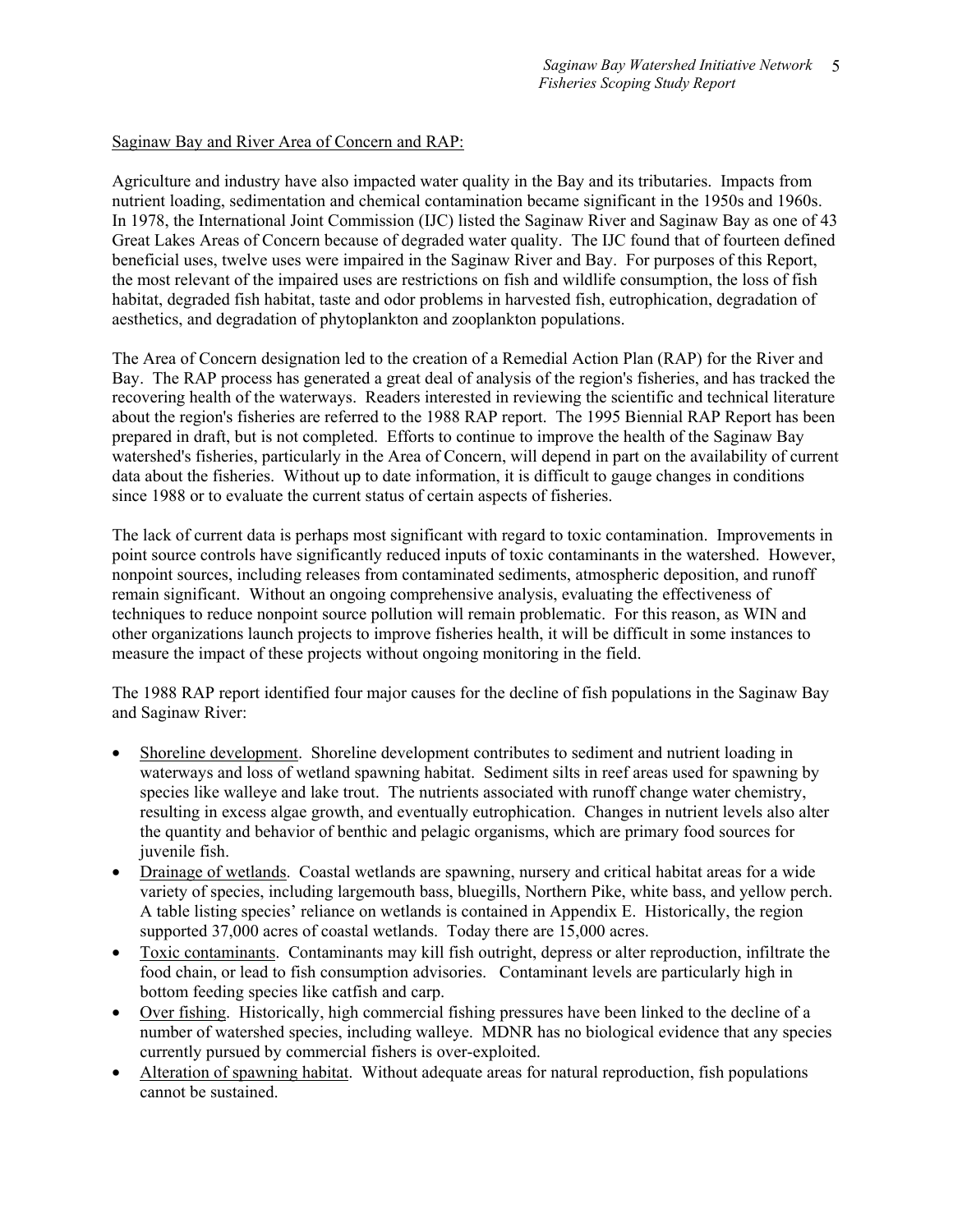Although these issues have begun to be addressed, a number of challenges remain. Concerns include development pressure, toxic contamination, nutrient loading, and exotic species. Exotic species have significantly altered the ecosystem of the Bay and its tributaries. Zebra mussels have caused the most dramatic changes. They have removed sediments, nutrients and vast amounts of plankton from the water. Although many anglers talk about how the zebra mussels have "cleared" the water, there seems to be limited understanding of the organism's negative impacts. In many places, clearer water, and corresponding increases in the penetration of sunlight, have led to increases in aquatic plant growth.

Extensive waterfront development exacerbates the growth of aquatic vegetation on some lakes and tributaries. Runoff from lawns and seepage from septic systems contribute significant nutrient loads in these areas. The impact of these factors will be discussed more fully below. The full effect of zebra mussels, including their interaction with existing processes, is not yet known. There are few tributaries or inland lakes not yet affected by zebra mussels. The Michigan Department of Environmental Quality (DEQ) has concluded that it will not be possible to return the ecosystem to a pre-zebra mussel condition. However, if WIN provides assistance to develop access points in areas that have not been invaded by zebra mussels, it should consider a partnership with the DEQ to distribute exotic species education materials at those sites.

Other exotic species have impacted the watershed. Sea lampreys are cited as one factor in the decline of whitefish and lake trout. White perch competes with yellow perch, and is believed to hinder walleye reproduction. The International Joint Commission is working to prevent introductions of new exotics. Its program to address ballast water releases by shipping vessels targets the primary source of invading species. Opportunities for WIN in this area appear limited at this time.

Notwithstanding these concerns, the watershed continues to support populations of yellow perch, walleye, large and smallmouth bass, crappies, brown trout, steelhead, coho and chinook salmon, and lake trout. Suckers, smelt, and panfish are also plentiful, particularly in nearshore areas. Populations are below the carrying capacity of the region, and most species are less abundant than in times past. There is evidence, however, that many populations are rebounding. Despite the impacts of human activities and exotic species, the watershed's fishery remains a valuable resource.

Readers interested in more detailed data about the history of the fishery are referred to the Michigan Department of Natural Resources, Fisheries Division Technical Report, "History, Status, and Management of Fishes in Saginaw Bay, Lake Huron, 1891-1986" referenced in the Bibliography in Appendix C.

### *Present Day Fishery*

Today, the Saginaw Bay and its tributaries host a thriving sports fishery and an important and unique commercial fishery. According to the U.S. Fish & Wildlife Service (USFWS), Michigan's sports fishery generates \$1.5 billion per year -- 1.8 million anglers participating in 28 million days of fishing. In 1986, MDNR estimated that walleye fishing alone contributed \$28 million to the Saginaw Bay watershed's economy. Although the USFWS (with assistance from the U.S. Census Bureau) collects statewide economic data every five years, the data is not tabulated for specific regions of the State. Without such data, it is difficult to estimate accurately the impact of the sport fishery in the Saginaw Bay watershed.  $\Rightarrow$  WIN might consider commissioning an economic analysis of the impact of sport fishing in the region to encourage stewardship efforts.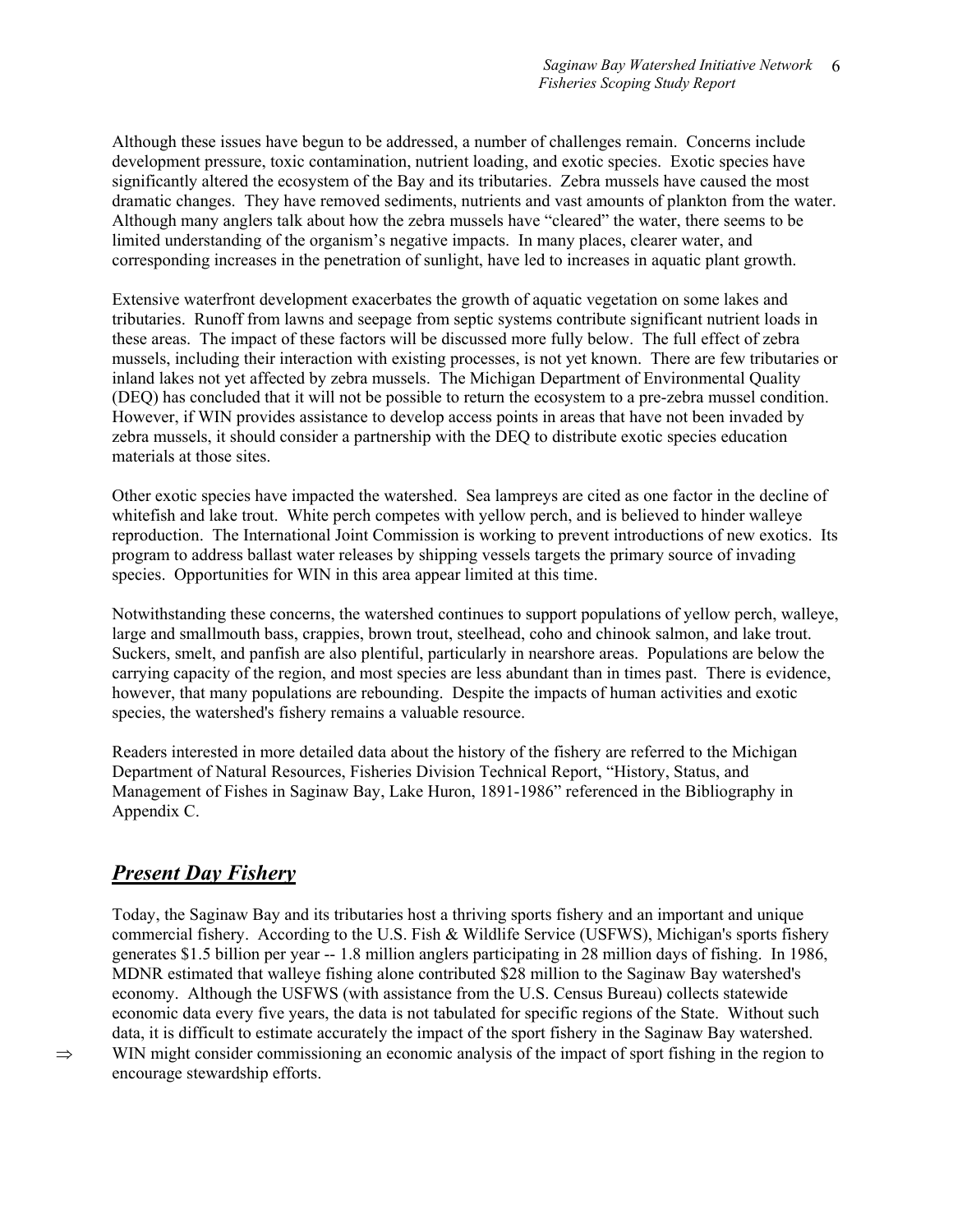### Commercial Fishery:

The Commercial Fishery consists of approximately 24 licensed fishermen (operating under 26 commercial licenses) harvesting within Saginaw Bay. Each licensee is required to stay within 50 miles of his/her homeport. The primary species harvested are whitefish, yellow perch, and catfish. Other species caught include suckers and carp. A list of the species and poundage harvested appears in Appendix F. Many active commercial operators inherited family businesses. Commercial fishing remains a strong connection to the watershed's heritage.

Fish caught in the Bay serve a variety of markets. Catfish are sold to recreational fishing ponds throughout the Midwest. The entire yellow perch catch is sold to local restaurants and fish markets. Whitefish are sold nationally through fish distributors. The commercial fishery contributes significantly to the local economy. Fishermen's gross revenues exceed \$2.4 million. One estimate of the total contribution to the region's economy is \$5 million.

Whitefish now constitute the bulk of the commercial catch. In 1997, 827,950 pounds were harvested. In fact, there has been a proposal to shift some commercial nets (which catch a variety of species) from the Bay to Lake Huron to pursue whitefish. The number of licensed nets would not increase. Instead, some of the nets that would normally be used on the Bay would be used in central and southern Lake Huron. Currently, state law restricts commercial fishing on Lake Huron south of the  $45<sup>th</sup>$  parallel (approximately Alpena) to within Saginaw Bay. MDNR and many Bay-Area sports clubs support the concept of issuing permits for Lake Huron to Saginaw Bay operators. Whitefish are not a highly pursued sport fish and the permits would reduce commercial pressure on sport fish like yellow perch and catfish. MDNR does not believe that increased fishing pressure on Lake Huron would endanger whitefish populations there. It does not appear that an appropriate opportunity exists for WIN to pursue this proposal at this time.

### **What are commercial fishermen's perspectives about sustainable yield/catch limits?**

There is no consensus among commercial fishermen about appropriate catch limits. However, commercial operators interviewed indicated that licenses probably permit catches that exceed actual harvesting levels, given current conditions in the Bay. Although understandably protective of their rights, the fishermen understand that fish populations are unstable because of water quality and habitat issues, and recognize that excessive harvests could lead to another collapse in fish populations. The fishermen also emphasized their commitment to stewardship of the resources and a willingness to consider private sector initiatives to sustain them.

### **What are the primary conflicts between commercial and recreational anglers?**

Tensions between sports and commercial fishermen exist. Recreational anglers have cut commercial nets and have lobbied to restrict commercial fishing. However, based on our interviews, the intensity of this historic conflict may have moderated. Many of the recreational anglers interviewed do not think the current commercial harvests pose a threat to the health of the resource. This conclusion may be based in part on their recognition of the commercial operators' stewardship ethic. Some recreational anglers did suggest that reducing the number of commercial nets on the Bay would reduce existing conflicts. MDNR staff suggest that the primary conflict is over fishing grounds -- the physical location for fishing -- rather than for the fish themselves. Sport fishermen want to fish in the same places where commercial nets are set. Consequently, sport anglers' boats and gear get entangled in commercial nets.

The proposal described above to shift some of the commercial fishing effort to Lake Huron, might accomplish that goal. It might also be possible to provide clearer information in the Michigan Fishing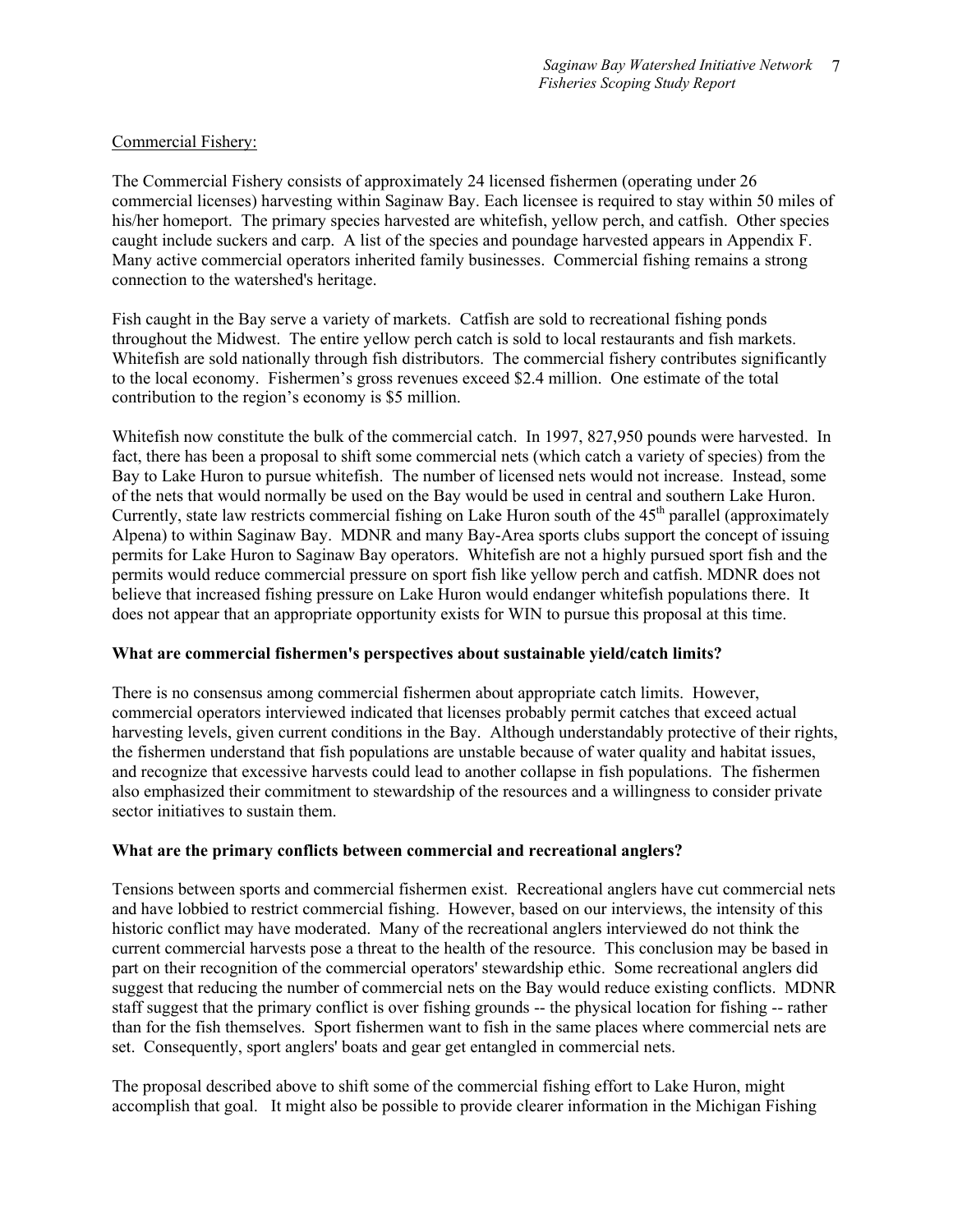Guide about avoiding entanglement in commercial nets, and a hotline number or "What to do now" information for anglers who become entangled.

### The Sport Fishery:

The Watershed's sport fishery has a tremendous economic impact in the region. In 1986 (the most recent data available for the entire watershed), recreational anglers took more than 565,000 fishing trips on the lakes, rivers and Bay. In 1998, MDNR estimated there were more than 210,000 trips on the Bay alone. In this section we provide an overview of the status of the fishery and the general health of fish populations in the Bay and across the watershed. An analysis of the fisheries challenges and opportunities in the major tributaries and subwatersheds is contained in the Tributaries Section below.

Individuals interviewed, particularly long time anglers, were asked whether they thought the health of the fisheries and the natural systems have improved, gotten worse, or stayed the same over recent years. The vast majority believes the fishery is better, the fish are safer to eat, and the water is cleaner than in the past. People feel issues still exist, but seem generally to think that things will keep improving.

Fishing tournaments, contests and festivals draw thousands of anglers (and their families) to the region each year. Popular tournaments include Saginaw's "Shiver on the River" (walleye ice fishing contest, more than 2000 participants), Saginaw Bay Walleye Club's annual tournaments, Omer's sucker festival, Tawas City's "Perchville", and the various bass tournaments hosted by local fishing and sports clubs around the watershed. National tournaments also visit the region. For example, the national Professional Walleye Trail In-Fisherman Tournament will be held in Linwood in August 1999. This tournament attracts anglers and media from around the state and across the country. Tournaments and contests like these provide significant economic benefits. They also attract residents, and reinforce the watershed's unique sense of place. A list of major fishing events appears in Appendix G.

WIN might contribute to the region's long term sustainability by highlighting the linkage these events provide between natural resource protection and economic benefits. As a policy matter, WIN might favor catch and release tournaments, which have smaller impacts on fish populations and avoid fish consumption issues. A discussion of concerns relating to fish consumption advisories appears below.

### **What are the most popular species among recreational anglers?**

It depends who you ask, but among those interviewed, the most sought after species include walleye, yellow perch, bass (white, smallmouth & largemouth), blue gill, suckers, trout and pike. The most popular species are walleye and yellow perch. Walleye, once called pickerel, are the prize fish of the sport fishery. They are sought by anglers both for the sport of catching the fish and for their delicious fillets.

The walleye population collapsed in the 1940s, and commercial harvesting was prohibited in 1970. Some recreational anglers believe, however, that commercial fishermen still take walleye. Wayne Coleman, MDNR Commercial Fisheries Enforcement Officer, indicated that there is no evidence of this. In fact, rumors suggest that unscrupulous members of a walleye club were selling their catch of walleye to local restaurants. This was several years ago and the present leadership in the walleye clubs stresses adherence to fishing regulations and conservation practices.

Anecdotal evidence and the scientific literature indicate that the walleye population has rebounded tremendously. Saginaw Bay walleye have a higher growth rate than walleye in any other watershed in the Midwest. The Saginaw River and Saginaw Bay are touted in nationally distributed magazines, including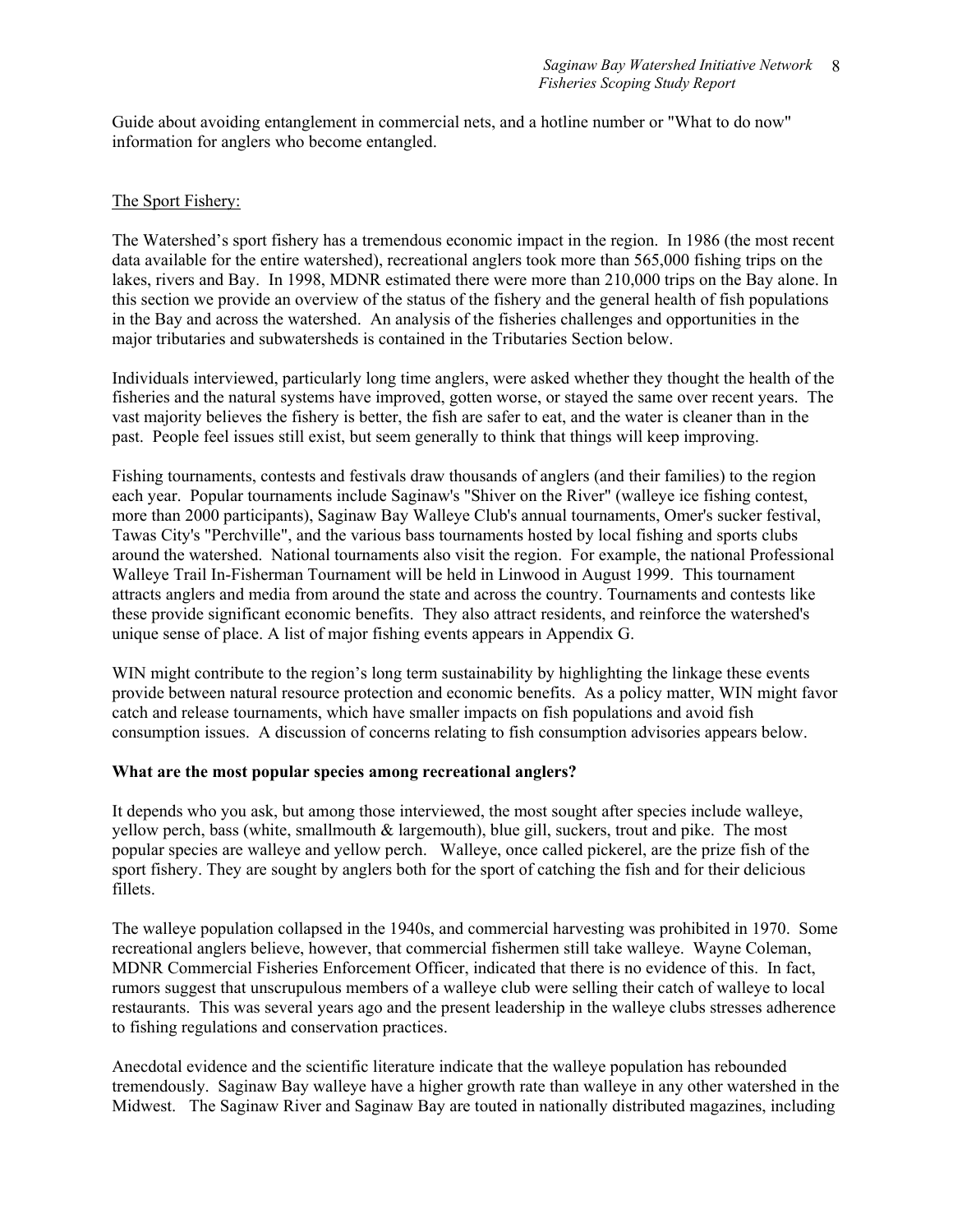In-Fisherman and Walleye Magazine, as world-class walleye fishing destinations. In 1986, recreational anglers took more than 73,000 fish in the watershed. Saginaw's annual Shiver on the River draws thousands of ice fishermen to the River and Bay. In 1999, 2120 people registered for the event. Nine to eleven pound walleye are common catches for experienced anglers. The average walleye caught in the watershed is 21-23 inches long and weighs about four pounds.

MDNR conducts numerous annual surveys to track the health of the watershed's walleye population. One of the more difficult and controversial issues MDNR is investigating is the role of natural reproduction and recruitment in the watershed's walleye populations. In the late 1970's and early 1980's, sports clubs and the Department of Natural Resources began stocking programs to reestablish walleye in the Saginaw Bay watershed. The goal of this ongoing program is to establish walleye as the predominant predator species in the Bay and its tributaries. Most of the research to date indicates that stocking plays a very significant role in maintaining populations. The prevailing study on recruitment (see Appendix H) indicates that the ratio of stocked walleye to natural reproduction is 81:19. In other words, if 100 fish are caught, on average 81 of them are stocked fish and 19 are wild fish. Other studies put the ratio at 50:50. MDNR interrupted its stocking program in 1993 and 1996 to help clarify the question. Emerging technology that allowed walleye fry to be marked with oxytetracycline made alternate-year stocking unnecessary. Now, MDNR marks pond-raised fish and collects data while stocking every year.

Notwithstanding the question of natural recruitment, stocking is and will continue to be an important part of the management of walleye. The MDNR Fisheries Division Draft Management Plan calls for continuous stocking at current levels, approximately one million fingerlings per year, into the foreseeable future. Charts detailing the MDNR's current stocking program are included in Appendix I. Fishing groups including the Arenac County Walleye Club, Walleyes for Iosco County, and the Saginaw Bay Walleye Club, work with the MDNR to raise and release fingerlings each spring. Seven walleye rearing ponds at various locations supply fingerlings for the Bay. Several additional ponds in Genessee and Isabella County provide fingerlings for inland lakes. The Bay area ponds currently provide one million fingerlings to the Bay each year at a cost of \$50,000.

The long-term goal of the program is to establish a self-sustaining walleye population. However, current stresses on the population may render this goal elusive. The walleye's native spawning range has been greatly limited by impoundments on the major tributaries. Many spawning areas, including the Coryeon Reef, the historic spawning area in Saginaw Bay, have been lost to siltation. Competition from exotic species and loss of coastal wetlands are also impacting wild populations. For these reasons, stocking may be necessary for a long time to come.

 $\Rightarrow$  The best opportunities for WIN to enhance walleye populations may be in demonstration projects that restore spawning grounds and allow fish passage around impoundments. Trout Unlimited has been leading an effort on the Big South Branch of the Pere Marquette River to restore the gravel beds used for spawning by several species, including walleye. The project includes installation of gravel in suitable riverbeds and installation of sediment catchment areas. Although the target species for Trout Unlimited's project are trout and salmon, their techniques can be replicated if successful to benefit an array of species. Information about the project appears in Appendix J. Specific opportunities to enhance the walleye fishery are described in the Tributaries section below.

Yellow Perch have also attained legendary status in Saginaw Bay. Au Gres is the Perch Capital of the World and Tawas City has an annual festival called Perchville. In 1986, more than 1.8 million perch (724,000 pounds) were taken from Saginaw Bay. Today, the average annual sport catch is approximately 600,000 pounds.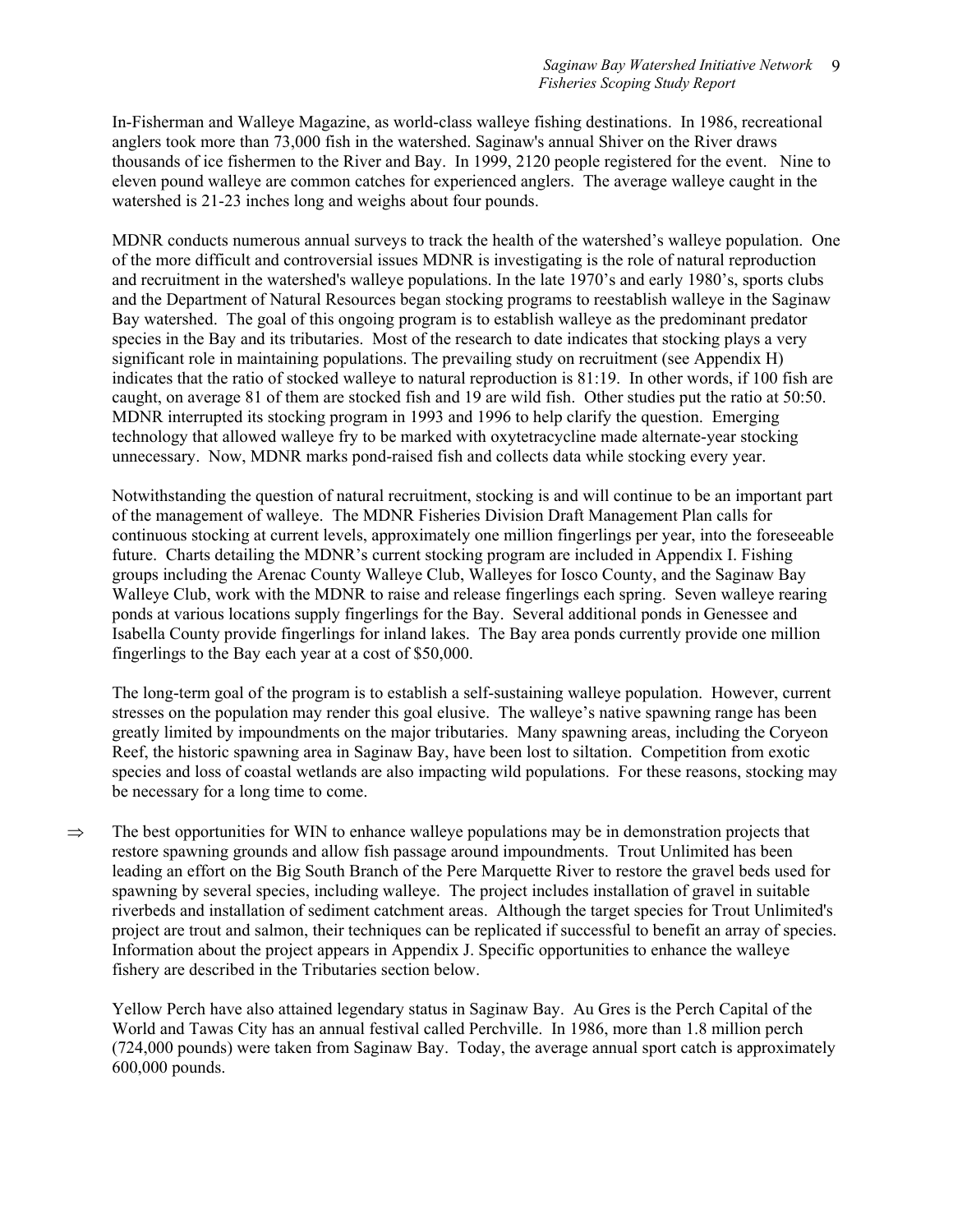Yellow perch populations fluctuate significantly, puzzling anglers and fisheries biologists alike. Anecdotal reports from anglers over the past several years have varied, but many indicate that perch populations are depressed compared to catches in the late 1980's and early 1990's. MDNR's Fisheries Division has published periodic reports on the subject, and Jim Baker's "The Great Perch Puzzle" (April 1997) provides a succinct outline of the conundrum. Yellow perch appear to have a fairly complex biological relationship with the Bay ecosystem. Research indicates that when yellow perch are numerous, the average fish is smaller. When fish are less numerous, individuals are larger. Recreational anglers tend to blame both phenomena on commercial fishermen, but it seems the problem is more complex than that. We defer a full explanation to the reports referenced in Appendix C.

 $\Rightarrow$  The primary opportunity for WIN to improve the health of the yellow perch population is to assist in the restoration of wetlands and other fish habitat on the shores of Saginaw Bay. Perch spawn and live in the shallow waters closer to shore. The dramatic loss of coastal wetlands in recent years has significantly impacted perch. Efforts to restore, enhance and protect these areas will directly benefit perch populations. A discussion of wetland protection strategies is included in the WIN Opportunities section below.

Perch and walleye are caught both in the Bay and in the rivers in the watershed. Both are also caught during summer and winter fishing seasons. A range of other species, including northern pike, steelhead, brown trout, suckers, crappies and bass are very popular among anglers. The bass fishery is active, both for large and smallmouth. Some anglers report a decline in largemouth bass fishing near shore. They suggest that the clearing of the water caused by the zebra mussels has moved the largemouth into deeper waters. MDNR has not documented any change in the largemouth bass fishery, however. Smallmouth fishing is still active near-shore, but some anglers report that populations appear to have declined. The white bass (a non-native) fishery was very active in the late 1980s, especially on the Tittabawassee. MDNR's 1999 creel census on the Saginaw and Tittabawassee Rivers shows that the white bass fishery is still substantial, though possibly not as large as in past years.

Active fisheries exist in many of the watershed's rivers as well as its inland lakes. River fishing tends to track spawning runs of species like walleye, trout, suckers, crappie and salmon. Anglers fish from small boats, piers, bridges and banks. Fly-fishing is popular in trout supporting rivers like the Rifle. Specifics about river fisheries are included in the Tributaries Section.

While the Saginaw Bay watershed is not well known for its inland lakes, many of them have very good fishing. These include Budd, Coldwater, Long, Lake George, Crooked, Eight Point, Big Lake, Five Lakes, Shingle, Little Long, Halls and Shamrock. Wixom and Sanford Lakes (although they are dammed portions of the Tittabawassee rather than true lakes) are also known for good fishing. Lake users tend to be local residents and local bass clubs, which often hold fishing tournaments. Sanford and Wixom also draw urban fishers wary of the toxicity of fish in the Saginaw River. Although not well known, a number of reservoirs and lakes support large populations of channel catfish. Sanford Lake and the Caro Impoundment have large populations of catfish. These areas are better options than the Bay and rivers for anglers seeking catfish because the fish are not contaminated with PCBs and are not subject to the inland lake mercury advisory. MDNR has small boat launches on most of these lakes and a few also have private launches.

The two most significant threats to the health of inland lake fisheries are atmospheric deposition of mercury and high development pressure. Michigan has posted a special fish consumption advisory for all inland lakes and reservoirs around the state because of the deposition of mercury from the atmosphere. Many anglers seem unaware that inland lakes are affected by atmospheric deposition of mercury, or that such deposition is an issue generally. Watershed residents in general do not appear to have made the connection between air pollution and water pollution and fisheries health. Although project opportunities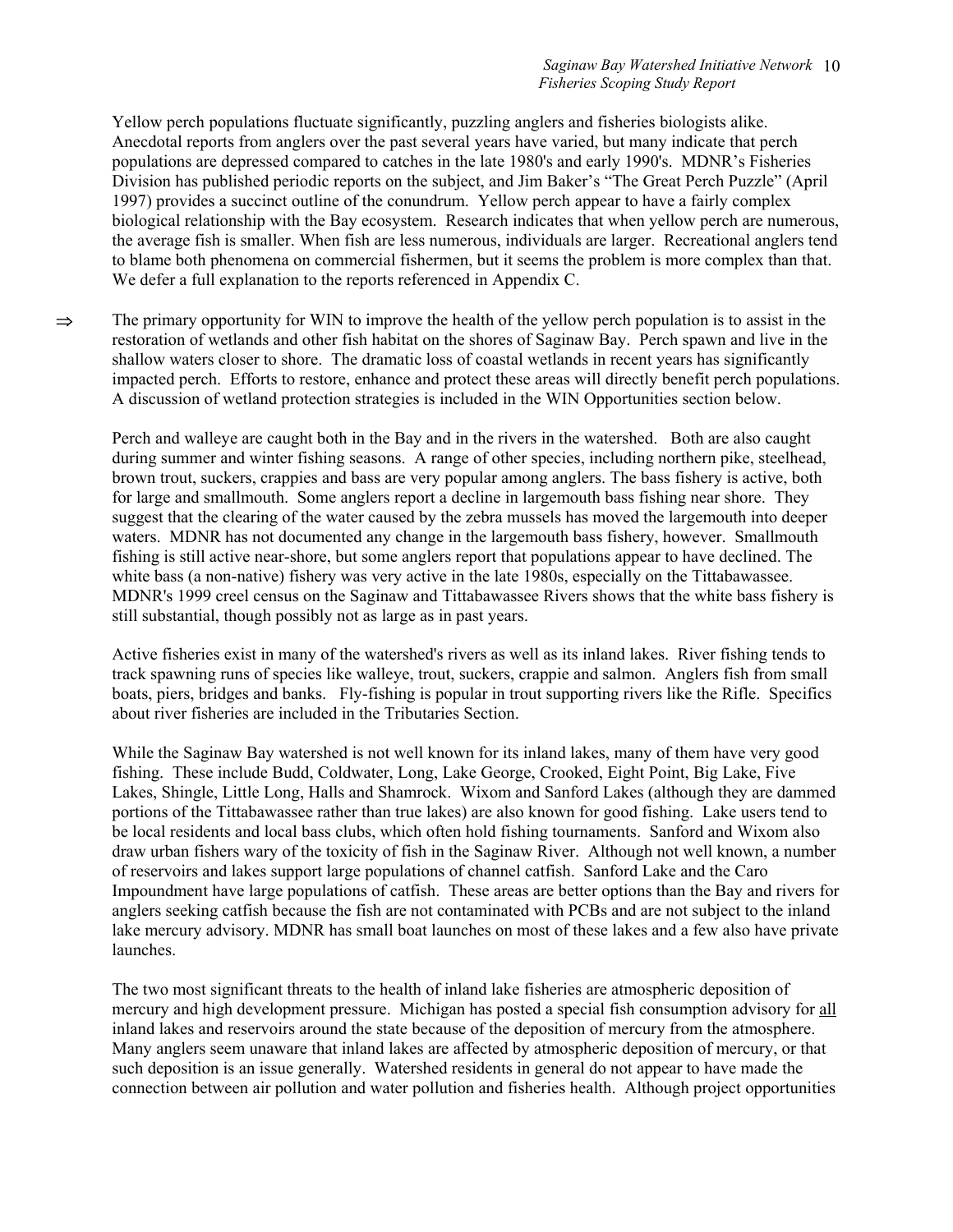for WIN to address atmospheric deposition are limited, the mercury advisory should be considered in conjunction with projects that promote non-catch-and-release fishing for impacted lake species.

Better opportunities exist for WIN to address the second significant threat to inland lake fisheries - development pressure. Construction of new homes and year-round use of cottages originally designed only for warm seasons are significantly impacting water quality. Septic system failure, increased fertilizer use, and destruction of natural buffers create complex management problems. The added nutrients these factors inject into the lakes, combined with the clearing effect of zebra mussels, has led to increased growth of aquatic vegetation in many of lakes. This results in fundamental changes in the lakes' ecosystems. Although there are benefits to certain predator species, such as largemouth bass, most lakeshore residents find the heavy vegetation undesirable. Many lake associations poison the lakes  $\Rightarrow$  periodically to kill vegetation. WIN could help address this issue by assisting projects that encourage lake front residents to curb fertilizer use and restore natural vegetation on the shoreline. WIN could also support buffer strip programs that reduce the impact of agricultural runoff.

### User Conflicts:

In the Commercial Fisheries section, we outlined the conflicts between commercial fishermen and recreational anglers. In the course of the interviews, we asked recreational anglers about other types of conflicts. The primary conflicts are between snowmobilers and ice fishermen and jet ski operators and stationary boat anglers. There are incidents of snowmobilers running fishermen off the ice on the rivers because they fly by at speeds over 60 m.p.h. Reckless jet ski operators speed dangerously close to stationary boats. In some instances, according to anglers, the sheer numbers of jet skis simply drive away fish. Oil discharges and air quality issues related to jet skis also concern some people.

To address the water and air quality concerns associated with jet skis and marine motors, WIN is supporting a project of the Innovative Farmers of Michigan (IF). The IF are developing biodegradable two-cycle engine oil. This soy-based oil reduces air emissions and greatly reduces the release of petroleum-based compounds into the water. WIN provided funding to field test the oil.

Jet skis are particularly a problem on inland lakes. Some lake associations have passed rules restricting jet ski operations to a specific time of day, usually mid-afternoon. Sports clubs and local tournaments, like Clare Area Bass Anglers, encourage their members and participants to take the high road, remain courteous, and report whatever information they can to conservation officers.

The anglers we interviewed agreed that the conflicts caused by the jet skis and snowmobiles are more a nuisance than a threat to the fishery. Most of the people operating these recreational vehicles are responsible. Another motorized vehicle that does threaten natural areas is the use of airboats in wetland areas, including the state game areas and in the Shiawassee National Wildlife Refuge. These loud craft disturb wildlife and can damage natural vegetation. A noise ordinance has given state and federal conservation officers a mechanism to address the problem, but it is difficult to apprehend violators.

There does not appear to be a role for WIN in addressing user conflicts at this time. Every person interviewed agreed that the remedy for each of these problems is additional MDNR conservation officers. According to Tom Heritier, President of the Saginaw Field and Stream Club, each MDNR conservation officer has a jurisdiction of about 800 square miles. Michigan United Conservation Clubs has lobbied in Lansing for additional officers. Supporting such efforts may make sense, but WIN is not suited to political activity.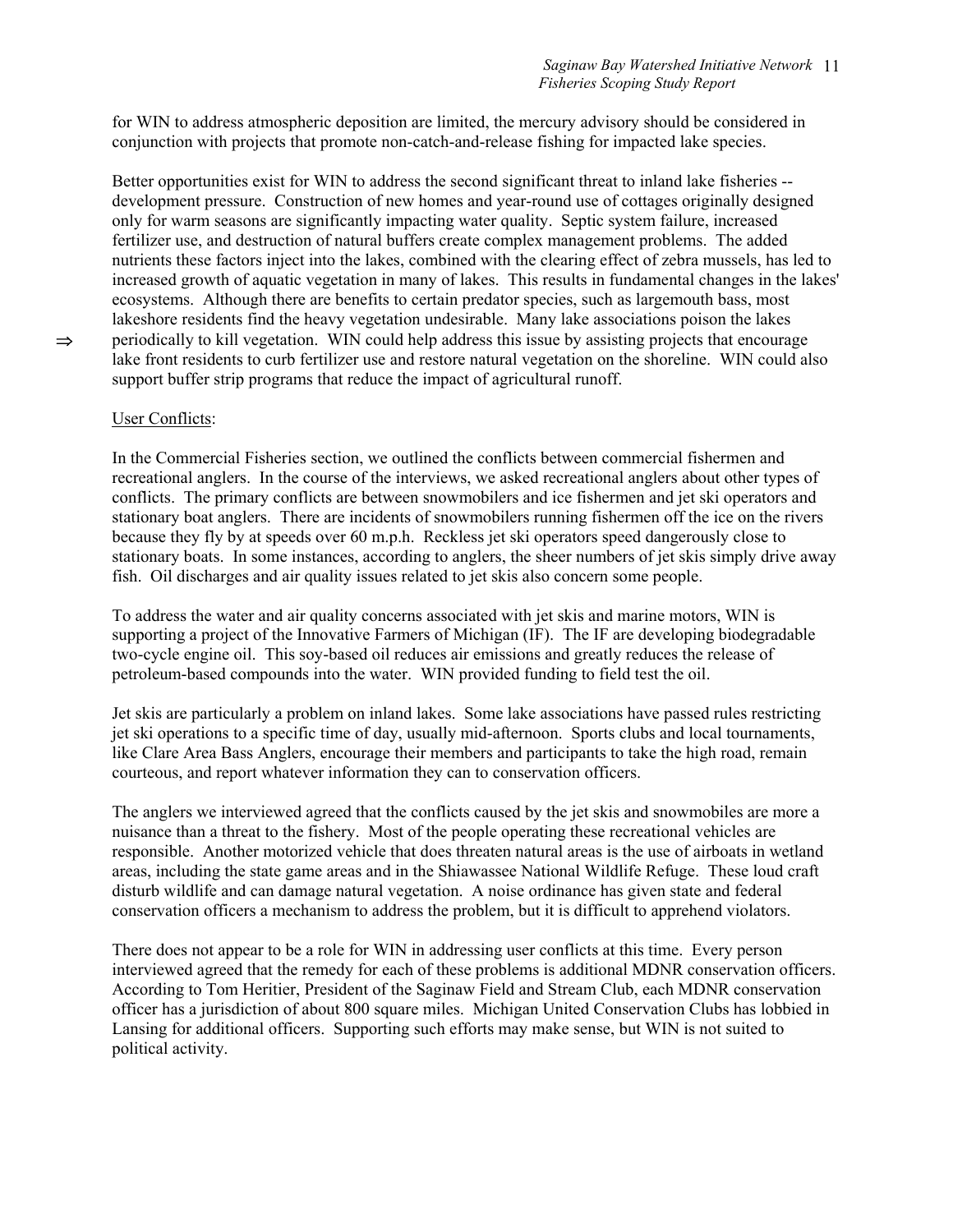#### **How do people feel about fishing license costs and restrictions?**

In our interviews, we inquired into perceptions of fish consumption advisories, fish license cost, and catch limits for sport fishing. We will first discuss licenses. The majority of those interviewed did not object to the cost of licenses, and viewed them as a good value. (An "all species" license costs residents over age 17 \$26.00 per year. A "restricted" license, for all species but trout and salmon, costs \$13.00.) Many were not aware, however, that funds from fishing and hunting licenses are earmarked for the Game and Fish Protection Fund. Although this information is included the State's Annual Fishing Guide, it is not highlighted. Emphasizing that license revenues are used exclusively for fishing and hunting programs would improve public perception of the value of the license.

Not surprisingly, most people report that they comply with catch limits and other restrictions. Anglers interviewed indicate they catch 15-20 perch per trip and about 3 to 4 walleye per trip. Frequency of fishing trips varies widely - most of the people we interviewed were not subsistence fishers, and went fishing 4 to 5 times per month during peak seasons. A rigorous scientific survey was not conducted. The interviewees were, for the most part, avid anglers who shared their personal views as well as insights from their interaction with other anglers. Compliance with catch limits seems to be related to fishing skill. Many people comply because they simply are unable to catch above the limit.

### Fish Consumption Advisories: **What impact do fish consumption advisories have? How do people perceive and react to them?**

Because the issue of sport-caught fish consumption advisories is of great concern to a number of WRTG members, this section describes the advisories posted in the watershed in some detail. It should be noted, however, that fish consumption advisories are an issue in each of the Great Lakes watersheds in Michigan, and in general, the advisories in the Saginaw Bay watershed are no more stringent that those in other Michigan watersheds.

The Michigan Department of Community Health issues an annual Fish Advisory, which cautions people about eating certain types and sizes of fish because of contamination. It is indexed by body of water and species, and provides guidelines about how often contaminated fish should be eaten. Michigan's Environmental Science Board (MESB) reviews the standards and procedures for establishing the advisories. A copy of the 1999 Advisory is included in Exhibit K.

The application of sport fishing consumption advisories and their role in the promotion of public health are not without controversy. Two issues are of particular interest. The first is the difference between Michigan's standards for sport-caught fish and the Food and Drug Administration's (FDA) standards for commercially-caught fish. The second is the relative risk of including or excluding fish from the diet. Each issue will be discussed in turn.

FDA and the Michigan Department of Community Health (MDCH) each set standards for fish consumption. The FDA's standard applies to commercially caught fish, MDCH's applies to sport-caught fish. These standards are based on the toxicity of the contaminant at issue. Fish with concentrations of contaminants above the "trigger level" are subject to consumption advisories and restrictions. The following table provides each agency's trigger levels for a number of contaminants.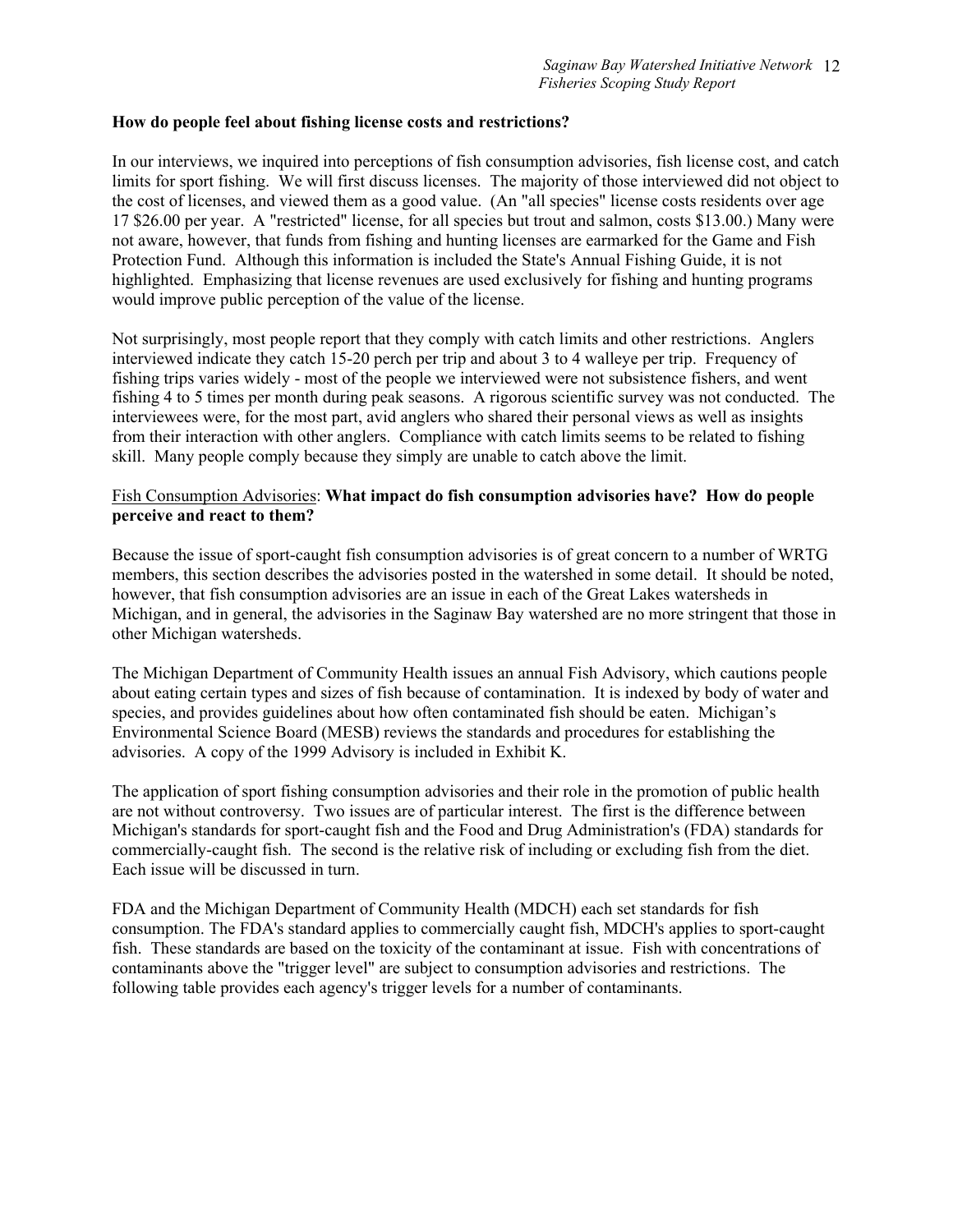| <b>Contaminant Trigger Levels</b> |                                |             |  |  |  |  |
|-----------------------------------|--------------------------------|-------------|--|--|--|--|
| Contaminant                       | <b>FDA</b>                     | <b>MDCH</b> |  |  |  |  |
| <b>PCBs</b>                       | 2.0 parts per million (ppm)    | $2.0$ ppm   |  |  |  |  |
| <b>Mercury</b>                    | $1.0$ ppm                      | $.5$ ppm    |  |  |  |  |
| Chlordane                         | .3 ppm                         | .3 ppm      |  |  |  |  |
| <b>Dioxin</b>                     | parts per trillion (ppt)<br>50 | 10 ppt      |  |  |  |  |
| <b>DDT</b>                        | 5.0 ppm                        | $5.0$ ppm   |  |  |  |  |
| Heptachlor                        | .3 ppm                         | .3 ppm      |  |  |  |  |

Trigger levels are established by evaluating the increased risk of health impacts associated with consumption of a specified quantity of contaminated fish per day over a 70-year lifetime. Using PCBs as an example, the FDA standard is based on the assumption that a 70 kilogram person eats 1gram of PCB contaminated fish per day (just under 2 meals per year) for 70 years. At 5.0 ppm of PCB, that person would have an increased cancer risk of 1 in 5000. A similar set of assumptions is used for each contaminant.

As shown in the table above, MDCH's trigger levels for dioxin and mercury are lower than FDA's. In addition, MDCH's standards for other contaminants are significantly more restrictive because of the way trigger levels are measured. When FDA inspectors test commercially caught fish, they select sample fish from all size categories and process them into one composite sample for analysis. If more than 50% of the tested samples exceed the trigger level, then the fish cannot be sold for human food. In contrast, MDCH tests sample fish from each size class, and reduces the required number of samples that must exceed the trigger level before an advisory is imposed. Advisories are imposed when 11-49% of the samples exceed the trigger level. If 11-49% of a size class of a particular species test at or above the trigger level, an advisory is posted cautioning the general population to eat no more than one meal per week of the particular fish; sensitive populations are advised not to eat any. This system significantly reduces MDCH's trigger levels. When 11% of a given sample exceeds the trigger level, the mean concentration of the contaminant in the entire population is approximately one-half the trigger level.

For example, PCBs have a trigger level of 2.0 ppm. When only 11% of samples exceed 2.0 ppm, the mean concentration of PCBs in the entire fish population is approximately 1.0 ppm. Therefore, MDCH's standards are about twice as restrictive as FDA's. The foregoing description of FDA's and MDCH's standards and practices is drawn heavily from the "Summary Criteria Used by the Michigan Department of Community Health for Sport Fish Consumption Advisories" prepared by John L. Hesse as Appendix 3 to the MESB's Evaluation of Michigan's Proposed 1998 Fish Advisory Program.

According to Hesse (Id. 1998), MDCH's standards for sport fish consumption advisories are more stringent than FDA's for a number of policy reasons:

- 1. Fish purchased at a store are assumed to come from a number of sources and fish eaten by sports fishers frequently come from the same body of water. If that water is contaminated, then the angler is continually exposed to the same contaminants.
- 2. The FDA is required to consider economic impacts in its decisions, so its regulatory levels may not be based entirely on health concerns.
- 3. FDA trigger levels are designed to protect the average national consumer, and do not take into consideration the consumption patterns of local populations that might vary significantly from the national average. Some studies indicate that anglers tend to eat approximately two to three times more fish then the average consumer.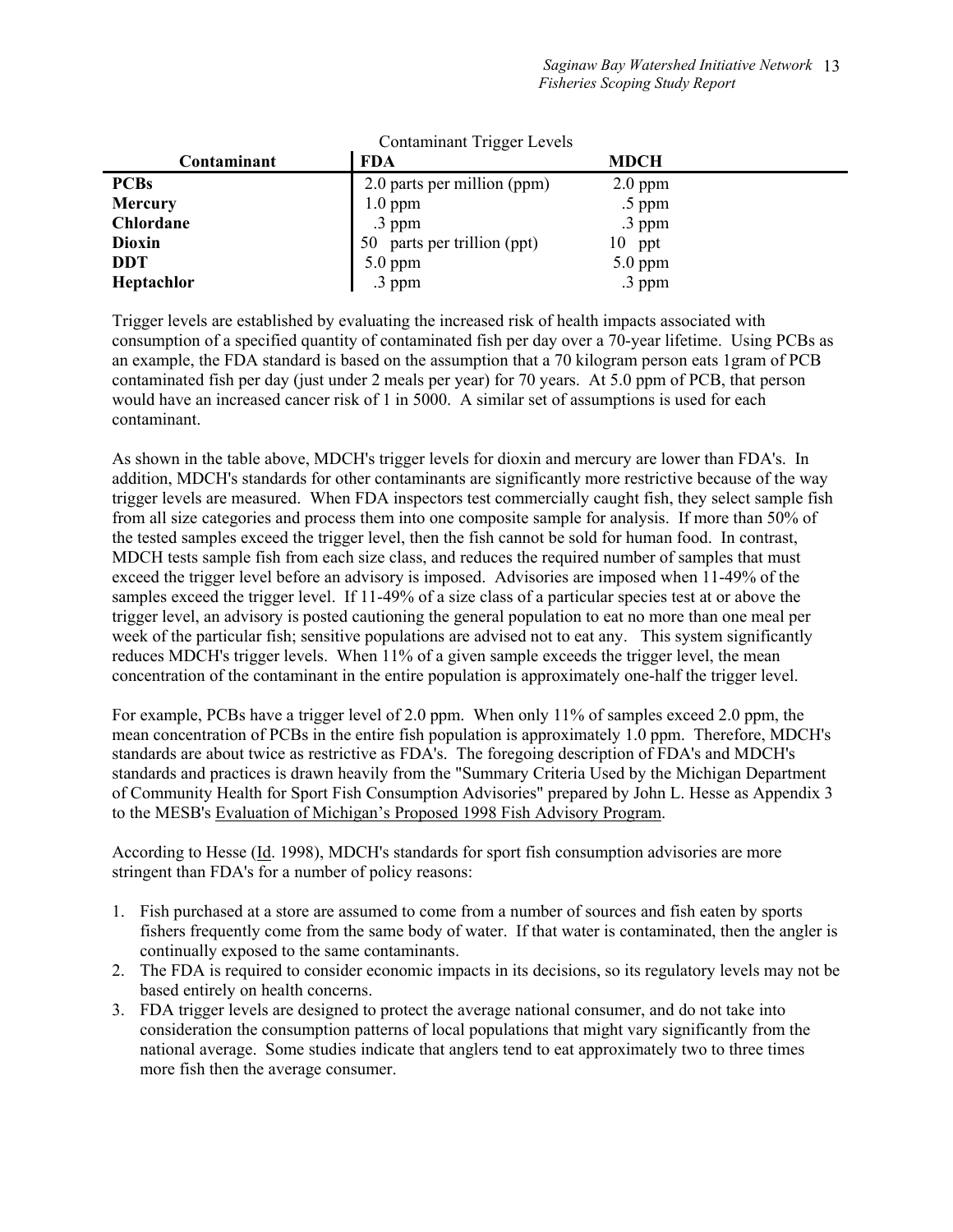The other public health issue related to fish consumption advisories concerns the relative risk of eating fish as compared to the health risks associated with eliminating or reducing fish consumption. Fish consumption advisories do not evaluate the health risks associated with reducing or eliminating fish from the diet. It has been suggested that for most people, the health benefits of fish consumption more than offset the risks associated with consuming contaminated fish. (See P.D. Anderson and J.B. Wiener, "Eating Fish", in Risk Versus Risk: Tradeoffs in Protecting Health and the Environment 104 - 123 (1995)). Anderson and Wiener discuss at length the tradeoff between reducing the risk of coronary heart disease (CHD) by substituting fish for red meat in the diet versus increasing the risk of cancer by consuming contaminated fish. They note studies demonstrating a pronounced reduction in the risk of CHD as fish consumption increases. "[I]ncreasing fish consumption from 0 grams per day to about 20 grams per day (equivalent to about one meal of fish every ten days) is estimated to result in a 44 percent decrease in the adjusted relative risk of CHD. . ." Id. at 109.

In comparison, a person who consumed 20 grams of fish/day containing target levels of all six cancercausing compounds monitored by EPA (DDT, PCB, Chlordane, Dieldren, Heptachlor, Dioxin) would increase the lifetime risk of getting cancer by 1 in 100, or 1%. The total risk of getting cancer for Americans is 25%; daily consumption of contaminated fish would increase that risk to 26%. Based on this analysis, Anderson and Wiener conclude, "Given the relatively small increase in excess lifetime cancer risk caused by consumption of contaminated fish and the substantial reduction of CHD associated with consumption of fish, the benefits of eating fish appear to far outweigh the risks." Id. at 117. The authors note that people may fear cancer more than CHD. However, even if cancer is deemed to be two to three times worse than CHD, its increased incidence due to fish consumption "would still not overcome the estimated 12 - 23 times larger decrease in the risk of CHD mortality from eating these fish." Id. at 118. The analysis holds, the authors maintain, for subsistence fishers. They suggest, therefore, that discouraging people from eating fish may significantly impair overall public health. Readers interested in this debate are referred to the materials referenced in Appendix C.

There does not appear to be an appropriate opportunity for WIN to resolve these two issues relating to fish consumption advisories. However, WRTG members should be aware of the complexity of the issues when evaluating possible project opportunities that might be influenced by concerns about fish consumption advisories.

In the Saginaw Bay watershed, there are different advisories for each of the rivers, lakes, and reservoirs. A map in Appendix K illustrates the major advisories in the watershed. Atmospheric deposition of mercury has led to a statewide advisory for all inland lakes and reservoirs. Methyl mercury, the primary form of mercury found in these fish, affects the development of the brain and nervous system in the fetus. The inland lake advisory provides:

No one should eat more than one meal a week of fish of the following kinds and sizes: rock bass, yellow perch, or crappie over 9 inches in length; bass, walleye, northern pike, or muskellunge of any size.

The advisory is more stringent for pregnant women and children: it recommends only one meal a month for the same species and sizes.

There is no other common advisory for Michigan waters. In general, advisories warn against consumption of bottom feeders like carp and catfish, suggest moderation in the consumption of predator species like pike and walleye, and are less stringent on prey species such as yellow perch and panfish. A complete Michigan Fish Advisory is supposed to be provided to every person who purchases a fishing license in the State. However, some anglers and WRTG members have noted that Advisories are not always provided. State agencies currently are working to evaluate the breadth of this problem.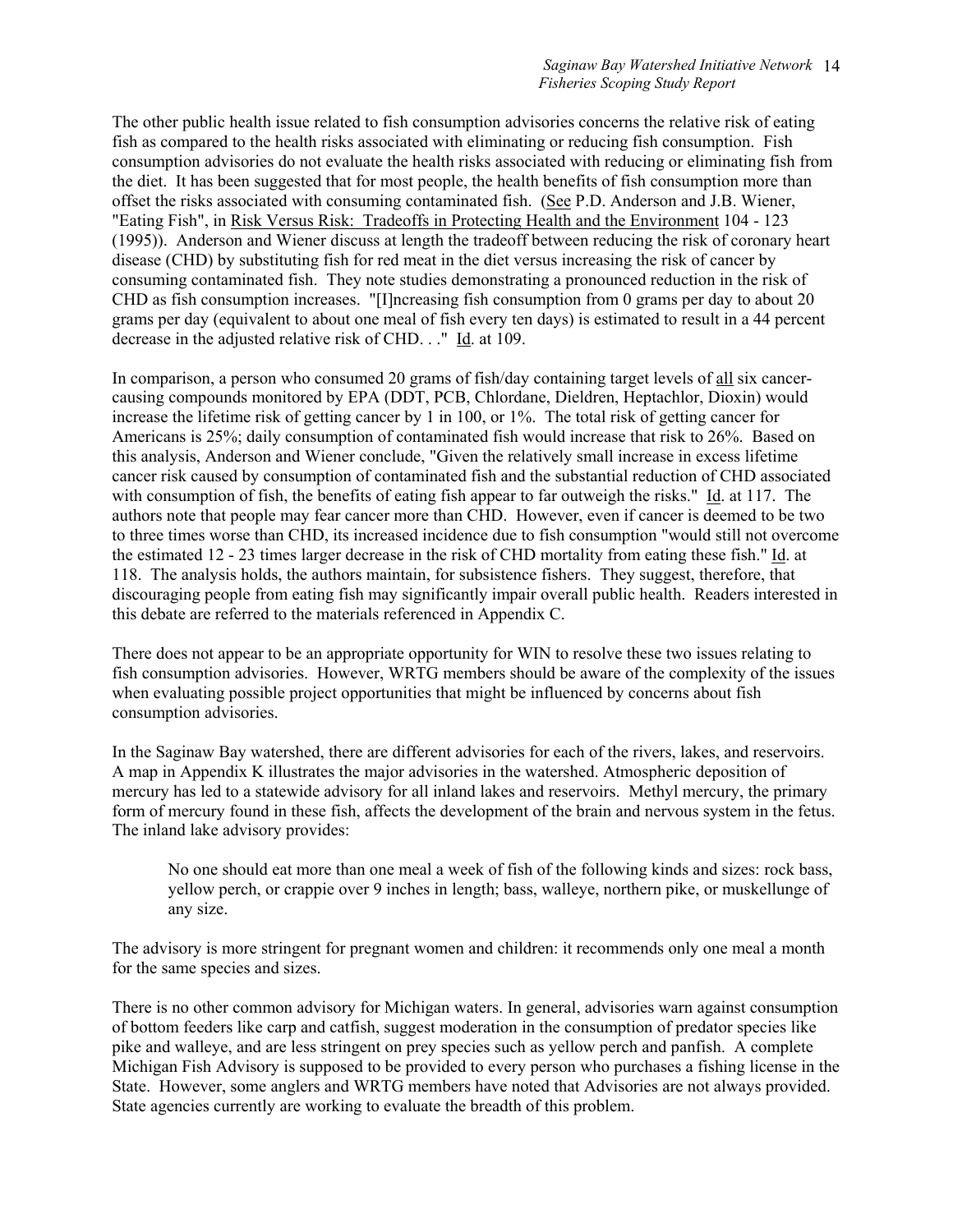The most common contaminant in the watershed and statewide leading to advisories is PCBs. The MESB concluded in its Evaluation of Michigan's Proposed 1998 Fish Advisory Program, that PCBs "usually provide the highest risk to public health compared to other contaminants in sport caught fish." In animal studies, PCBs have been linked with increased incidence of cancer and with impacts on reproductive capacity. However, the MESB noted that the impacts on human health are unclear because of the lack of data correlating exposure to health effects in people. For this reason, trigger levels for PCB advisories are based on the effects of PCBs demonstrated in animal studies and suggested by the available data on humans. For more detailed information about the impacts of PCBs on human health, the reader is referred to the MESB's 1998 Report and the accompanying appendices.

The most restrictive consumption advisories in the Saginaw Bay watershed are associated with Super Fund sites on the Pine and the South Branch of the Shiawassee. In these areas, no species should be consumed. Advisories in other areas for other species vary significantly. The Tittabawassee and Saginaw Rivers advisories state that no carp or catfish should be eaten and that pregnant women and children eat no more than one meal per month for of any species. Saginaw Bay also has an advisory against consumption of any carp or catfish. Most other species are approved for unlimited consumption by all men and non-pregnant women. A color map of the major advisories for the watershed is provided in Appendix K. It should be noted that the advisories on the smaller tributaries (Rifle, Kawkawlin, Tawas, Sebewaing, etc.) are based on data collected in 1988. Collecting this data is very expensive and because there are not new or consistent sources of contamination on these rivers, they are lower on the priority list for sampling.

The interviews conducted for this study focused on individuals who fish or use the resource in other ways. The perceptions of consumption advisories that we report, for the most part, reflect their opinions and views. There may be a significant number of people who do not fish at all because of concerns about toxic contamination in the fish. Terry Miller, President, Lone Tree Council, noted that many people identify a primary factor limiting public use of the fisheries as, "You can't eat the fish."

Anglers' reaction to fish consumption advisories was diverse and sometimes conflicting. Some do not eat any fish they catch, while others eat most. One angler summed up the latter group's attitude, "I still need a flashlight 'cause I don't glow in the dark!" Anglers that do not eat the fish may just not like them or not want to bother to clean them --they fish for the fun of catching them. Others avoid eating the fish because of health concerns.

A 1993 report, "Michigan Sport Anglers Fish Consumption Study," indicates that fish consumption is highest among low-income and minority populations. It is not clear, however, that simply because these people eat more fish, that they are unaware of or do not understand advisories. Again, without systematic polling, conclusions cannot be reached. One angler noted that if a man is trying to feed his family, he probably is not going to be concerned about an advisory unless the fish looks funny or smells like chemicals. Several of the African American anglers we interviewed from Saginaw indicated that they would not fish the Saginaw River or if they did that they would not eat the fish from it. Many of these anglers have boats and travel to the Bay or other waters in the watershed to fish. Walleye were not necessarily the primary catch for the African American anglers we interviewed. Panfish species were a more common goal and were being kept for dinner.

There is an interesting disconnect in the perceptions of many of those interviewed. Many said they personally observe a rule of thumb warning: They eat only one meal of fish per week. They do not appear to distinguish between species that are subject to an advisory and those that are not. The disconnect is that these people do not think most other people care about advisories. From a public health perspective, our interviews indicate that most recreational anglers are not exceeding the consumption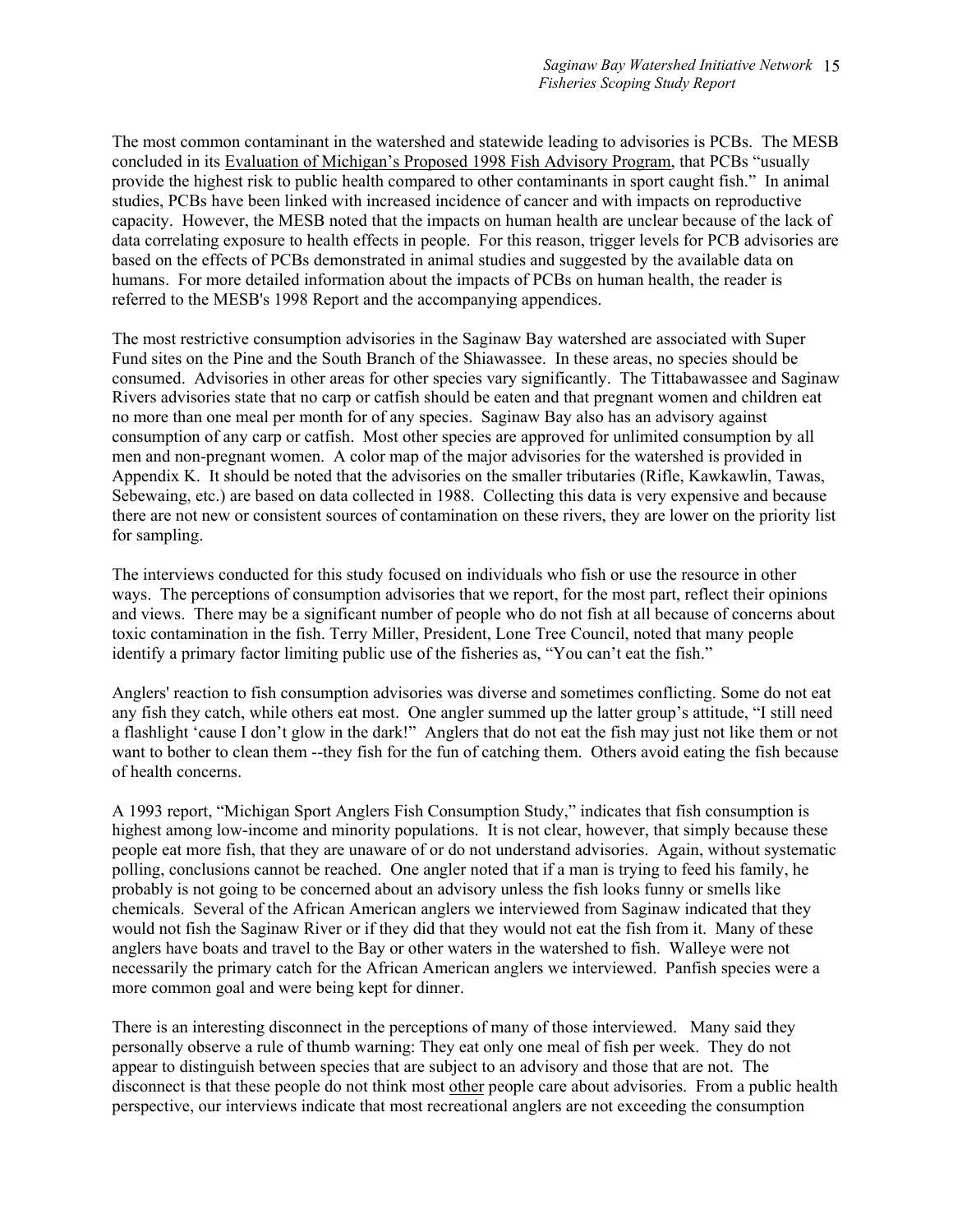levels posted in the advisories. This is due to three factors: (a) not eating fish that are caught because of advisories (b) catch and release fishing just for fun; and (c) not catching enough fish to reach target levels.

The variance of perceptions about the advisories was perhaps best reflected in our interviews with African American shore fishermen in Flint. One man indicated that he would never keep and eat anything he caught from the Flint River. A woman fishing a little further down the shore said she was not sure if the fish were totally safe but because they did not seem sick, and she does not eat fish that often, that it wasn't a problem for her. And another man a little further down the shore said he would eat anything he caught as much as he wanted and wasn't at all concerned about the advisories.

Additionally, all anglers noted that the fish they catch today are considerably cleaner than they were two and three decades ago. We heard from several anglers that foul odor, aspirin taste, or odd colored meat used to be prevalent in fish caught in the Saginaw and Tittabawassee Rivers. Today, anglers are much more confident that the fish they eat are safer.

The effectiveness of fish consumption advisories has been examined in the academic literature (see Fish Advisories: Useful or Difficult to Interpret? (J. Burger & M. Gochfeld 1995)) and specific suggestions for improving the effectiveness of Michigan's Advisory are included in the 1998 MESB Report. These include changes to the fishing guide and targeted communication plans to reach at risk populations. The MESB suggests that "subsistence anglers, including some Native American and Asian sub-populations, and women of childbearing age should receive tailored messages via effective routes of communication. The use of focus groups to evaluate the effectiveness of the communication should be considered." MESB also recommends that low-income groups, who consume proportionately more quantities of sport fish than other groups (see 1991-1992 Michigan Sport Anglers Fish Consumption Study), be considered for a targeted message. These recommendations do not take into account the benefits of fish consumption noted by Anderson and Wiener.

The Michigan Department of Community Health has responded to many of the suggestions to improve the Michigan Fish Advisory Guide. However, it is not clear that action has been taken to develop communication plans that are targeted at specific audiences. It has developed a public service announcement (PSA) that has been provided to the Michigan Association of Broadcasters. The Association represents 95% of the commercial stations in Michigan. The text of PSA is included in Appendix K.

WIN members have expressed concern about Michigan's fish consumption advisories. Some worry that promoting sport fishing could harm public health by encouraging more people to eat unsafe fish. Others are concerned that expanding promotion about advisories could unjustifiably reinforce a public perception that no fish are safe to eat. Finally, some WIN members are concerned that existing advisories are not being effectively communicated to all populations, particularly at-risk groups. These issues will be addressed separately.

A number of complex and interdependent issues influence whether promoting the Saginaw Bay watershed as a fishing destination would harm public health. These include:

- a) The nature of the fishing activity being promoted:
	- ♦ catch and release tournaments?
	- $\bullet$  inland lake fishing, river fishing, bay fishing?
	- ♦ nature-based tourism generally, with fishing as a component?
- b) The populations targeted for fishing promotion: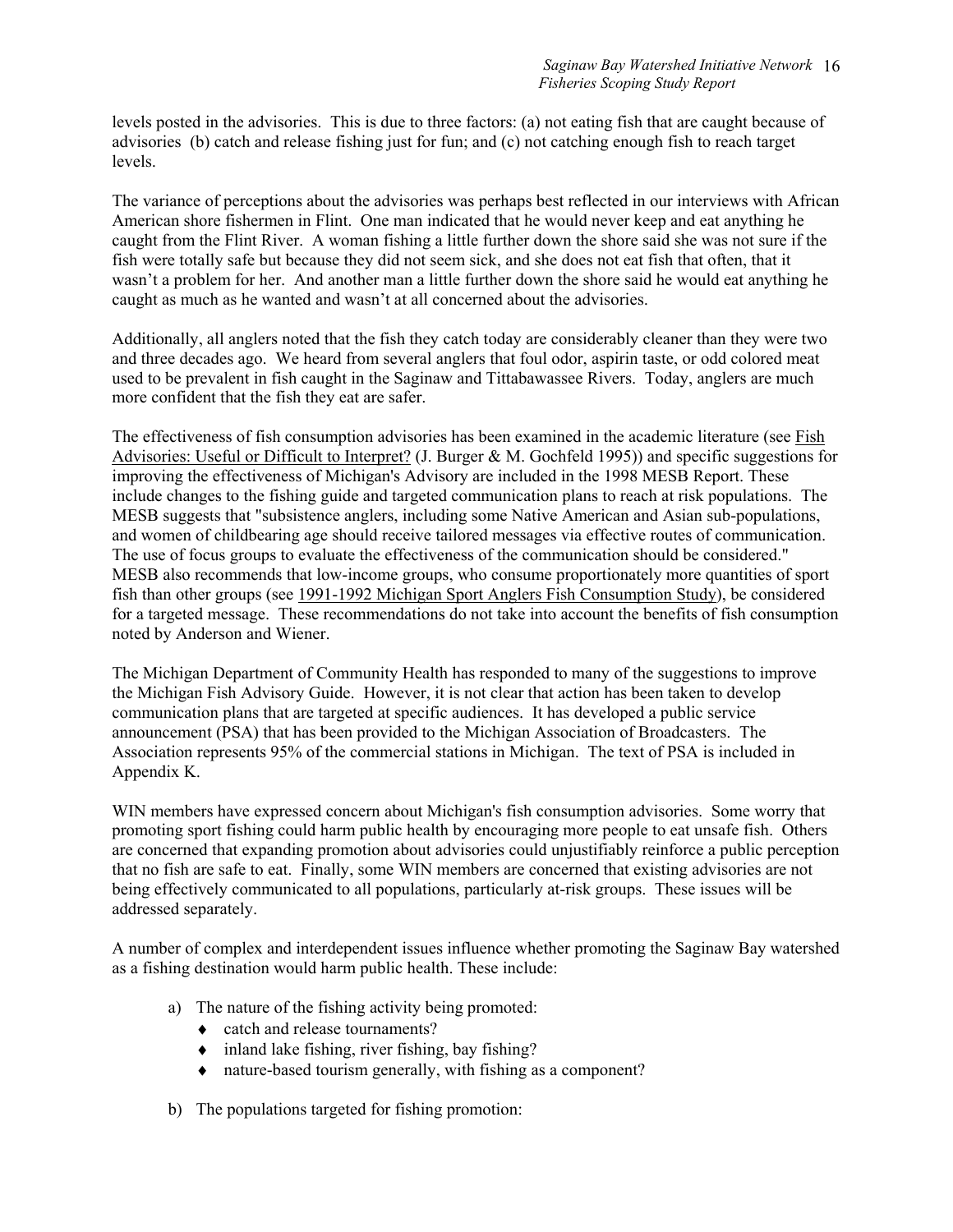- ♦ adult males for weekend 'getaways with the guys'?
- $\triangleleft$  families for overnight camping, fishing stays?
- $\bullet$  residents for expanded fishing activities close to home?
- c) The efficacy of existing advisories:
	- ♦ Do people understand that women of childbearing age and children are more vulnerable to contamination?
	- ♦ Are low-income groups sufficiently aware of the importance of advisories?
- d) The very gradual reduction of contamination in fish populations as Super Fund sites and other sources of contamination are cleaned up.
- e) An analysis of the relative risk of eating fish versus the risks of foregoing the benefits of eating fish.

The appropriate balance of these factors is a policy question, both for WIN members and for residents of the Saginaw Bay watershed. Striking that balance will be an ongoing and dynamic process. It is beyond the scope of this study to suggest a definitive approach to reconciling these concerns, and this Report does not attempt to do so. However, in examining potential projects, WIN might consider the following:

- Favoring catch and release events over non catch and release;
- Avoiding efforts that promote eating watershed fish vs. fishing activities;
- Focus outreach to families on the entire outdoor experience available in the watershed vs. fishing as an exclusive vacation experience; and
- Support efforts that inform at risk populations (women and children who are most sensitive to contaminants, low income and minority populations who eat more sport fish) about advisories.

The other concern expressed by WIN members is that at risk populations are not sufficiently aware of fish advisories. Women, who are more sensitive to toxics during childbearing years and who frequently prepare fish for the family, often are not anglers themselves. Because fewer women purchase licenses, they may be less likely then men to see the Advisory Guide and other materials aimed at anglers. Women do eat less sport fish than men, but it is unclear whether they are heeding advisories, or simply choose not to eat it as much. The other population of particular concern to WIN members is minority anglers. African American and non-reservation Native American anglers have higher sport fish consumption rates than other people. In the course of the study, our interviews indicate that income level, not race, has more influence on an angler's awareness of fish advisories. Generally, lower income people appear to be less aware of fish advisories than higher income groups. Again, our sampling methods were far from scientific, and we encountered individuals from all income groups who were unconcerned about advisories. Arguably however, simply because minority groups eat significant quantities of sport fish, it is appropriate to insure that the advisories are reaching them.

MESB's 1998 report recommended that the State develop specific messages tailored to women of childbearing age and to minority anglers. During the course of this study, we found no state efforts beyond the Advisory Guide that implemented this recommendation. In order to act on this recommendation, specific information would need to be gathered from the target populations about the current level of awareness. Strategies for improving dissemination of the information would have to be developed. Are printed materials sufficient? Would public service announcements help? What media should be used? After initial forms and media were identified, these alternatives would need to be tested. The MESB suggests focus groups of target audiences as a method of testing.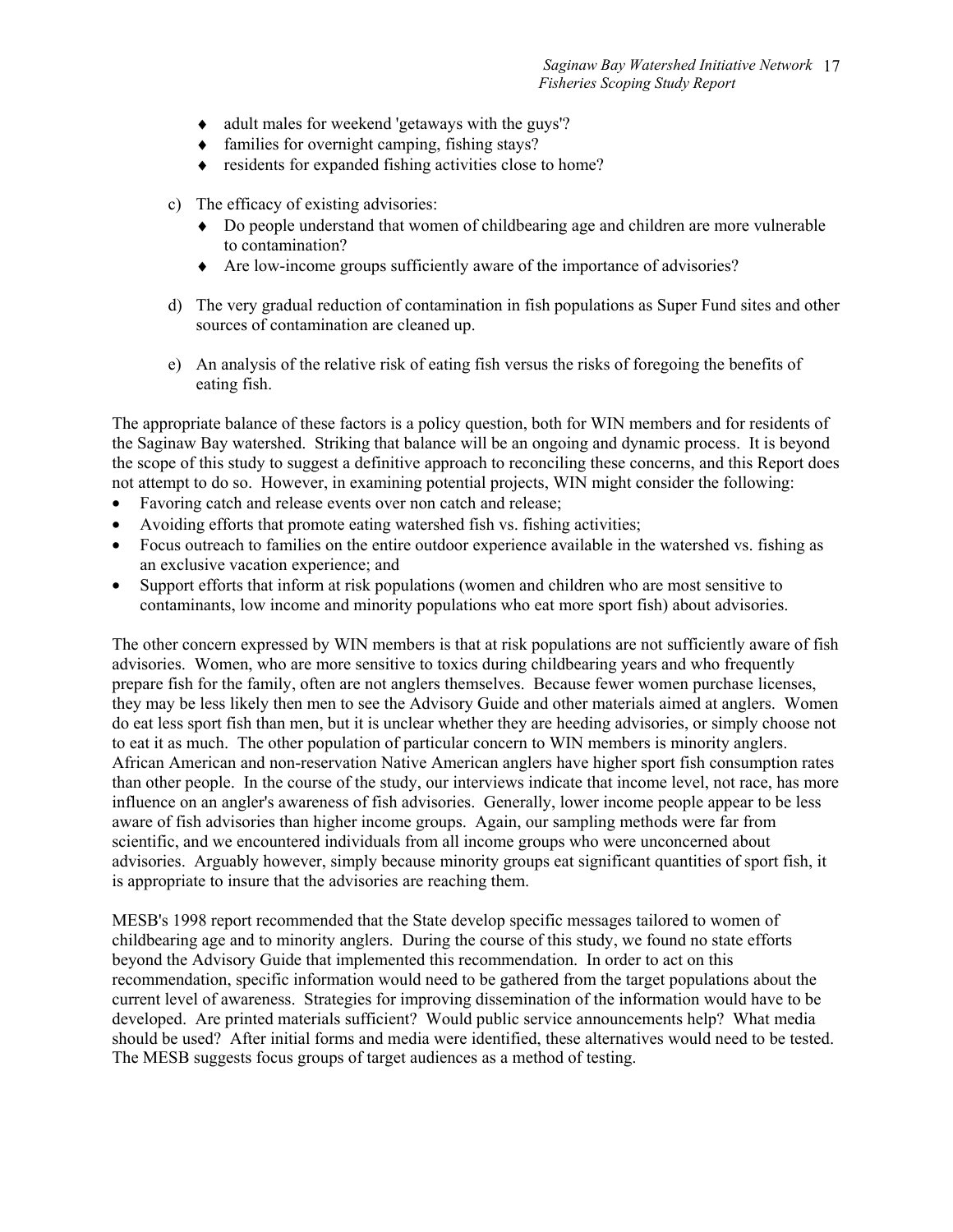Exploring the parameters of such a communication plan is beyond the scope of this Report. It is clear, however, that such a project would need to be undertaken by or with the support of the Michigan Department of Community Health or similar agency with significant public health expertise as well as communication and survey experience.

There does not appear to be an appropriate role for WIN in developing a communication plan for fish consumption advisories. WIN is not well equipped to make conclusions about public health issues. WIN has also stated that it would not fund public education efforts that are not linked to specific projects that demonstrate sustainability. There might be opportunities to partner with the MDCH and other public health organizations to develop messages in conjunction with specific projects. In order to evaluate these opportunities appropriately, however, WIN needs to conduct more intensive survey or polling work focused specifically on at risk groups in the watershed. Eileen van Ravenswaay at Michigan State University, prepared the bulk of the recommendations in the MESB's 1998 Report. She might be able to provide assistance. WIN member organizations might also explore communication projects with MDNR.

# *Areas of Opportunity: (What can be done to improve the fisheries?)*

Based upon our interviews and review of the literature, we have identified five areas of opportunity to improve the watershed's fisheries that will provide economic, environmental, and community benefits and are also suitable for WIN projects. The opportunities fall within two broad categories: projects that will improve the health of the resource and projects that will improve public access to or awareness of it. This section outlines these opportunities across the watershed. The last section of the Report describes the major tributaries in the watershed, identifies organizations working in these areas, and highlights specific issues and project opportunities in each.

### Opportunities to improve fishery health **(What are the impacts of water/stream quality on the fisheries?):**

The primary threats to the health of watershed fisheries are loss of spawning habitat, stream bank erosion, nutrient loading in the Bay and its tributaries, toxic contamination, and problems with fish passage. The following section briefly describes each threat and outlines potential WIN project opportunities.

Wetland Restoration, Enhancement & Protection**:** A strong consensus exists among the people interviewed and the literature reviewed that wetland restoration is a critical component of a healthy fishery. The watershed still contains the largest contiguous coastal freshwater wetland system in the United States. However, the extent of the system today -- about 15,000 acres -- is less than half of its presettlement size. Wetlands provide habitat for spawning and for juvenile and adult fish. Wetlands also provide critical water storage and filtration functions. Their ability to hold large quantities of water during storm events greatly reduces the frequency and severity of flooding. Wetlands also remove sediment and contaminants from runoff. The loss of wetlands along the coast of the Bay and along river corridors has contributed significantly to shoreline and streambank erosion and was one of the measures used by the IJC in listing the region as an Area of Concern.

⇒ WIN has already supported two projects to restore wetlands on state land. A large number of organizations, including Ducks Unlimited, Inc., the Saginaw Basin Land Conservancy, The Nature Conservancy, US Fish & Wildlife Service, Michigan Duck Hunters Association, Pheasants Forever, the Partnership for the Saginaw Bay Watershed, and the MDNR are working to protect and restore wetlands. If WIN could assist in coordinating these efforts more effectively, and bring the Saginaw Bay RAP into the process, there might be tremendous opportunity to leverage resources and expertise. The Water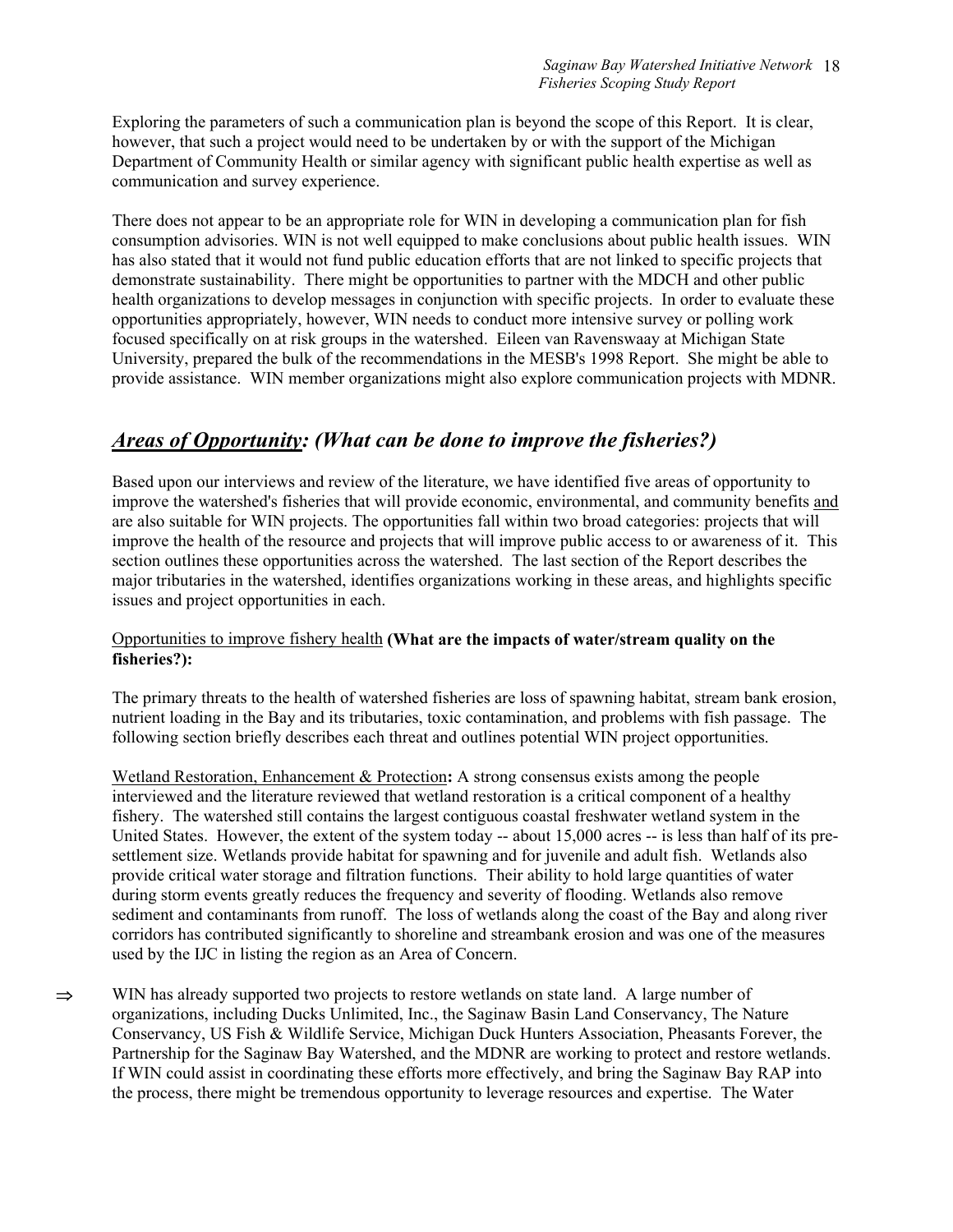Resources Task Group (WRTG) has had some preliminary discussions about this project. The Wildlife Stewardship Task Group is launching an effort to coordinate habitat protection efforts across the watershed. It is our recommendation that these efforts be pursued.

- $\Rightarrow$  Although coastal wetlands are the watershed's trademark, wetland restoration along the rivers is also critical. There are opportunities through existing federal programs, including the Wetlands Reserve Program (WRP) and Conservation Reserve Program (CRP), that offer property owners annual rental payments in exchange for conserving wetland areas. For more information about these programs, see Appendix L. Soil & Water Conservation Districts in the watershed are actively pursuing these strategies, but there are opportunities for WIN to help leverage these efforts. Doug Young, Gratiot County Soil and Water Conservation District, has been working with farmers to establish buffer strips and other Best Management Practices. He also encourages eligible landowners to apply for the WRP and CRP. Working with the Agriculture/Pollution Prevention Task Group, the WRTG could convene a meeting of farmers, soil and water conservation district staff, and the State WRP program coordinator, Jim Marshall, State Wetland Specialist for the Natural Resource Conservation Service. Bringing this group together and providing seed funding for projects could kick start an expansion of these efforts in the watershed. It should be noted that demand for the WRP and CRP is very high. At this time, more than 25,000 acres are on a waiting list for enrollment in these programs. Additional resources and efforts are needed. Contact information for Mr. Young and Mr. Marshall is included in Appendix L.
- ⇒ Although not targeted directly at wetlands, efforts to keep stream corridors and shorelines clear of trash and related materials should be encouraged. Community-based clean up days are good opportunities to improve habitat and foster people's connection to the resource. WIN should support efforts by the Partnership for the Saginaw Bay Watershed and others to initiate river clean up programs.

Runoff and Sedimentation: Runoff and sedimentation are significantly impacting water quality and fisheries health. Stream bank erosion is a particular problem identified in both the literature and the interviews. Nutrient loading from farm fields, waterfront lawns, and urban areas is also an issue. Toxic materials, including heavy metals, motor vehicle fuel residues, lubricants, and agricultural chemicals, are also contained in runoff in many areas.

Existing WIN projects, including the Midland County River Inventory, were developed to address runoff and erosion. However, a concerted effort to protect river corridors, expand the use of buffer strips, to minimize the use of turf grass along shorelines and banks, and to encourage conservation tillage practices and cover crops would have significant benefits.

 $\Rightarrow$  Working to improve and protect river corridors offers significant opportunities to partner with other organizations. The Orvis Company -- the outfitting people -- provides financial support for river corridor enhancement. An Orvis store in Midland, Little Forks Outfitters, might be interested in getting involved in a WIN project. John Van Dalen, President of the local Trout Unlimited chapter, who participated in this study, manages the store. The Chippewa Watershed Conservancy is also committed to river corridor enhancement. Current WIN members, including Ducks Unlimited, Inc., the National Fish & Wildlife Foundation, and the Little Forks Conservancy are also working actively in river corridors. The WRTG might want to convene a brainstorming session with these potential partners to develop ideas for pilot projects.

To expand the use of buffer strips, WIN's Agriculture/Pollution Prevention Task Group is developing an outreach project to landowners that lease land to farmers. In the watershed today, many farmers lease the land they farm. As lessees, they would not be eligible for the financial incentives provided by federal and state agencies to enroll land conservation programs. Many buffer strip programs have targeted these farmers, instead of the people who own the land. Farmers and soil conservation officers on the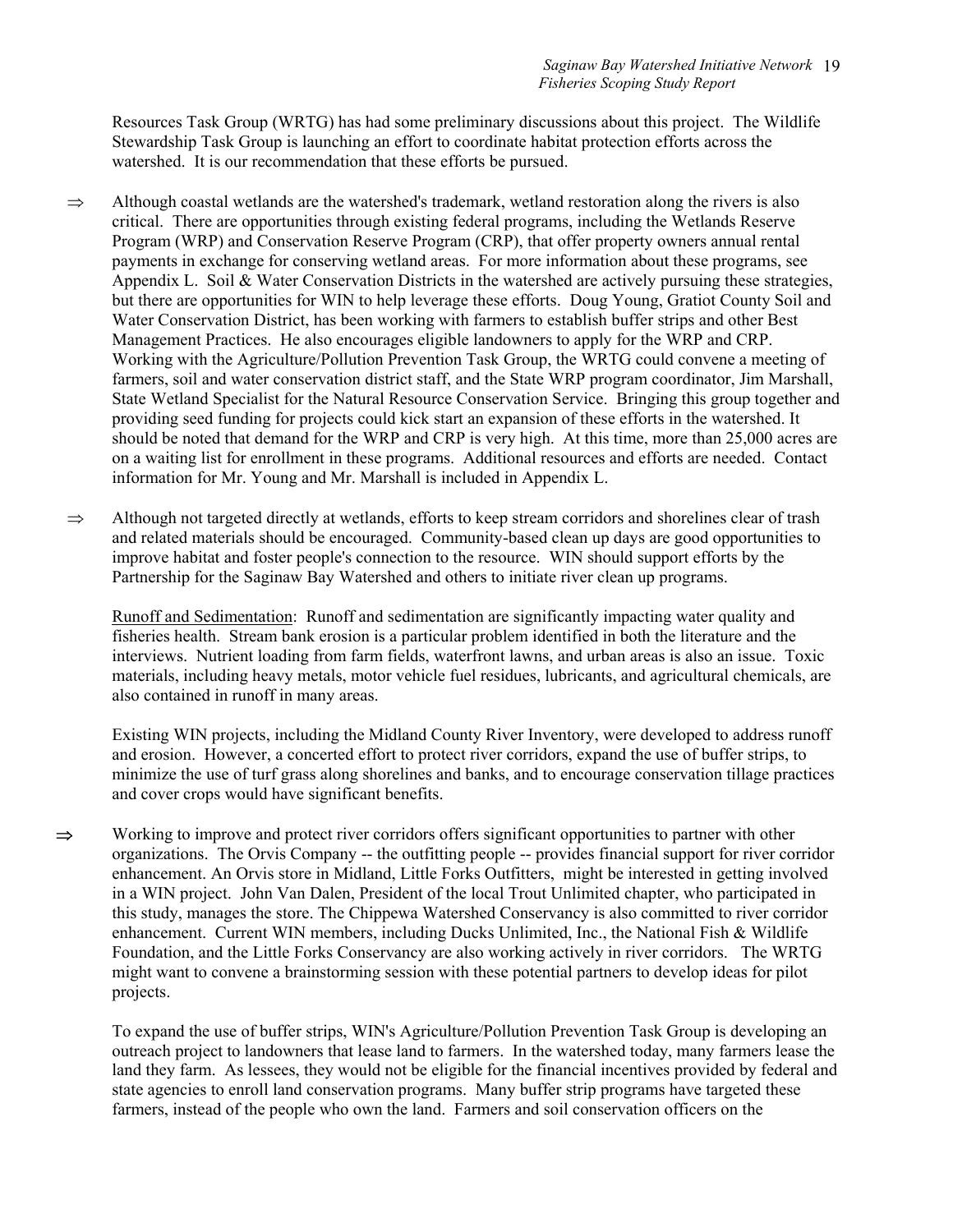Ag/Pollution Task Group Task Group believe this may be less effective than direct contact with the landowners. They are developing this new strategy to address the problem

- ⇒ Another WIN opportunity might be a partnership with one or more drain commissioners to conduct a buffer strip demonstration project along one or more large drains. Agricultural drains are expensive to maintain -- sediment must continually be removed -- and are a significant source of nutrient and sediment loads in the Bay. Many of the larger drains do support some fish populations. However, constant dredging, influxes of sediment, and the lack of shade or cover limit habitat values. WIN might fund the installation of buffers and other best management practices along a designated section of a drain, and work with the Department of Environmental Quality to monitor water quality impacts and reductions in clean out costs. Because sedimentation and runoff are significant issues in the East Coastal Basin (Huron, ⇒ Tuscola and portions of Bay County), it might be a suitable location for a project. WIN might also continue to support projects that promote farming techniques that reduce runoff, including conservation tillage and cover crops. If it could be demonstrated that buffers and other practices save money in the long run by reducing drain maintenance costs, WIN might be able to work with drain commissioners to encourage their widespread adoption.
- ⇒ Opportunities to work with non-agricultural property owners also exist. Michigan State University (MSU) has launched the Michigan Turf Grass Environmental Stewardship Program to partner with golf course property managers to minimize runoff from golf courses and improve their green space values. Heavy management is required to maintain golf courses, including irrigation and the application of pesticides, herbicides and fertilizer. The MSU project is intended to reduce the impacts of these practices on water quality. Organizations including the Huron River Watershed Council, the Clinton River Watershed Council and Trout Unlimited have been working with MSU on this program. Since more than 153 public courses operate in the watershed (figures on private courses were not available), this might be an opportunity for WIN to explore. This voluntary, public-private program could provide a valuable opportunity for WIN to leverage its resources and expand its membership. Contacts at MSU and an article describing the program, titled "A New Shade of Green," are included in Appendix O.
- ⇒ There may also be an opportunity for WIN to address the impacts of sedimentation on spawning habitat. Trout Unlimited has been working in the Pere Marquette River to restore gravel-spawning areas. Trout, walleye and other species need gravelly bottoms on which to spawn. The Trout Unlimited project includes efforts to replace gravel in areas that have been silted in, and to construct sediment catchment areas to reduce the rate of siltation. WIN might be able to partner with Trout Unlimited to test these practices in the Saginaw Bay watershed. WIN can also highlight successful activities by Trout Unlimited and the various Friends organizations active in the region, and disseminate the most effective approaches to combating siltation of spawning areas.

Toxic contamination: In the last 25 years, a great deal of progress has been made to reduce point sources of toxic contamination. Currently, nonpoint sources of contaminants, including atmospheric deposition of mercury, runoff, and releases from contaminated sediments are the most significant sources of toxic contamination in the watershed. Remediation of Super Fund sites and other hot spots (including General Motors' efforts to remove contaminated sediments from the Saginaw River, and the Environmental Protection Agency's work on the Pine River (described more fully below)) will do a good deal to remedy this problem. Efforts to reduce point sources of pollution, including the Army Corps of Engineers' dredge spoil site at the mouth of the Saginaw River, may also be appropriate in the future.

The DEQ regulates point source emissions in the watershed. The U.S. Environmental Protection Agency (EPA) lists more than 180 holders of water discharge permits in the watershed. A list of these, and the receiving waters, is attached in Appendix M. It should be noted that the number and type of point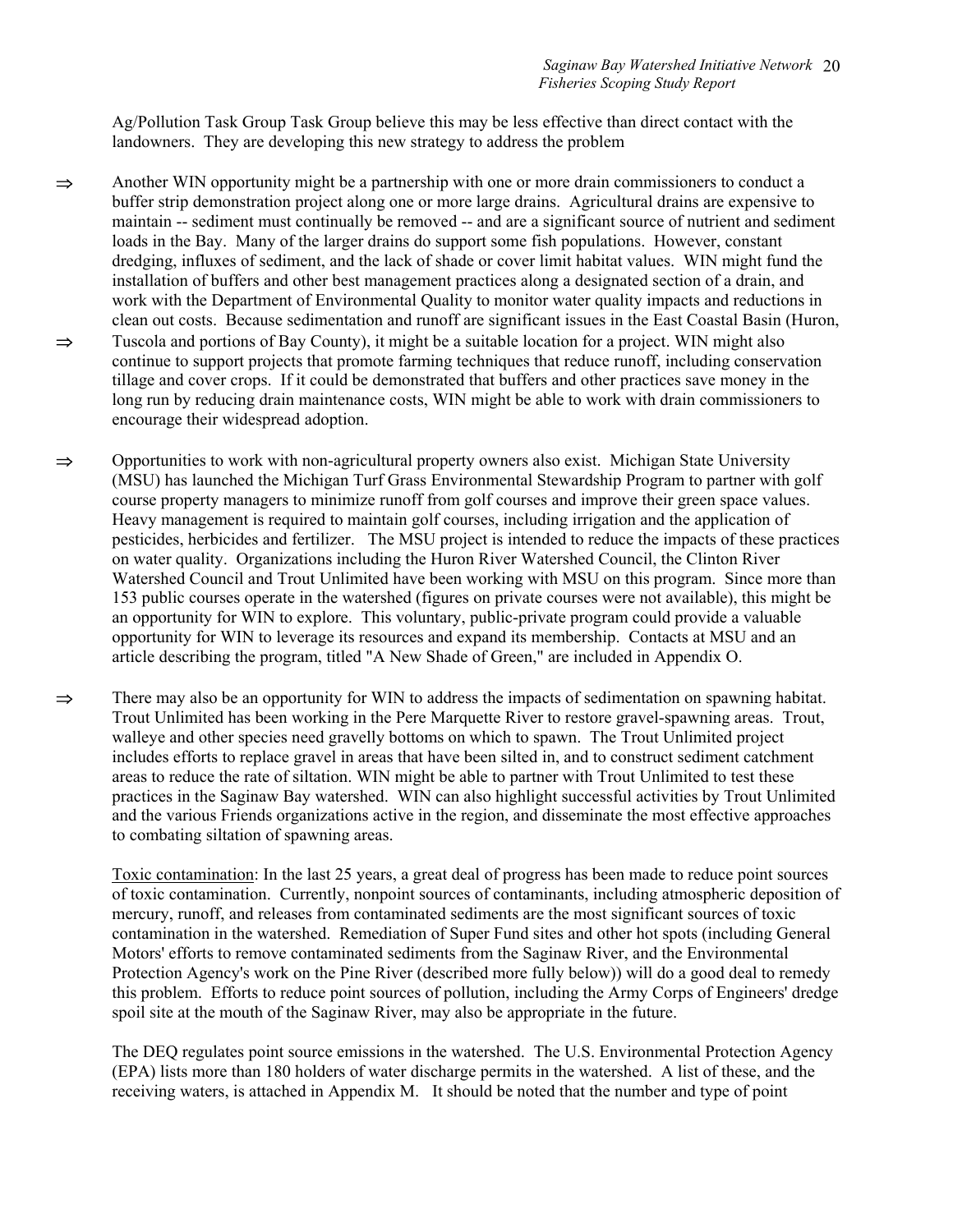sources in the watershed is not significantly greater than the point sources to be found in other Great Lakes watersheds of similar size and diversity.

WIN can support voluntary efforts, such as the Michigan Source Reduction Initiative, to further reduce the use and emission of toxics in the watershed. However, opportunities for WIN to address the release of chemicals from contaminated sediments or atmospheric deposition of mercury are limited.

- $\Rightarrow$  One possible project opportunity is to explore programs that assist small and medium-sized manufacturing firms to reduce toxic emissions. One model program, the Cleveland Advanced Manufacturing Program's (CAMP's) organochlorine project, assists businesses to find substitutes for organochlorine compounds in manufacturing processes. Organochlorines are used in a number of applications, including metal parts cleaning, degreasing and dry cleaning. These applications are all common in the Saginaw Bay watershed. Through this voluntary program, CAMP works with companies on a voluntary basis to find alternatives that are economically viable and environmentally benign. CAMP is a nonprofit economic development organization based in Cleveland, Ohio. It conducts assessments and provides other technical assistance for Ohio companies. One tenet of CAMP's work is to give Ohio firms a market advantage by improving their ability to compete under increasingly stringent environmental frameworks. Information about CAMP and its organochlorine project is attached in Appendix N.
- $\Rightarrow$  WIN might also support the Partnership for the Saginaw Bay Watershed's storm drain stenciling program. This program provides materials for youth organizations and community groups to label storm drains. The permanent label alerts people not to dump materials into storm drains because the drains lead to local waterways. Stenciling programs help educate residents, who frequently believe that materials dumped in storm drains are cleaned up at local sanitary sewer treatment facilities.

Fish Passage: Four hundred and fifty dams and impoundments restrict fish passage on the watershed's tributary rivers. These barriers limit the ability of fish species to reach significant portions of their historic spawning habitat. Dams also alter stream conditions and can significantly change downstream temperatures. Installation of structures that permit fish passage could greatly increase the potential for natural recruitment, particularly for walleye. Unfortunately, most of the fish that spawn in these rivers will not use devices like conventional fish ladders because they do not jump. Research is ongoing in other river systems in the U.S. and Canada to develop structures that provide passage for walleye. According to Chris Bunt, a fish passage consultant at the University of Waterloo in Ontario, there are two types of fish ladder that walleye will use: Denil and Vertical Slot. Diagrams of these structures and contact information for Mr. Bunt are contained in Appendix P. The fish like a steady, strong current to swim against, however, and if conditions are not ideal, walleye are reluctant to use even these devices.

⇒ Mr. Bunt and his colleagues are testing a new design on the Grand River in Ontario that may provide a model for future passageways. WIN may want to consider bringing together a team of experts and using the Dow Dam on the Tittabawassee River as a pilot project. Passage over the Dow Dam would free the Chippewa River for walleye spawning all the way to Mt. Pleasant, and the Tittabawassee all the way to Sanford Dam. Dow has installed a conventional fish ladder on the dam, and has expressed an ongoing commitment to address fish passage issues. This project opportunity is discussed fully in the Tittabawassee River portion of Tributaries section below. Construction of a state-of-the-art passageway could provide a model not only for other sites in the Saginaw Bay watershed, but for rivers throughout the U.S. and Canada.

Other opportunities for WIN to address fish passage and public fishing access around dams and impoundments must take into account each dam's unique history, purpose, and concomitant array of user conflicts and disputes. WIN members can be most effective in addressing fish passage by taking all user interests into consideration. Some dams, like Wolverine Power's facilities at Sanford and Edenville, are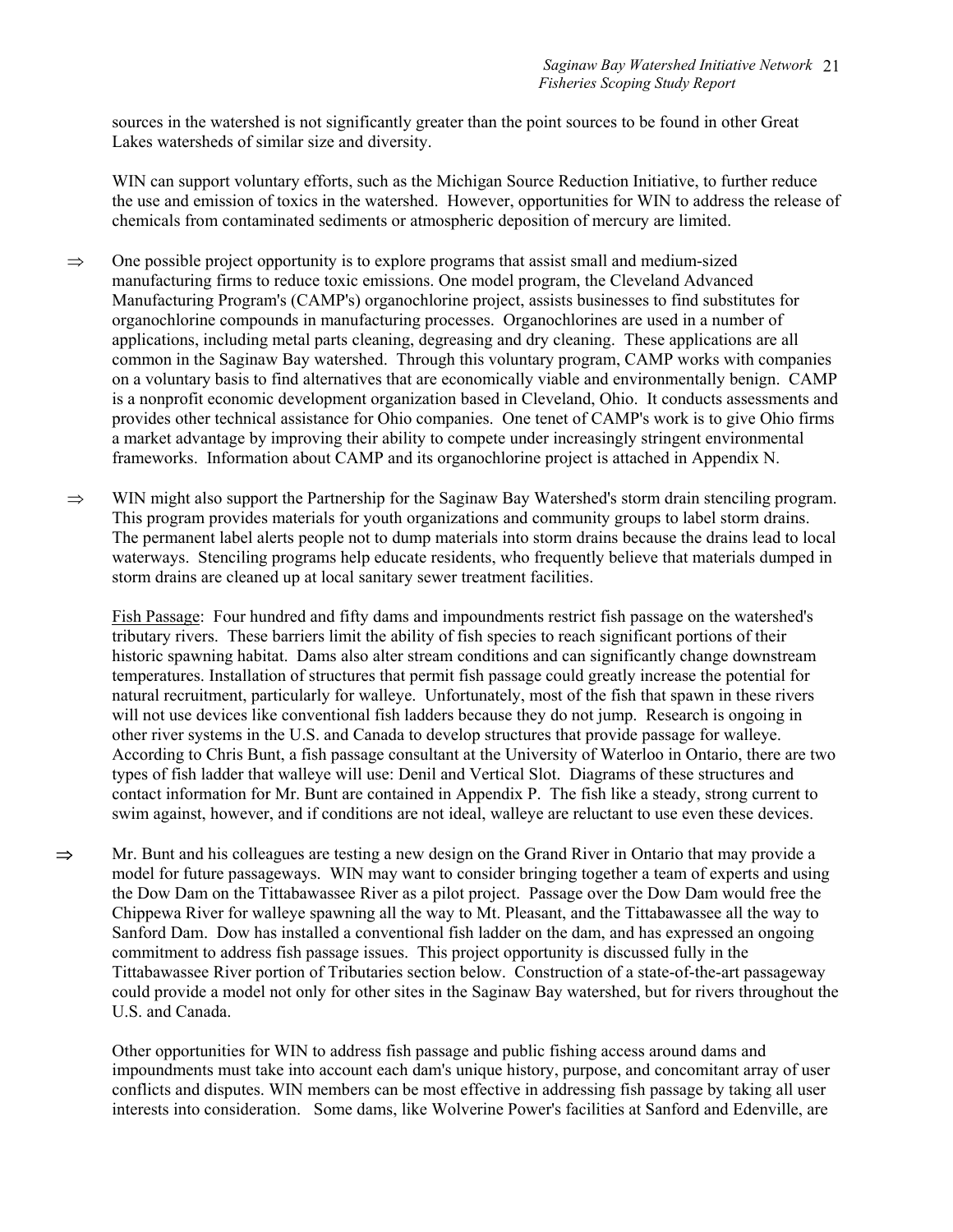not going anywhere any time soon, but existing partnerships between Wolverine, local residents and the Midland County Parks & Recreation Department are leading to new fishing access and canoe portages. WIN can support these efforts, and initiate others. Specific project opportunities are described in the Tributaries Section for the appropriate river.

If WIN invests in projects to improve fisheries health, there is an opportunity for it to leverage its investment with funds from the Great Lakes Fisheries Trust. The Trust was established to enhance fisheries in the region, and is administered by staff from Public Sector Consultants, a WIN partner. Contact information for the Great Lakes Fisheries Trust is included in Appendix Q.

#### Public Access & Promotion:

The public access issues are small boat passage, which is often impeded by snags and other 'natural obstructions', boat access (places to put boats and canoes into the water), and bank access. In many areas, it is difficult to get to the water (or ice) from public parks or roadways. Public parking adjacent to boat launches is an issue in many locations. Inadequate or nonexistent parking areas lead boaters and anglers to park on private property or in roadside areas. This angers the property owners, obviously, and trucks and trailers can damage off-road areas, contributing to shoreline and stream bank erosion concerns.

This next section describes each issue in more detail, and suggests potential projects to address them. Additional site specific project opportunities are outlined in the Tributaries section. We also suggest potential sources for matching grants and financial assistance. Complete contact information for these funding sources are listed in Appendix Q.

#### **What are the watershed's infrastructure and access needs?**

Most anglers interviewed are concerned about the need for access (usually boat/canoe launch access) at specific sites and/or the lack of adequate improvements at existing sites. In addition, in some areas, snags and fallen trees block small boat traffic and hamper fish passage. Those interviewed also recommended that WIN explore projects to provide systematic information about fishing events, launching areas and related facilities. Activities to involve children in fishing were also recommended.

Public Access: The anglers and watershed organizations interviewed had a number of specific recommendations about sites where new boat launches or improvements would be appropriate. The MDNR, the Inland Fisheries Program, and the Coastal Zone Management program can all provide financial assistance in developing these facilities, but local units of government must take responsibility for their management.

 $\Rightarrow$  In some instances, it would seem that access issues could be solved fairly simply. For example, during the study a number of anglers complained that the boat launch in Veteran's Park in Bay City is fenced in all winter. That means that when there is no ice on the river, anglers cannot launch their boats. Liability concerns were behind the City's reluctance to keep the site open -- a car went through the ice a few years ago. However, the City of Saginaw is able to keep its sites open all winter. WIN member Shirley Roberts opened a discussion with Mr. Jim Palenick, the City Manager. Mr. Palenick spoke with The Conservation Fund staff about the issue, and informed them that the City had revisited the issue and has decided to keep the launch open year round. They will post warning signs to address their liability concerns. WIN and Bay City produced a press release announcing the decision. A copy of the Bay City Times article announcing the change in policy appears in Appendix R.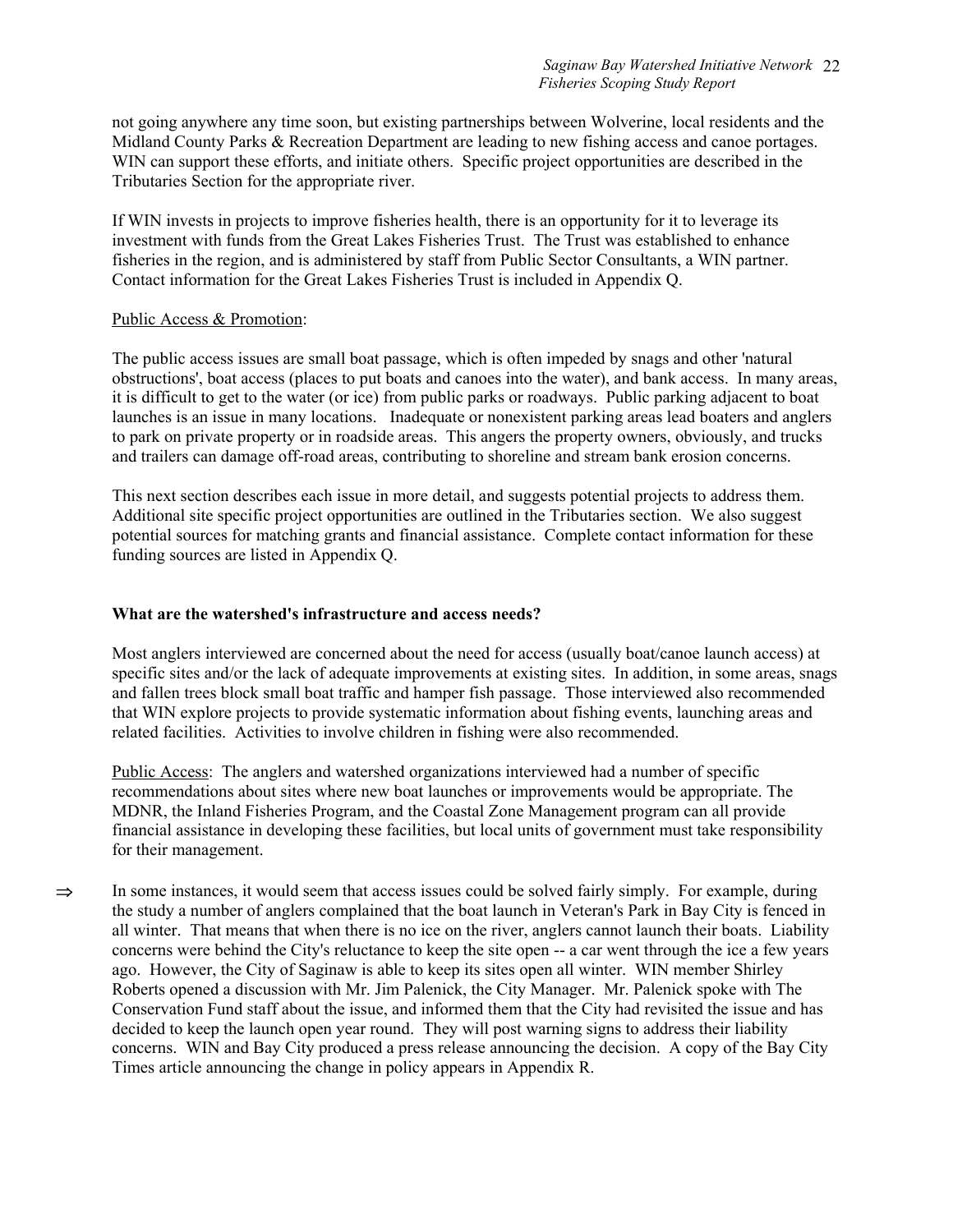- ⇒ Sites where boat launches or improvement to existing facilities could be developed are listed below. These sites reflect our evaluation of the opportunities identified through the interviews that provide the broadest potential benefits.
	- The Kawkawlin River: Boat/canoe launch in Bangor Township
	- The Flint River: Boat/canoe launch near downtown Flint and in western Genessee County
	- The Flint River: Mott Lake shore fishing infrastructure improvements
	- The Cass River: Boat launch in the Frankenmuth area below the dam
	- The Cass River: Canoe launch, signage as identified by Cass River Partnership
	- The Shiawassee River: Boat launch between Chesaning and Owosso
	- The Chippewa River: Boat launch in western Midland County
	- The Rifle River: Public Boat launch north of Omer
	- The Saginaw River: Boat launch in Crow Island State Game Area; potential partners are Michigan State Duck Hunters Association and the City of Saginaw. (This was a project explored by WIN's Wildlife Task Group. Hunters and fishermen currently use an unimproved gully.)

Local champions will play a critical role in developing these projects. Although anglers and community residents suggested the sites noted above, a local champion was not identified in most instances. Although people are not vehemently demanding access points in these areas, if WIN is interested in promoting the use of the resource, these locations appear to be good places to provide improved facilities. Use of the resource often produces vocal proponents for conservation and restoration efforts.

To proceed with projects, WIN must identify groups or individuals willing to identify and/or adopt specific access projects. A potential strategy might be for the WRTG to establish a working committee to focus on access issues. More specifics about these opportunities and the local partners to implement are included in the Tributaries and Next Steps sections. To maximize the leverage WIN can generate, match requirements for funding might be appropriate. We suggest that WIN maintain contact with the watershed organizations on each river to identify the best site opportunities.

⇒ There is also tremendous potential to expand canoeing, kayaking and small boat tours in rivers in the watershed. MDNR's water trails program supports community efforts to develop point to point canoe trips and tours. For example, a new water trail across the Keweenaw Peninsula allows people to paddle from Keweenaw Bay to Lake Superior. The 49-mile trail includes camping areas, launch sites, restaurants and other facilities. A brochure describing the trail and contact information for the MDNR program are attached in Appendix S.

Many of the rivers in the Saginaw Bay watershed are suitable for small boating trails. Active canoe liveries operate on the Rifle, Chippewa, Shiawassee & Cass, and a canoe rental and livery service operates occasionally on the Flint. WIN is providing funding to The Friends of the Bad River to support their efforts to create a short trail along the Bad River between Ringwood County Park and St. Charles River Park. Each of these projects is described more fully in the Tributaries section. Developing a network of water trails could greatly expand the watershed's nature-based tourism sector. An appropriate first step might be developing a single directory of all canoe rental operations and launch sites in the watershed. A 'Canoe Saginaw Bay' brochure promoting an array of paddling opportunities might also be valuable.

Urban fishing access presents its own challenges. The individuals and organizations we interviewed indicated that facilities in Saginaw and Bay City are satisfactory. Saginaw clearly leads the way in accommodating fishermen, although there were some complaints about vandalism to cars left in parking areas on some sections of the river. Additionally, some members of the African American community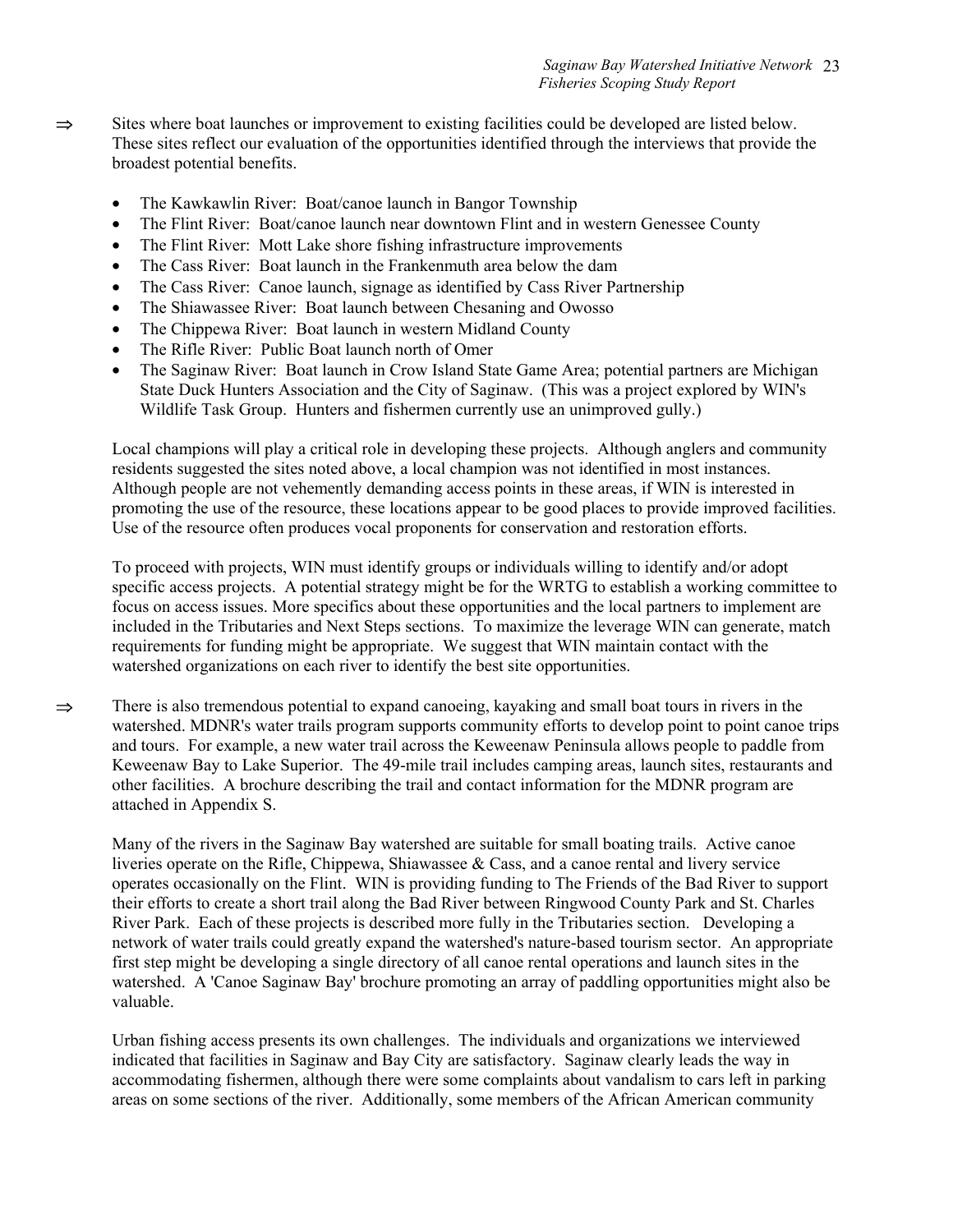perceived the recent closing of the Wickes Park launch as a neglect of the predominantly African American East Side of Saginaw. They note the new launch at Rust Avenue on the West Side as further evidence. However, according to Darwin Baranski, City of Saginaw Parks, it is the city's intention to find a short term fix to reopen the launch as soon as possible and to investigate long term renovations as resources become available. The launch was closed because the ramp is in disrepair. Low water levels exacerbated the problem and boaters who damaged their trailers trying to use the launch threatened to sue the city. In Flint, bank, shore and bridge fishing opportunities abound, although many of these sites are unimproved or in disrepair. Small boat access in downtown is also limited.

Promotion & Outreach (**Can the public suggest promotional strategies?**): Convention and visitors bureau (CVB) and city officials around the watershed have identified regional marketing of the fisheries  $\Rightarrow$  resource as beneficial to the local economy. MDNR maintains a hotline about fishing and fishing conditions at ASK-FISH. It provides weekly fishing reports at 517-373-0908. Although these lines provide useful information, public awareness of these services could be improved. Interviewees felt that a brochure that includes fishing resources and highlights the largest fishing festivals and contests would be valuable. Such brochures might include a statement referring people to the Michigan Fish Advisory for guidance on eating fish. If events are targeting young anglers, a special caution about the sensitivities of women of childbearing age and children could be included.

The WRTG should discuss and reach consensus about the policy considerations before launching broadbased efforts to promote fishing related activities in the watershed. For example, promoting boating and canoeing might not raise the same concerns as promoting of fishing might. On the other hand, sport anglers are a terrific constituency for natural resource protection. Expanding the watershed's popularity among this politically powerful group could increase the number of advocates for continued stewardship of the watershed's fisheries. Before concluding this discussion, WRTG members should reach some consensus about the goals that it is trying to achieve through expanded promotional efforts. These goals might include:

- Increase tourism revenue
- Alert residents to local recreational opportunities
- Increase public understanding of the role of sport fishing in local communities
- Improve understanding of the connection between a healthy environment (safe, stable fish populations) and a healthy economy (visitors and residents supporting fishing-related businesses)
- Generate support for projects and programs to improve the health of watershed fisheries.

With some consensus about the goals of promotional efforts, the WRTG would be better prepared to develop promotional projects.

Although many anglers are reluctant to see more people at their favorite fishing spots, they do not oppose better public information about fishing sites and access points. With assistance from The Conservation Fund, the Bay County Environmental Affairs Department has obtained a map of all the public boating access points in the State of Michigan. The map in Appendix T shows many of the canoe and boat launch sites in the watershed. This map could be used as the basis for a brochure or other map that could be distributed. The map might also serve as a starting point for developing the water trail described above.

The WRTG has had some initial discussions about a fishing brochure. One private company, Delorme Mapping, produces a brochure/map of "fishing hotspots" in the Saginaw Bay, Saginaw River and Tittabawassee. A copy of this map is attached in Appendix U. In 1992, the convention and visitors bureaus of Saginaw, Midland and Gladwin Counties produced a brochure listing fishing spots and facilities in the three counties. A number of WIN members have expressed interest in producing an up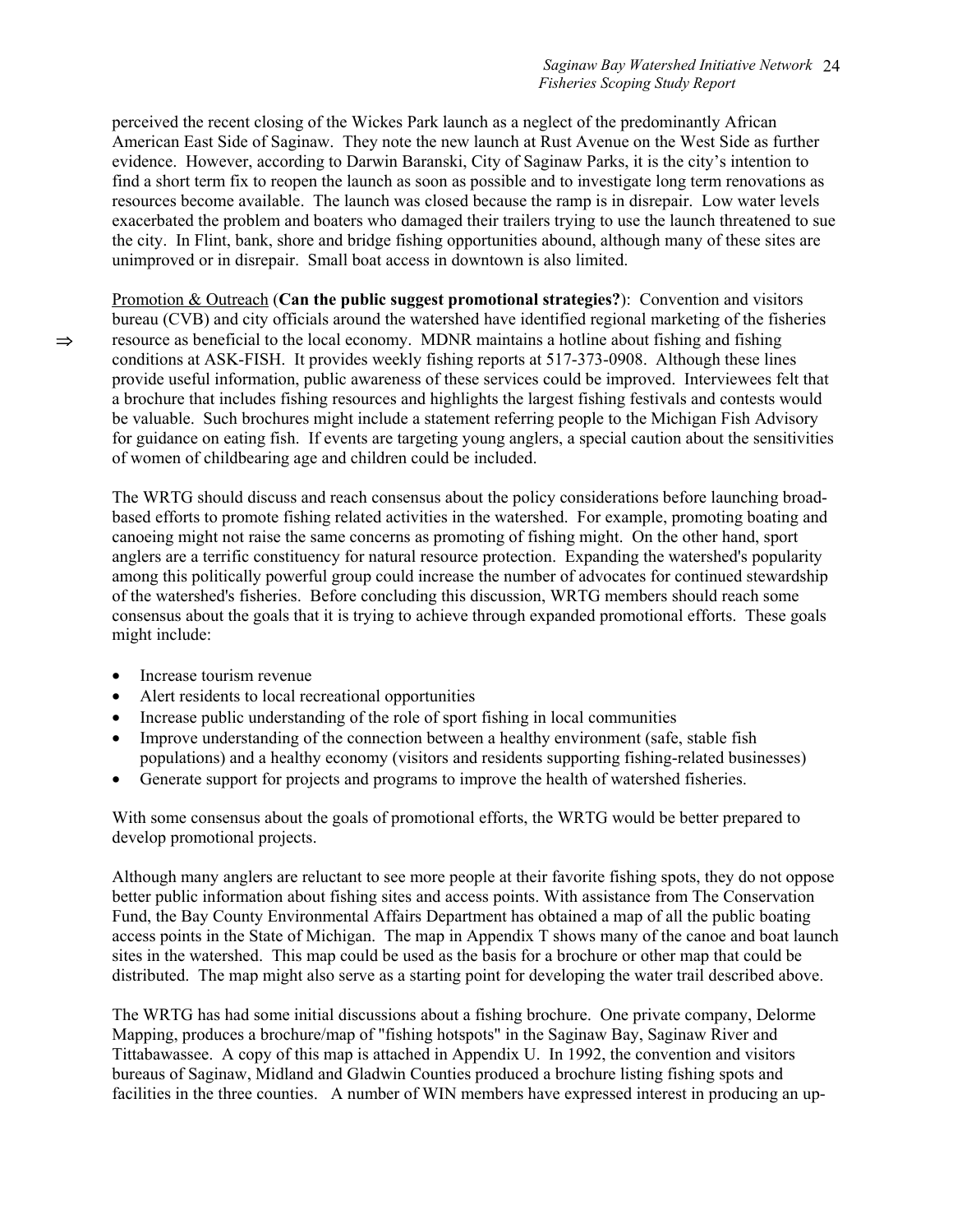to-date version of this brochure that includes a larger portion of the watershed. If the WRTG determines that the privately produced map should be supplemented with another product, care should be taken to insure that it has a regional focus. Promoting the region as a package of fishing experiences makes it a more valued destination for visitors. The variety of options offered increases the likelihood of overnight visits, which significantly multiply the economic benefits of tourism. Brochures and promotional materials might include the following information:

- boat and canoe launching areas
- popular fishing spots
- camping and lodging facilities (a complete list has already been compiled and appears on WIN's Saginaw Bay Birding website -- www.saginawbaybirding.org)
- charter services and bait shops
- tournaments, contests, and festivals

After it establishes the goals of promotional efforts, it is strongly suggested that the WRTG partner with WIN's Marketing Task Group to develop specific promotional projects. This group includes tourism professionals who have significant expertise in this area.

Outreach to urban populations presents its own challenges. Ken Dodge, MDNR's Urban Fisheries Biologist, conducts programs to enhance the urban fishing experience in the watershed. For example, the "fishing days" program provides rods, reels and tackle so kids can enjoy a day of summer fishing. The program introduces kids to the sport, connects them to their surroundings, and helps insure that in the future there will be an urban constituency to support protection of the resource. WIN might be able to help Mr. Dodge conduct the program in downtown areas in Flint and Saginaw. WIN might also assist downtown community centers such as Trinity St. John in Saginaw with incorporating fishing and other water related recreational opportunities into their preexisting youth programs. WIN's Youth Task Group could assist the WRTG in developing such projects.

- $\Rightarrow$  A number of the people interviewed stressed the importance of promoting fishing among young people. Lake and stream fishing for panfish and suckers were identified as great activities to get kids excited about the sport. MDNR conducts a Young Angler program to involve youth ages 12 - 16 interested in fishing. With appropriate precautions regarding fish consumption, WIN might consider supporting existing activities, like St. Charles' sucker tournament, the annual ice fishing clinic held at the Bay City State Recreation Area, the annual children's tournament in Saginaw, and young angler education activities at fairs and festivals.
- ⇒ Finally, to assist local residents interested in working to enhance local rivers, WIN might develop a directory of subwatershed organizations. It could be posted on the WIN website. WIN might also work with the Partnership for the Saginaw Bay to convene an annual meeting of these groups to exchange information and project ideas.

### [REMAINDER OF PAGE INTENTIONALLY BLANK]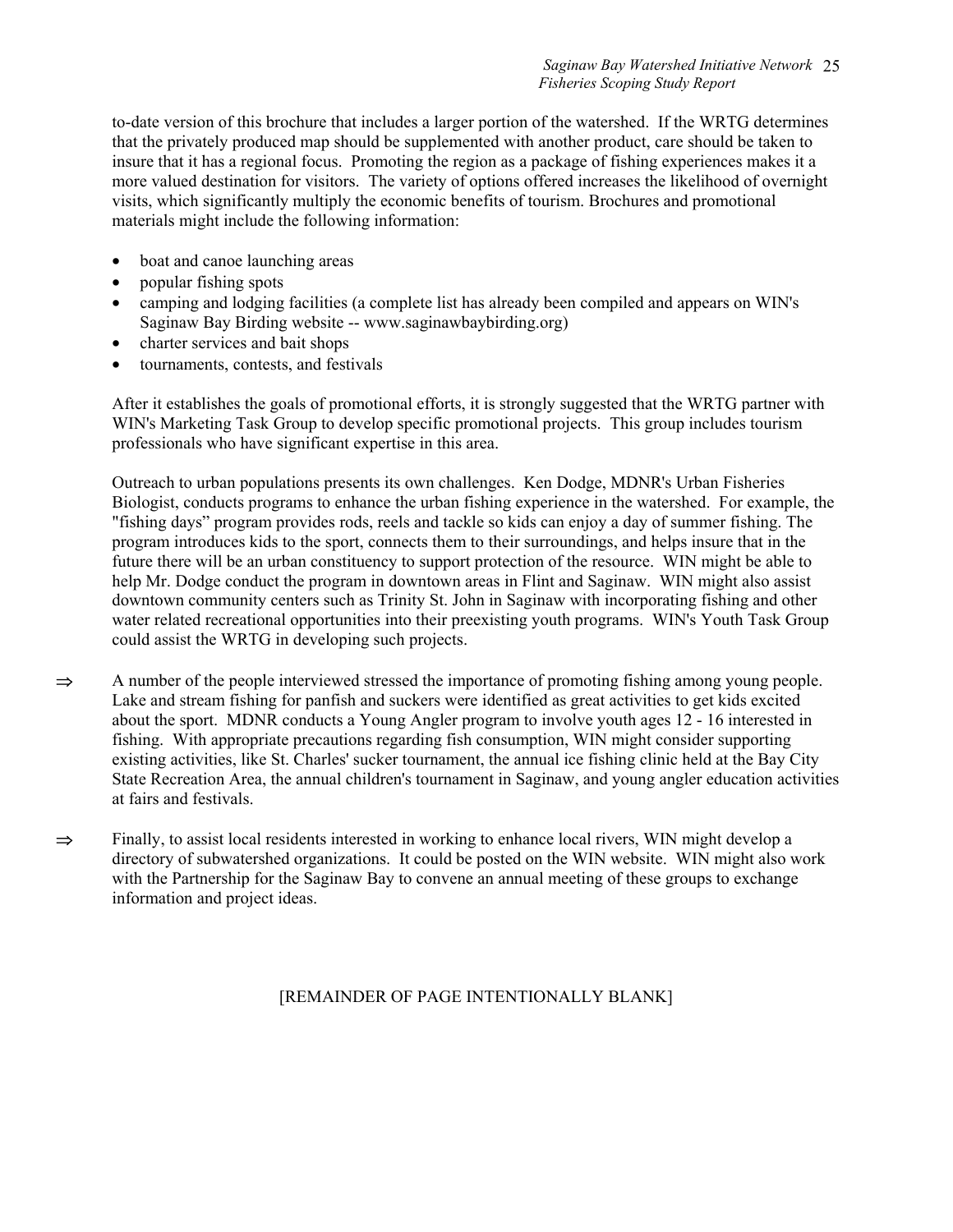# *The Tributaries:*

This section summarizes specific project opportunities and challenges in the tributaries and their watersheds. The watersheds are listed alphabetically.

### **The Cass River**

Geography: The Cass River flows from western Sanilac County, west through central Tuscola County, and joins the Saginaw River just east of the confluence of the Tittabawassee, Saginaw, and Shiawassee.

Organizations: Tuscola 2001 in Caro is the only group we were able to identify. According to Betty Pattullo, with MSUE and Tuscola 2001, the Cass River Partnership is no longer active.



Resources: The Cass is popular among canoeing locals for its relatively long stretches of unobstructed flow. Most anglers are also local. Vassar hosts an annual "RiverFest" that includes a canoe race. The Cass is not as well known for fishing or recreation as other rivers in the watershed and has few active fishing groups, but is an important source of fishing recreation for local anglers.

Challenges: The first major impoundment on the river is at Frankenmuth. Fish passage is not possible past the dam. Another large dam owned by Michigan Sugar significantly blocks fish passage at Caro. The Cass is lacking in significant public access sites and canoe launches and has not been cultivated as a fishing resource.

Opportunities: The WRTG should continue outreach to identify groups and individuals interested in the resources of the Cass River. Boating or fishing could be another attraction for the three million tourists who visit Frankenmuth each year. The Cass River Partnership project identified specific sites where canoe and boat launches could be developed and where information signs would be beneficial. WIN could partner with Tuscola 2001 to implement some or all of these recommendations. Given the Cass's long stretches of open flow, it might be a good candidate for inclusion in a water trail, and could be promoted as part of a 'Canoe Saginaw Bay' package. These projects could be explored with the Saginaw County Convention and Visitors Bureau.

WIN might also take a more active role in the effort being led by the Friends of the Shiawassee National Wildlife Refuge to bring a U.S. Fish & Wildlife Service (USFWS) Great Lakes Visitors Center to the region. Partners working on the project include Refuge staff, Bridgeport Township, the Saginaw County Convention and Visitors Bureau, Saginaw Basin Land Conservancy, and The Conservation Fund. The USFWS Center would promote the national wildlife refuges within the Great Lakes, as well as other natural resources and recreational opportunities in the Saginaw Bay watershed and the Great Lakes region. The proposed site is on the Cass River, adjacent to I-75. This location is ideal to attract some of the more than 3 million people who exit I-75 at this point each year to visit Frankenmuth. It would also help to attract travelers heading north to fish, boat, and hunt. As part of the project the USFWS plans to install public walking trails along the Cass, which would improve access to and awareness of the river in this area. The contact for the project is Ed Becker, President of the Friends of the Shiawassee National Wildlife Refuge (See Appendix B).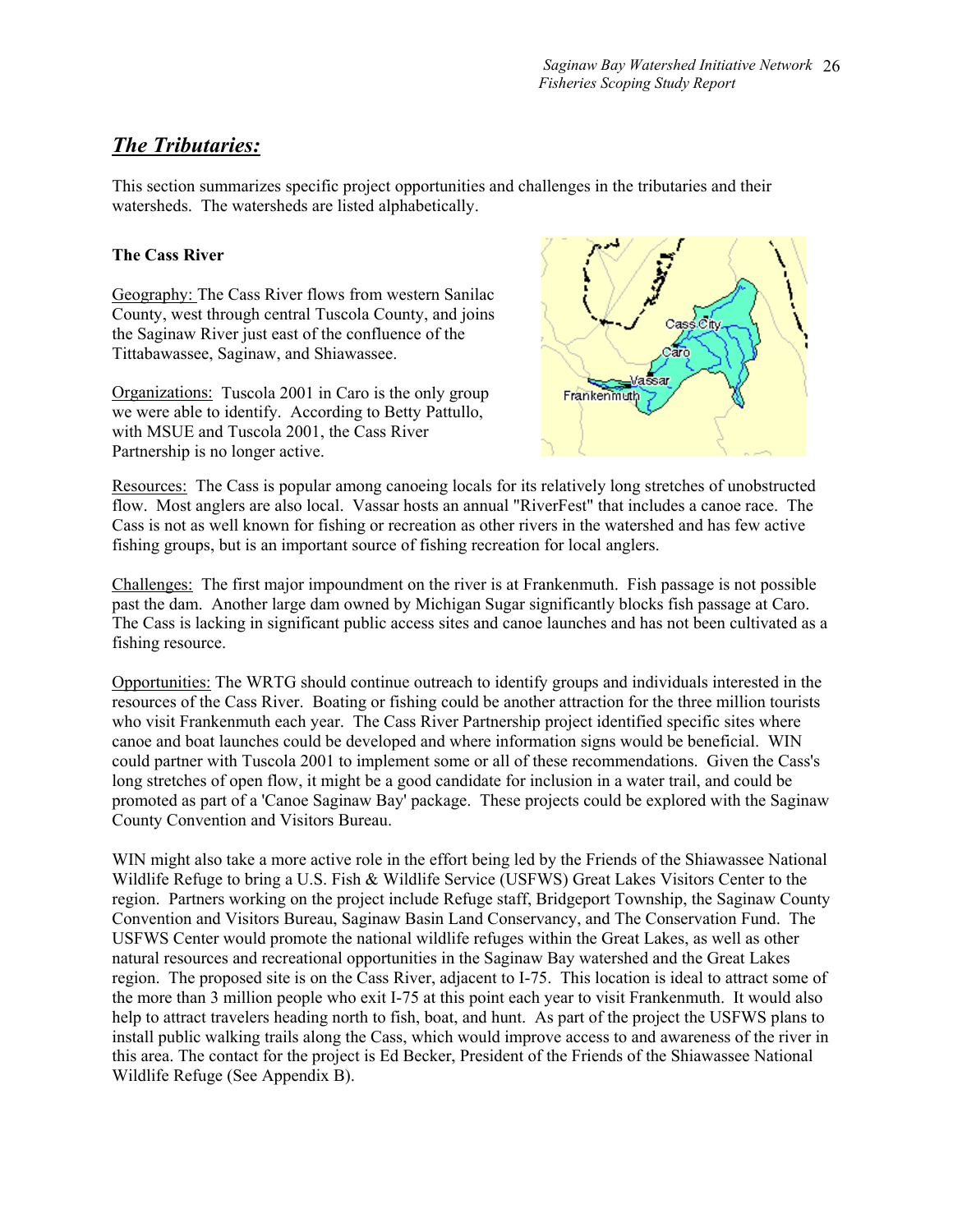### **The Chippewa River**

Geography: The Chippewa River lies in the Tittabawassee watershed. A map of the Tittabawassee watershed appears below. The Chippewa runs from Osceola County through the northeastern section of Mecosta County, and flows through Mt. Pleasant and drains most of Isabella County. It flows through central Midland County, and meets the Tittabawassee at the City of Midland.

Organizations: The Chippewa Watershed Conservancy.

Resources: Significant stretches of the Chippewa in Isabella and Midland Counties retain their natural character. Public ownership along the river corridor helps maintain this character. Two active canoe liveries are operated in Isabella County upstream of Mt. Pleasant. Mt. Pleasant also maintains a riverside walking trail.

Challenges: Riverfront development threatens to alter the natural character of the river. Additionally, existing development (houses, farms, businesses) does not incorporate buffer strips, native plants, or other natural features to reduce damage from runoff.

Opportunities: Recreational kayakers, canoers, and fishermen use The Chippewa. Each group has a stake in its protection and improvement. These individuals and the members of the Chippewa Watershed Conservancy could be strong proponents for native planting, buffer strip installation, and other projects to protect or enhance the river.

### **East Coastal Basin**

Geography: The rivers in the East Coastal Basin are generally narrow and shallow, with heavily eroded stream banks. They are, effectively, drains for the northern Thumb's agricultural lands. Each of the rivers feeds directly into the bay. They are: Quanicassee, Wiscoggin, Sebewaing, Shebeon, the Pigeon, and the Pinnebog.



Organizations: The Innovative Farmers of Michigan are working actively to promote best management practices in the Thumb and reduce the impact of agricultural runoff on the rivers in the East Coastal Basin and on Saginaw Bay.

Resources: The town of Bay Port is home to an active commercial fishing port. The Quanicassee has been known to support natural reproduction of walleye and northern pike. Because residents live and businesses operate in close proximity to the Bay, they feel a stronger connection to it than many others in the watershed do. Drawing upon this tie to the resource, WIN might find new constituencies for its projects. Marinas and charter services, for example, have a strong interest in the resource.

Challenges: Streambank erosion and runoff are very significant issues in this watershed. Cleared land and lawns on waterfront home sites often reach to the very edge of the riverbank or shoreline. Drainage and diking of wetlands near the Quanicassee have severely impacted spawning areas and fish habitat.

Opportunities: WIN has supported an Innovative Farmers project to demonstrate farming techniques that reduce runoff and maintain profit levels. WIN should continue to identify similar projects, including a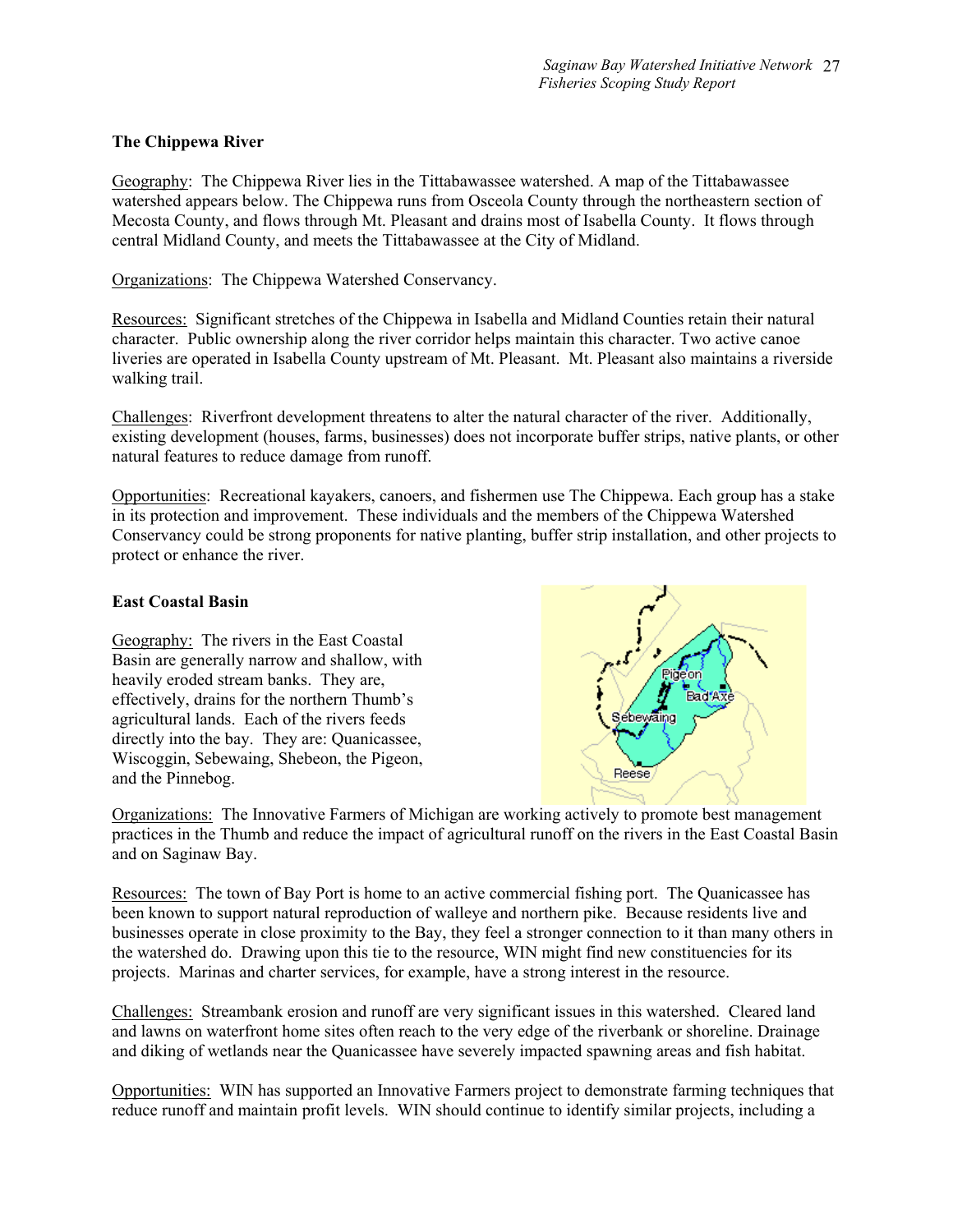model buffer strip program. WIN can also work to identify potential wetland restoration and preservation opportunities.

### **The Flint River**

Geography: The Flint River flows from northern Lapeer County, westward into Genesee and through downtown Flint and then northwest into Saginaw County where it feeds into the Shiawassee in the center of the county. The Flint watershed is characterized by agricultural land in Lapeer County and heavy urbanization in Genesee. There are four dams on the River in the Flint area. Two, the Hamilton and Utah, are no longer in use but continue



to block fish passage. The others, at Mott Lake and Holloway Reservoir, form water bodies that are used for recreational purposes.

Organizations: Groups active in the watershed include the Flint River Watershed Coalition, the Flint Muddler Minnows, the Flint Valley Steelheaders, and the Flint Dike Control Board.

Resources: A recent study of walleye spawning in the Flint River showed a good deal of natural reproduction. The first impoundment on the river occurs in downtown Flint at the Hamilton Dam so walleye have free run of the river for its entire reach through Saginaw and half its reach through Genesee. A canoeing guide was developed by the Michigan State University Extension (see bibliography for web address). Holloway Reservoir has a little known but very large population of catfish and several other game fish species, including bass, crappies and walleyes.

Challenges: By many accounts, the river is underutilized and additional access sites would be beneficial. There are no ongoing fishing tournaments or fishing events in Flint. The Hamilton and Utah dams block canoe and fish passage in downtown Flint. The Flint River has long shared a reputation with the city of being heavily polluted and an undesirable location for recreational activities.

Opportunities: A new appreciation of the river has begun to develop, perhaps most visibly demonstrated by the incorporation of the river into the logo for the University of Michigan Flint. Additionally, the Flint River Watershed Coalition has discussed holding river-themed events such as a cardboard regatta. The Michigan Department of Natural Resources has provided fishing days for children in several urban areas in Michigan. Flint might be considered a special emphasis area for this program. WIN could assist the Flint River Watershed Coalition, the Genesee County Parks Department, and other area groups in drawing attention to the value of the river and to efforts to improve access and recreational opportunities.

### **The Pine River**

Organizations: Little Forks Conservancy

Resources: The headwaters of the Pine River in Isabella and Montcalm Counties are designated trout streams. The mainstem is stocked with brown trout annually by the MDNR. The river is home to a variety of cool water species in western Gratiot County. Water quality in the Pine is high from the headwaters downstream to Alma.

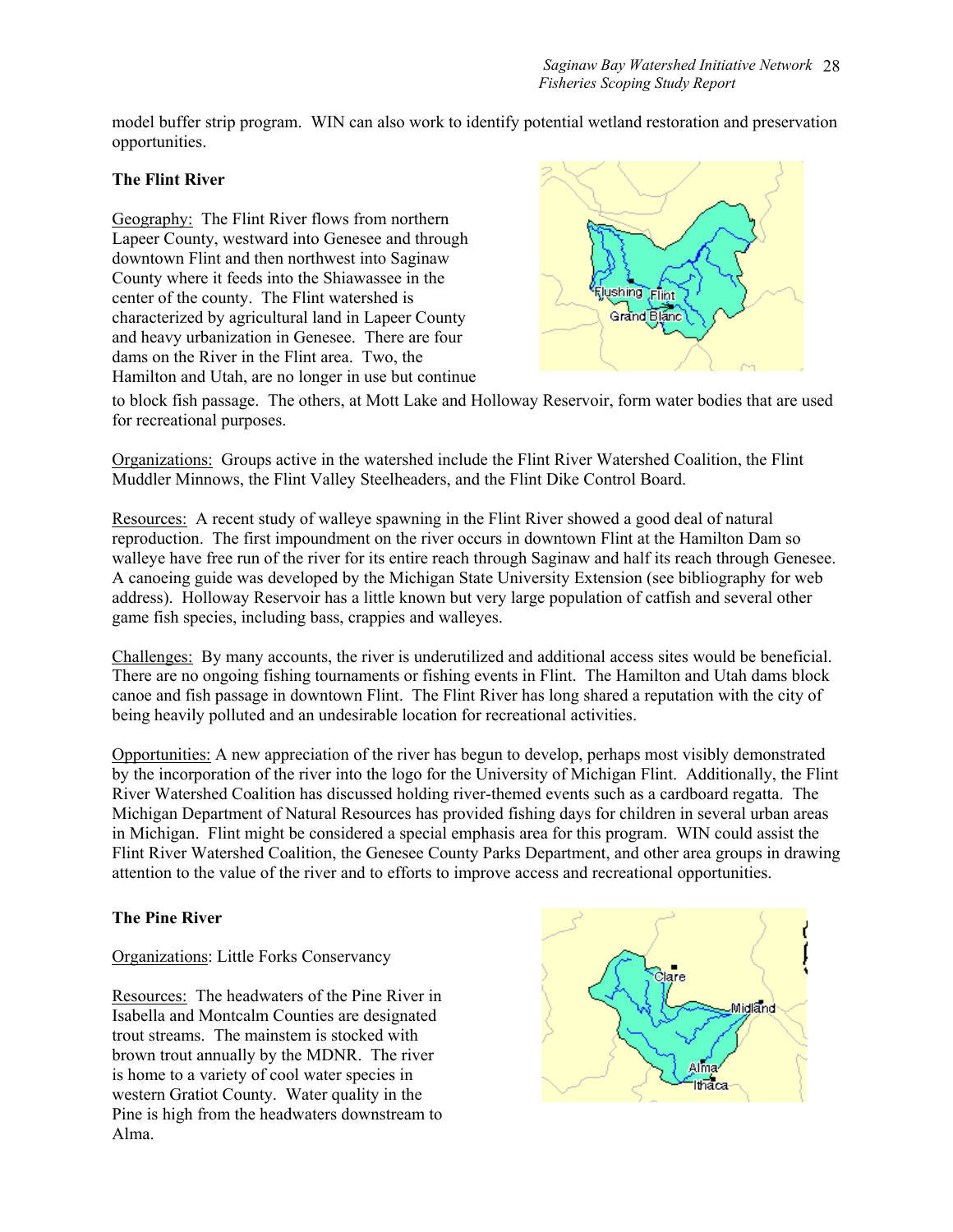Challenges: One of the most heavily contaminated Super Fund sites in the country is located on the Pine River at St. Louis. The river bottom in this area contains large concentrations of DDT, PBBs, PCBs and an array of other toxic materials. As a result of this contamination, the most stringent fish advisories in the watershed exist on the Pine River. No fish downstream of St. Louis should be eaten.

The Environmental Protection Agency will begin removing these sediments in summer 1999. EPA and DEQ will be conducting some monitoring of water quality during the clean up, but there is some concern about the adequacy of these efforts. A number of local organizations, including the Saginaw Field  $\&$ Stream Club, and the Chippewa Nature Center, are very concerned about the clean up process. They worry that it could introduce the toxics from the site into the Pine River, thus impacting the Pine and all areas downstream (including the Chippewa, Tittabawassee and Saginaw Rivers, and the Bay).

Opportunities: WIN is supporting an effort by Saginaw Valley State University to use the clean up of the Pine as a 'learning laboratory' for environmental chemistry students. Students will be involved in a 10 year monitoring program of the Pine River ecosystem. The project will provide valuable field experiences for students. The contact for the project is WRTG member Professor David S. Karpovich. In addition, citizens in St. Louis have expressed a renewed interest in the river as a recreational resource. Although recreational use should be limited until the clean up is complete, this interest might provide an opportunity to include local residents in WIN.

### **The Saginaw River**

Geography: Four major tributaries, the Cass, Flint, Shiawassee and Tittabawassee, feed The Saginaw River. The river runs through the downtowns of Saginaw and Bay City. The Saginaw drains over 80% of the watershed.

Organizations: There is no organization specifically geared toward the Saginaw River. However, Saginaw Bay Walleye Club and the Saginaw Bay Advisory Council have conducted projects on the Saginaw River. With support from WIN, the Partnership for the Saginaw Bay



Watershed is conducting a community-based outreach effort to develop benchmarks for a healthy river. This effort will provide the groundwork for a number of projects aimed at de-listing the River as an Area of Concern.

Resources: People are excited about and proud of the reputation of the Saginaw River as a top-notch walleye fishery. Seven well-developed boat launches provide good access, particularly in Saginaw and Bay City. These access points are heavily used -- Saginaw County and Bay County residents have 31,650 registered watercraft. The City of Saginaw has demonstrated a particularly strong commitment to providing fishing opportunities for residents. There are two public and one private boat launch on the river in downtown. Bay City has recently announced it will keep its Veterans Park boat launch open year round to accommodate anglers. The rebound of the walleye population is credited with much of the increased demand for fishing access. The responsiveness of Bay City and Saginaw to anglers' interests has helped make the Saginaw River a popular fishing destination

Challenges: Because it drains 80% of the watershed, the Saginaw bears the brunt of whatever happens upstream. Sediments in the Saginaw are heavily contaminated. Fish advisories warn against consumption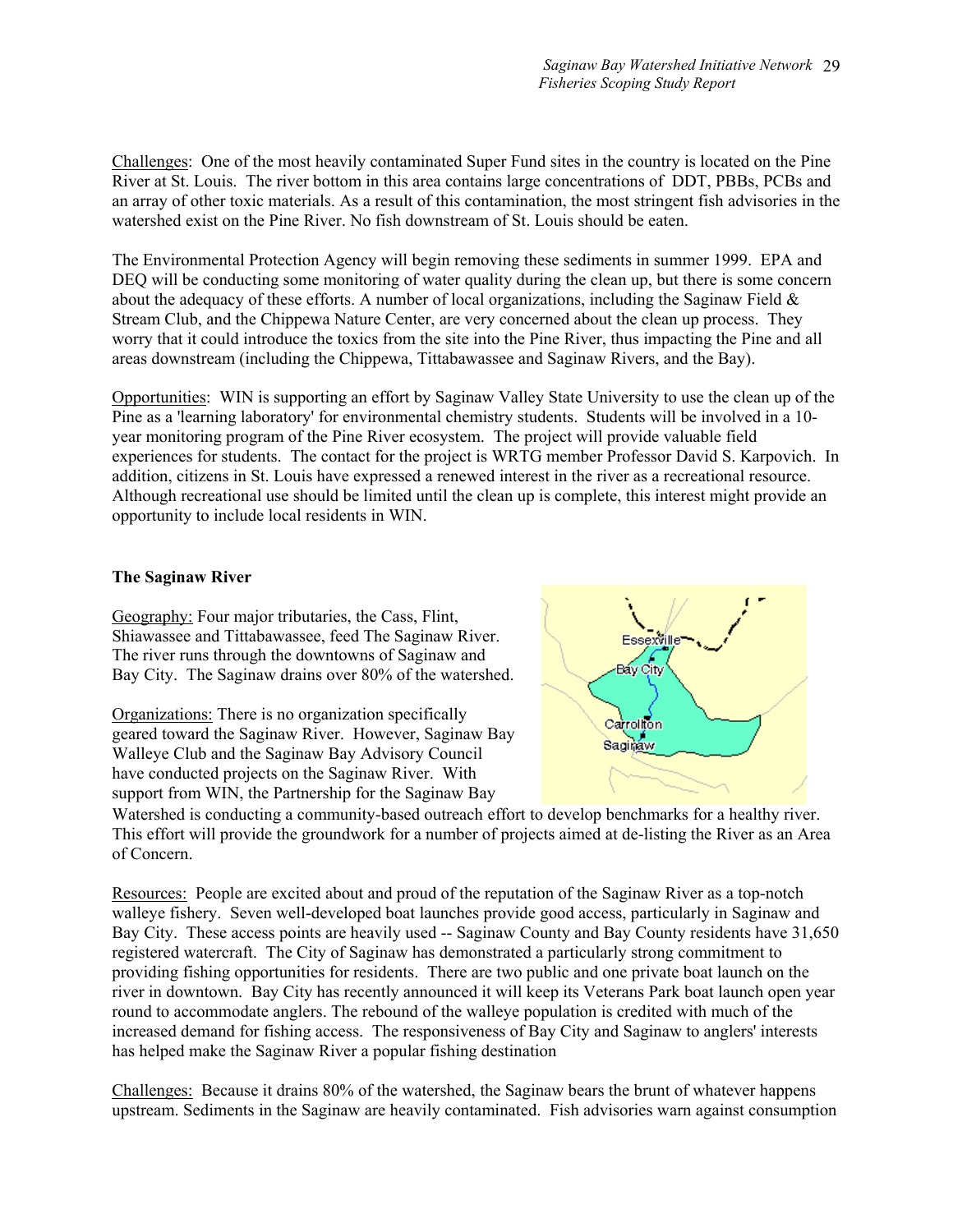of any carp, catfish, or other bottom feeders. As the result of settlement of litigation with local, state and federal agencies, General Motors will be conducting a dredging operation to remove hot spots in the river. It is slated to begin in summer 2000.

Opportunities: As the reputation of the River as a premier fishing destination grows, adequate public access will be of continuing importance. Current facilities will need to be open and operating. WIN can assist Bay City, Saginaw and other riverfront communities in identifying opportunities to benefit from and meet the demand for public access. WIN can also continue to work closely with the Partnership for the Saginaw Bay Watershed as it develops benchmarks for a healthy Saginaw River. These benchmarks are intended to guide development of projects that improve the resource. WIN should assist and support in developing and launching these projects.

### **The Shiawassee River**

Geography: The Shiawassee stretches from mid-Saginaw County (north of St. Charles), through Chesaning, down into Shiawassee County, through the town of Owosso and into Livingston and Oakland Counties. The Bad River, which flows from eastern Gratiot County through central western Saginaw County, feeds into the Shiawassee.

Organizations: Friends of the Shiawassee River, Friends of the Bad River, the Chesaning Conservation Club,



the Shiawassee Flats Citizens and Hunters Association, Shiawassee Flats Advisory Council, St. Charles Wolverine Conservation Club, and Friends of the Shiawassee National Wildlife Refuge.

Resources: The Shiawassee and Bad Rivers host sucker, northern pike, and walleye runs and are also known for bass and crappie. The Shiawassee has long clear runs and is host to a canoe livery. Chesaning has an annual Showboat festival that draws thousands to the River. Local sports groups and civic organizations host a number of fishing tournaments in St. Charles, Chesaning and Owosso.

Challenges: The main pressures on the Shiawassee and Bad Rivers are agricultural runoff, streambank erosion, and sedimentation. Additionally, a dam at Chesaning blocks fish passage as do the radial gates (when closed from late September through December) in the Shiawassee State Game Area. The radial gates at the impoundment are closed and the state game area is flooded to create "wetlands" for waterfowl hunting. The flow of the river was diverted from its original confluence with the Bad for about a  $\frac{1}{4}$  mile west to the location of the radial gates. When the radial gates are closed, fish passage is not possible. Additionally sedimentation is particularly acute just downstream of the radial gates. MDNR staff suggest fish passage is not an issue because there are no major fish runs during the time the gates are closed. Local boaters report that the channel is indiscernible and that the depth of water is extremely low. In some locations, determined boaters essentially paddle through mud. One local reported that bass have "virtually disappeared" and wondered whether sedimentation might be responsible. Others report that bass are still caught occasionally on the Bad. Although the Shiawassee probably always took a shallow, meandering path through wetlands in the region, runoff and sedimentation have impacted it.

Some stretches of the south branch of the Bad that are navigable cannot be used for canoeing because of erosion caused downed trees and logjams. The north branch of the Bad experiences periodic flooding followed by very low flow conditions. Wetlands drained for farmland in the early part of the century used to retain water and maintained a more normal flow of the river.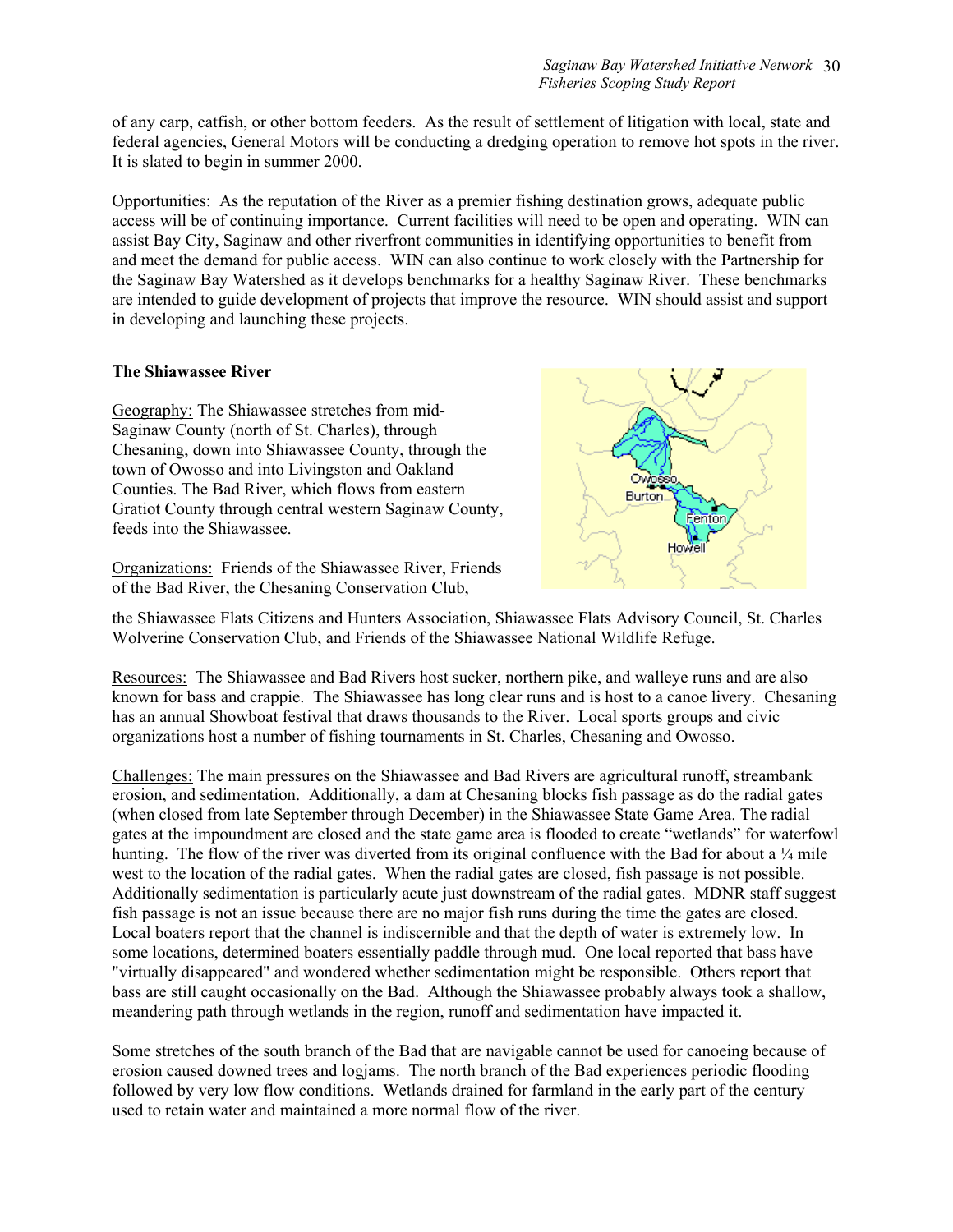The Chesaning Dam presents another array of challenges. It completely obstructs the Shiawassee's flow only during the annual Chesaning Showboat Festival. The closure lasts for about one month. At all other times, a normal flow passes over the dam. However, fish passage is not possible because the dam acts as a mini-waterfall, too high for non-jumping species like walleye to pass. As repairs become necessary on the dam, some local residents are considering radial gates instead of a conventional dam. The gates can be open eleven months of the year to provide fish passage and closed just before and during the Showboat Festival.

Opportunities: Immediate project opportunities include an effort on the South Branch of the Bad to improve small boat access. WIN has provided funding to support The Friends of the Bad River's project to remove downed trees and snags to open the river channel for canoeing and recreational use. The Friends' activities in the past have been recognized for excellence by MDNR, and they work to insure that trees and other woody debris remain in the stream to provide fish habitat.

On the north branch of the Bad River, some farmers have found that frequent floods make riverfront land too difficult to maintain. Several of these farmers have participated in the Wetlands Reserve Program, described in Appendix N. Agricultural runoff and the loss of natural flow regulators like wetlands exacerbate streambank erosion on the Shiawassee. WIN may want to explore ways to assist in promoting and enhancing the wetland and conservation reserve programs in the Shiawassee watershed. While streambank restoration efforts are necessary, projects that attempt to solve the root of the problem may be more beneficial in the long run. The Gratiot County Soil and Water Conservation District might be an appropriate lead local partner.

WIN might partner with local organizations to explore fish passage at Chesaning when and if the dam is repaired or replaced.

### **The Tittabawassee River**

Geography: The river and its watershed drain portions of Midland, Gladwin, Osceola, Mecosta, Isabella, and Gratiot Counties. It is the longest river in the watershed. The system includes the Cedar, the Pine, the Chippewa, the Sugar, the Tobacco, the Molasses, and the Big Salt.

Organizations: A number of organizations are active in the watershed, including the Chippewa Land Conservancy, the Little Forks Conservancy, the Northern Tittabawassee River Task Force, the Cedar



River Watershed Council, and the Leon P. Martuch Chapter of Trout Unlimited.

Resources: The Tittabawassee supports the largest run of walleye of Saginaw Bay's tributaries. Other species include bass (rock, white, smallmouth and largemouth), northern pike, muskellunge, and trout (particularly in the Cedar, Tobacco, and Sugar Rivers). A number of boat and canoe launches exist in Midland, and access is generally good.

Challenges: Dams and impoundments limit fish passage upstream of Midland. Opportunities to allow fish passage are described below. However, fish passage at the Wolverine Power dams (Sanford, Edenville, Smallwood, and Secord) and at the Tobacco River dams (Beaverton and Chappel) does not appear feasible at this time. The dams are in operation and the installation of fish ladders either is infeasible or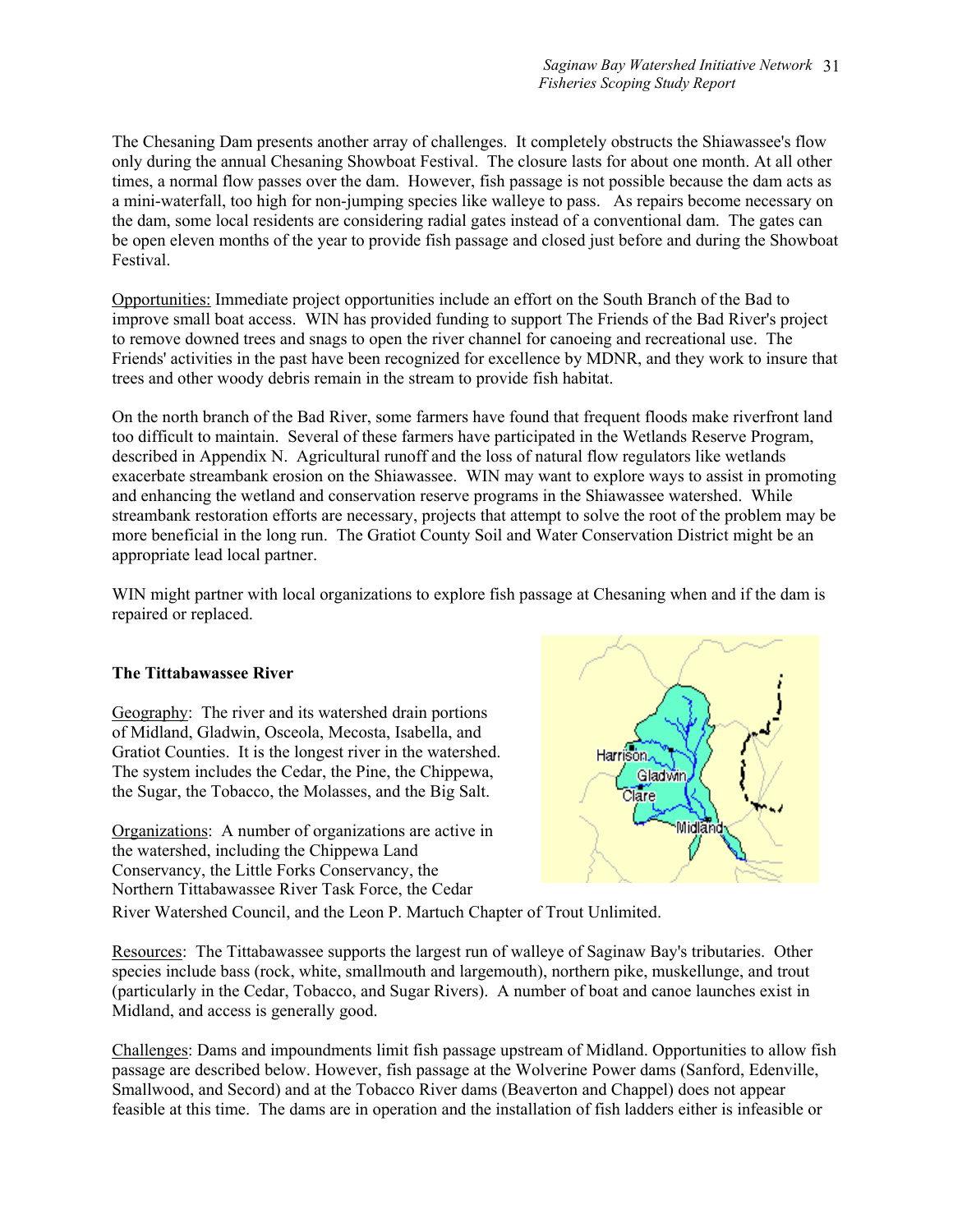the benefits would be limited. Stream bank erosion continues to be an issue in many areas. Issues relating to contamination in the Pine River are discussed in the separate section on that river.

Opportunities: If the appropriate technology can be identified, providing fish passage over the Dow Dam for walleye could greatly increase spawning habitat, and potentially increase walleye populations. Passage over the Dow Dam would free the Chippewa River for walleye spawning all the way to Mt. Pleasant and the Tittabawassee all the way to Sanford Dam. When water levels are high, walleye are able to pass over the Dow Dam. However this occurs infrequently and during years with low rainfall it does not occur at all.

As described above, a new structure to permit walleye passage is being tested in some reaches of the Grand River by Mr. Chris Bunt of the University of Waterloo, Ontario, Canada. WIN might consider bringing together a team of experts and using the Dow Dam as a pilot project to test this cutting edge technology. If successful, the passageway could provide a model not only for other sites in the Saginaw Bay watershed, but for rivers throughout the U.S. and Canada.

Groups such as the Cedar River Watershed Council and the Northern Tittabawassee River Task Force have helped the Saginaw Bay RC&D with streambank erosion inventories. WIN could assist these groups with streambank restoration efforts.

**The Western Coastal Basin:** The West Coastal Basin of the Bay watershed includes the Kawkawlin River, the Rifle River, The AuGres River, the Tawas River, the Pine (little), Saganing and Pinconning. Each of these rivers feeds directly into the Bay. The basin includes the communities of West Branch, Tawas, Au Gres, Pinconning, and Standish.

### **The Kawkawlin River**

Geography: The north branch of the Kawkawlin flows from northeastern Midland County through central Bay County where it meets with the south branch and flows into Saginaw Bay.

Organizations: The Kawkawlin River Waterfront Property Owners Association is the most active property owners group in the watershed. Many of their efforts have been focused on weed control and keeping the mouth of the river open for boat passage.



Resources: The Kawkawlin supports a walleye spawning run. It is much smaller than the Tittabawassee run, but still contributes to natural reproduction. MDNR maintains three walleye rearing ponds in the watershed. The fingerlings are trucked to Saginaw Bay. Other species in the river include pike and largemouth bass.

Challenges: Weed control has been a particular concern for the Kawkawlin River Waterfront Property Owners Association. Zebra mussels have colonized the Kawkawlin. Public access to the river is limited. There is one public boat launch in Kawkawlin Township, but no launches closer to the Bay.

Opportunities: Interviewees suggested that WIN identify a site in Bangor Township for a public boat launch. A new facility could mitigate property owner complaints about trespassing boaters and anglers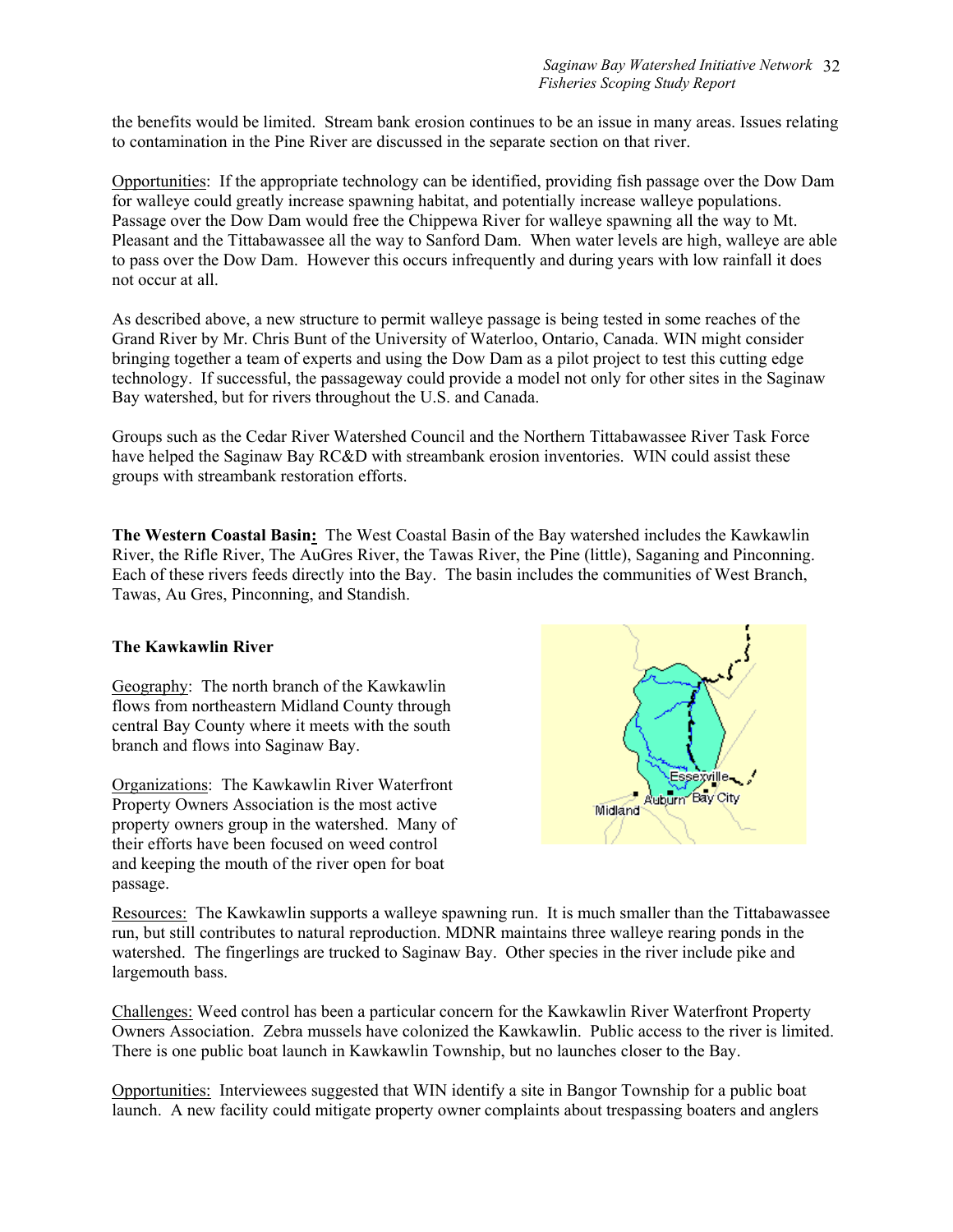and provide better access to a viable sport fishery. WIN may also be able to support efforts to reduce fertilizer use by waterfront property owners and to encourage the restoration of vegetation on the riverfront.

### **The Rifle River**

Geography: The Rifle flows south through Ogemaw County, then western Arenac County and into Saginaw Bay. The towns of West Branch and Omer are both within the watershed.

Organizations: The Rifle River Restoration Committee includes members of area conservation groups, canoe liveries, RC&D, and the Dept. of Natural Resources. The current chairman of the Rifle River Restoration Committee is also president of the Mershon Chapter of Trout Unlimited.



Resources: The Rifle River's rustic character and long reaches within the Au Sable State Forest support a vibrant canoeing industry. Fly-fishing is growing in popularity on the river. Traditionally, the town of Omer (Michigan's smallest city) has held a sucker festival each year which draws a considerable crowd. In addition to suckers, salmon, steelhead trout, and northern pike are popular sports fish.

Challenges: The main problems on the Rifle River are sedimentation, streambank erosion, and disturbance of natural fish habitat. Each spring, canoe livery operators clear out much of the wood fall to provide clear passage the length of the river.

Opportunities: One suggestion made to improve fish habitat is to work with livery operators to minimize the removal of downed trees from the river. Enough trees could be moved to provide canoe passage, but leaving some wood debris would provide cover and nutrients, enhancing habitat values. The Rifle River Restoration Committee has already identified several projects. WIN could assist the committee in implementing these projects. WIN might also explore whether the Rifle would be an appropriate site to pilot a gravel spawning area restoration project. The project could be conducted in partnership with Trout Unlimited.

### (REMAINDER OF PAGE INTENTIONALLY BLANK)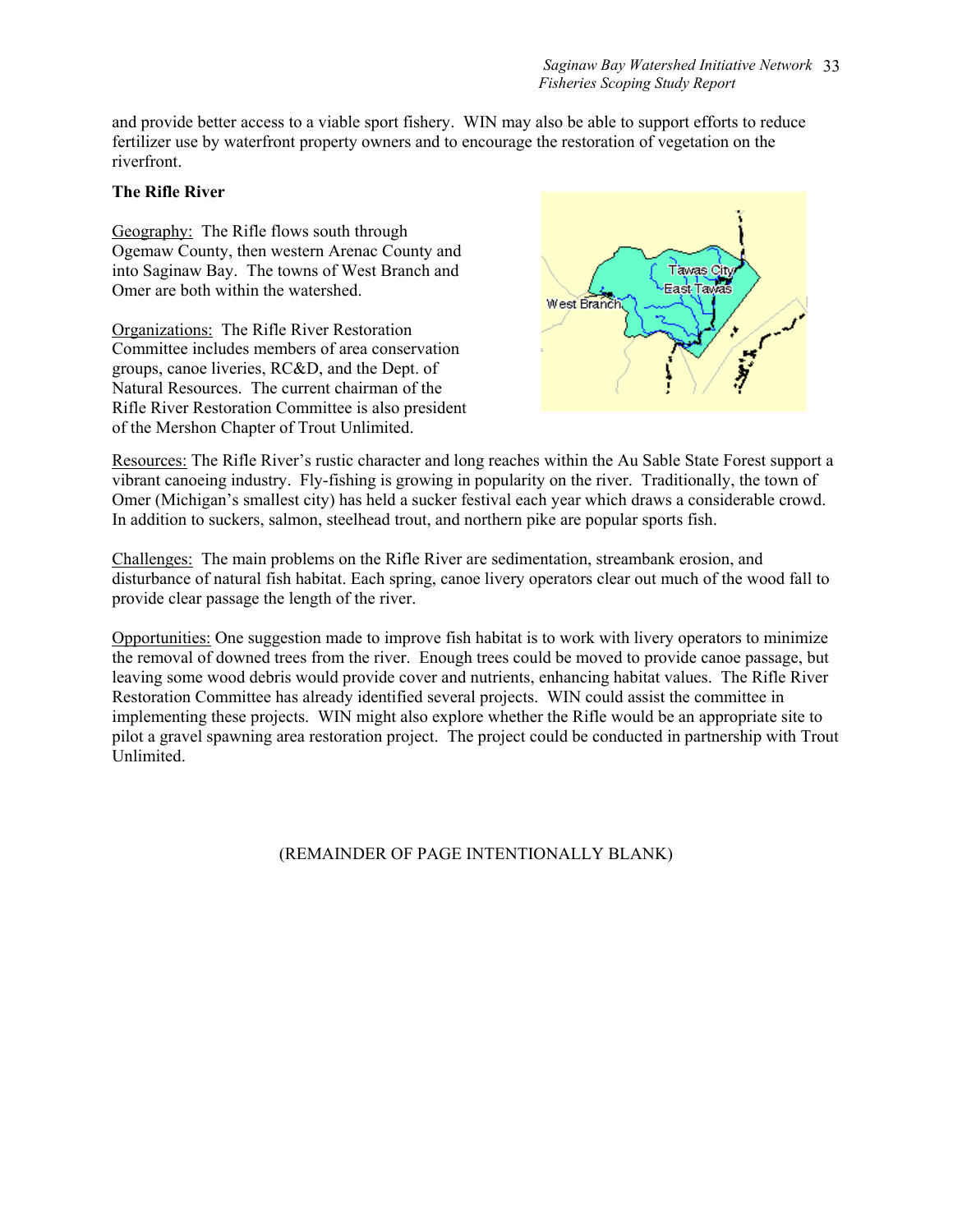# *Recommended Next Steps:*

This Report outlines the most significant challenges confronting the fisheries in the Saginaw Bay watershed. It also identifies a number of opportunities to enhance them. The Report emphasizes the priorities and suggestions of residents, anglers and subwatershed organizations. Partnerships will be a critical element in WIN's success in taking advantage of these opportunities. Based on our evaluation, we suggest the following immediate next steps:

- 1. Conduct a dialogue about WIN's role in promoting fishing opportunities in the Saginaw Bay watershed. Consensus should be reached about the goals of such efforts. Projects to promote canoeing and kayaking might be less controversial initial projects than those promoting fishing might be. If pursued, a working committee focusing on canoeing should consider the following resources. Contact information for individuals and organizations is included in Appendices A & B.
	- Michigan State Extension's canoeing guide to the Flint River
	- Active nonprofit groups interested in paddling and businesses, including
		- a) Bay City Kayak Club
		- b) Rifle River Restoration Committee
		- c) Tuscola 2001
		- d) J.R. Watson (avid kayaker, member of Bay City Waterfront Task Force, member of Kawkawlin Waterfront Properties Association)
		- e) Hector Chiunti, Michigan Department of Natural Resources, Water Trails programs

Promotional materials and information should be integrated in or linked to the existing birding webpage.

- 2. Convene brainstorming session with representatives of all interested subwatershed and fishing organizations to develop list of project ideas.
- 3. Establish a working committee to examine access projects and work with existing subwatershed organizations to identify appropriate sites. The following individuals and/or organizations should be included in this effort. Detailed contact information is included in Appendix B.
	- Kawkawlin Waterfront Property Owners Association (Contact: Joe Vogl, President)
	- Tuscola 2001 (Contact: Betty Pattullo, Board Member)
	- Genesee County Parks (Flint River access) (Contact: Jim Bassett and Dave Munhall)
	- Midland County Parks (Tittabawassee, Chippewa, Big Salt) (Contact: Bill Gibson)
- 4. Immediately pursue partnerships with subwatershed organizations and others to implement projects. The following projects are suitable for immediate implementation:
	- Friends of the Bad River -- efforts to clear snags and create river trail between St. Charles  $\&$ Ringwood Forest [WIN has acted on this recommendation. The Friends should be included as members of the WRTG.]
	- Friends of the Shiawassee National Wildlife Refuge -- join partnership to develop a U.S. Fish & Wildlife Service Great Lakes Visitors Center in Bridgeport Township, Saginaw County. (Contact: Ed Becker -- See Appendix B)
	- Partnership for the Saginaw Bay Watershed -- encourage WIN members to become actively involved in the benchmarking project; stand ready to provide financial and technical support for emerging projects. (Contact: Bill Wright, President, Partnership for the Saginaw Bay Watershed, WRTG Member).